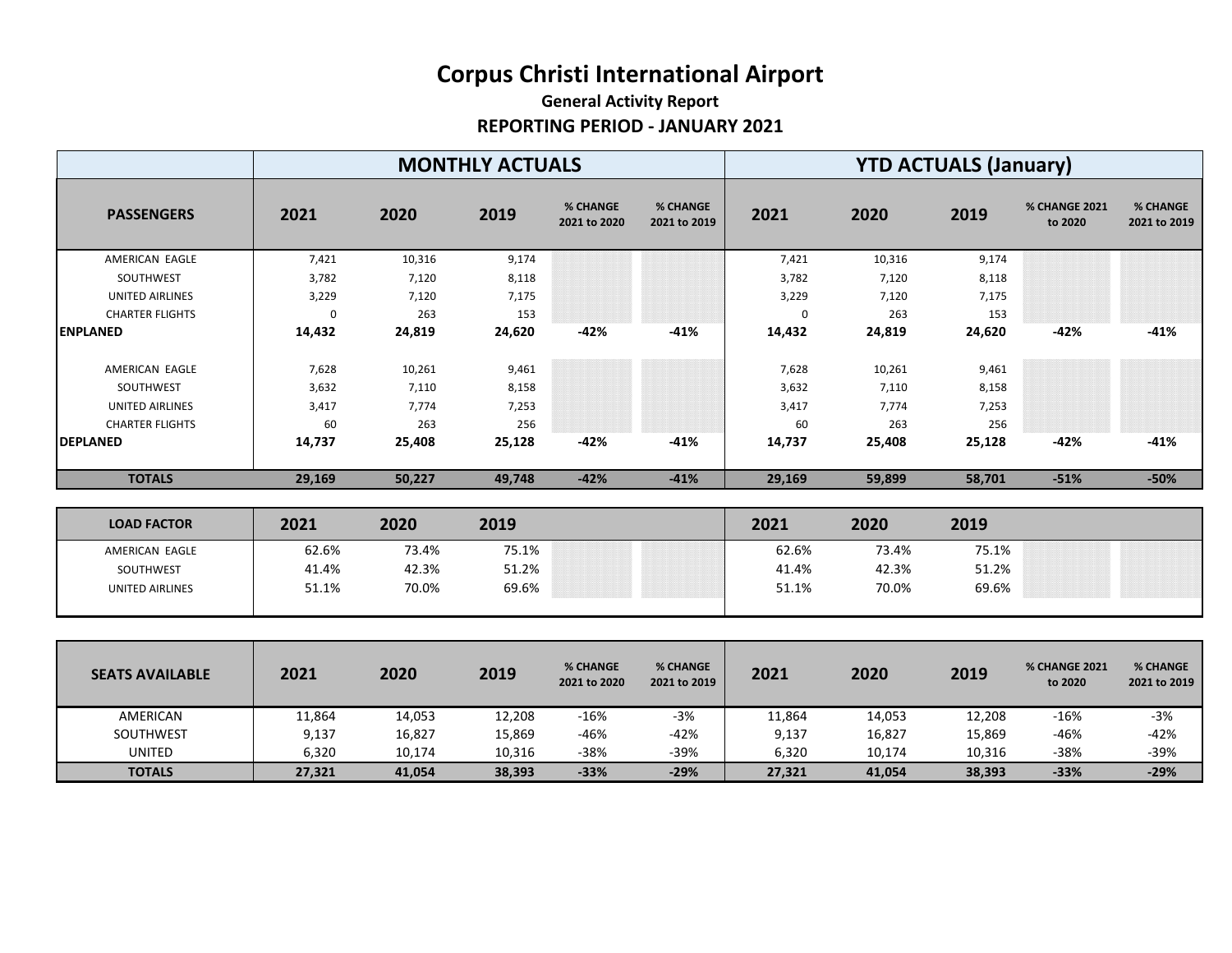### **General Activity Report REPORTING PERIOD - JANUARY 2021**

| <b>FREIGHT IN TONS</b> | 2021   | 2020     | 2019    | % CHANGE<br>2021 to 2020 | % CHANGE<br>2021 to 2019 | 2021     | 2020     | 2019    | <b>% CHANGE 2021</b><br>to 2020 | % CHANGE<br>2021 to 2019 |
|------------------------|--------|----------|---------|--------------------------|--------------------------|----------|----------|---------|---------------------------------|--------------------------|
| AMERICAN EAGLE         | 901    | 1,512    | 653     |                          |                          | 901      | 1,512    | 653     |                                 |                          |
| SOUTHWEST              | 1,855  | 4,551    | 6,390   |                          |                          | 1,855    | 4,551    | 6,390   |                                 |                          |
| UNITED AIRLINES        | 6      | 736      | 369     |                          |                          | 6        | 736      | 369     |                                 |                          |
| AMERIFLIGHT            | 19,271 | 13,830   | 24,991  |                          |                          | 19,271   | 13,830   | 24,991  |                                 |                          |
| MARTINAIRE             | 0      | $\Omega$ | 0       |                          |                          |          | $\Omega$ | 0       |                                 |                          |
| <b>ENPLANED</b>        | 22,033 | 20,629   | 32,403  | 7%                       | $-32%$                   | 22,033   | 20,629   | 32,403  | 7%                              | $-32%$                   |
| AMERICAN EAGLE         | 613    | 224      | $\sim$  |                          |                          | 613      | 224      |         |                                 |                          |
| SOUTHWEST              | 7,924  | 14,098   | 17,572  |                          |                          | 7,924    | 14,098   | 17,572  |                                 |                          |
| UNITED AIRLINES        | 351    | 69       | 274     |                          |                          | 351      | 69       | 274     |                                 |                          |
| AMERIFLIGHT            | 58,989 | 44,366   | 74,577  |                          |                          | 58,989   | 44,366   | 74,577  |                                 |                          |
| <b>MARTINAIRE</b>      | 0      | $\Omega$ | 0       |                          |                          | $\Omega$ | 0        | 0       |                                 |                          |
| <b>DEPLANED</b>        | 67,877 | 58,757   | 92,423  | 16%                      | $-27%$                   | 67,877   | 58,757   | 92,423  | 16%                             | $-27%$                   |
| <b>TOTALS</b>          | 89,910 | 79,386   | 124,826 | 13%                      | $-28%$                   | 179,820  | 158,772  | 157,229 | 13%                             | 14%                      |

| <b>AIRCRAFT OPERATIONS</b> | 2021  | 2020  | 2019  | % CHANGE<br>2021 to 2020 | <b>% CHANGE</b><br>2021 to 2019 | 2021  | 2020  | 2019  | <b>% CHANGE 2021</b><br>to 2020 | % CHANGE<br>2021 to 2019 |
|----------------------------|-------|-------|-------|--------------------------|---------------------------------|-------|-------|-------|---------------------------------|--------------------------|
| AIR TAXI                   | 1,062 | 1,338 | 1,332 | $-21%$                   | $-20%$                          | 1,062 | 1,338 | 1,332 | $-21%$                          | $-20%$                   |
| <b>GENERAL AVIATION</b>    | 1,044 | 1,122 | 1,628 | -7%                      | -36%                            | 1,044 | 1,122 | 1,628 | $-7%$                           | $-36%$                   |
| <b>MILITARY</b>            | 4,294 | 6,602 | 5,143 | $-35%$                   | $-17%$                          | 4,294 | 6,602 | 5,143 | $-35%$                          | $-17%$                   |
| <b>TOTALS</b>              | 6,400 | 9,062 | 8,103 | $-29%$                   | $-21%$                          | 6,400 | 9,062 | 8,103 | $-29%$                          | $-21%$                   |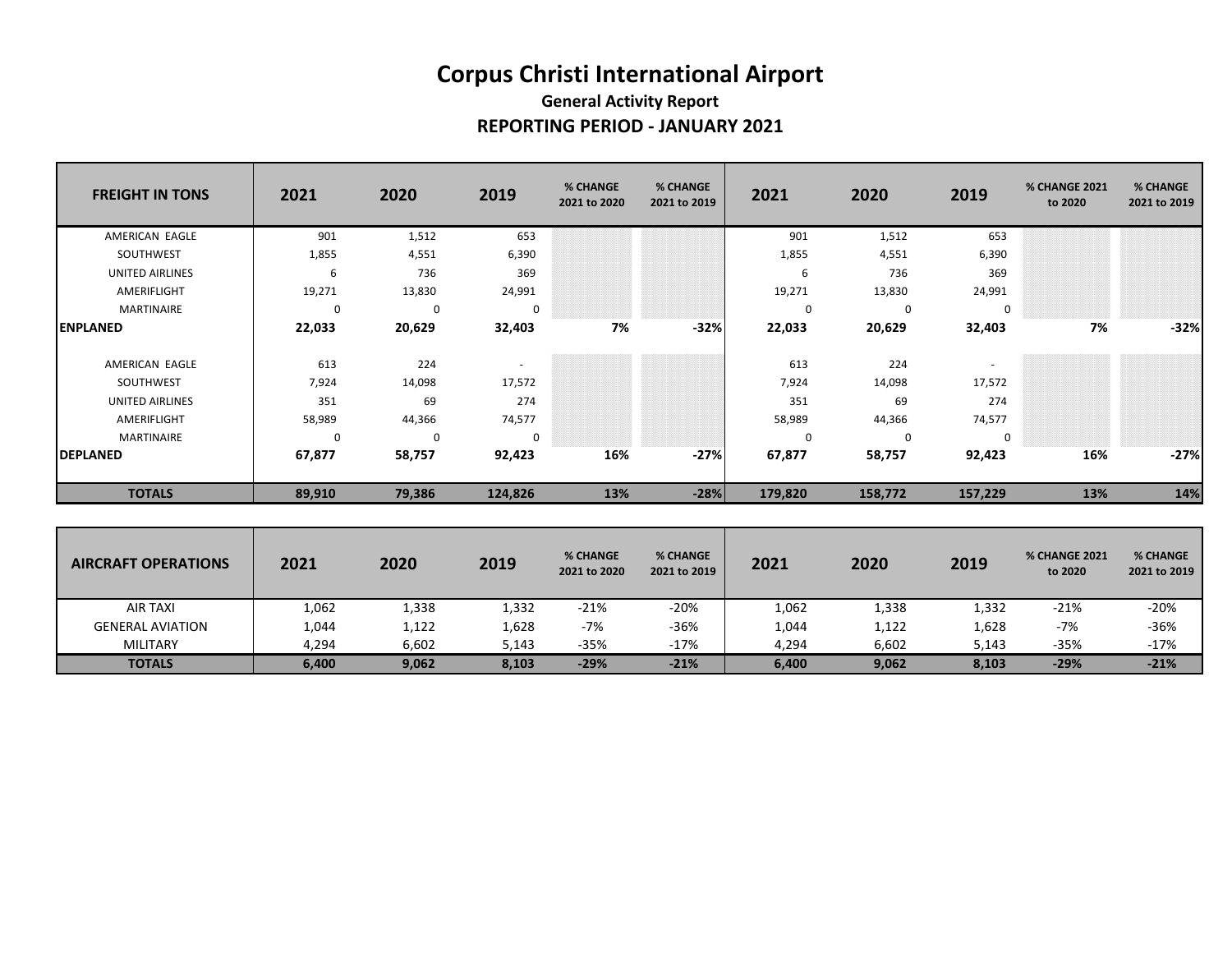









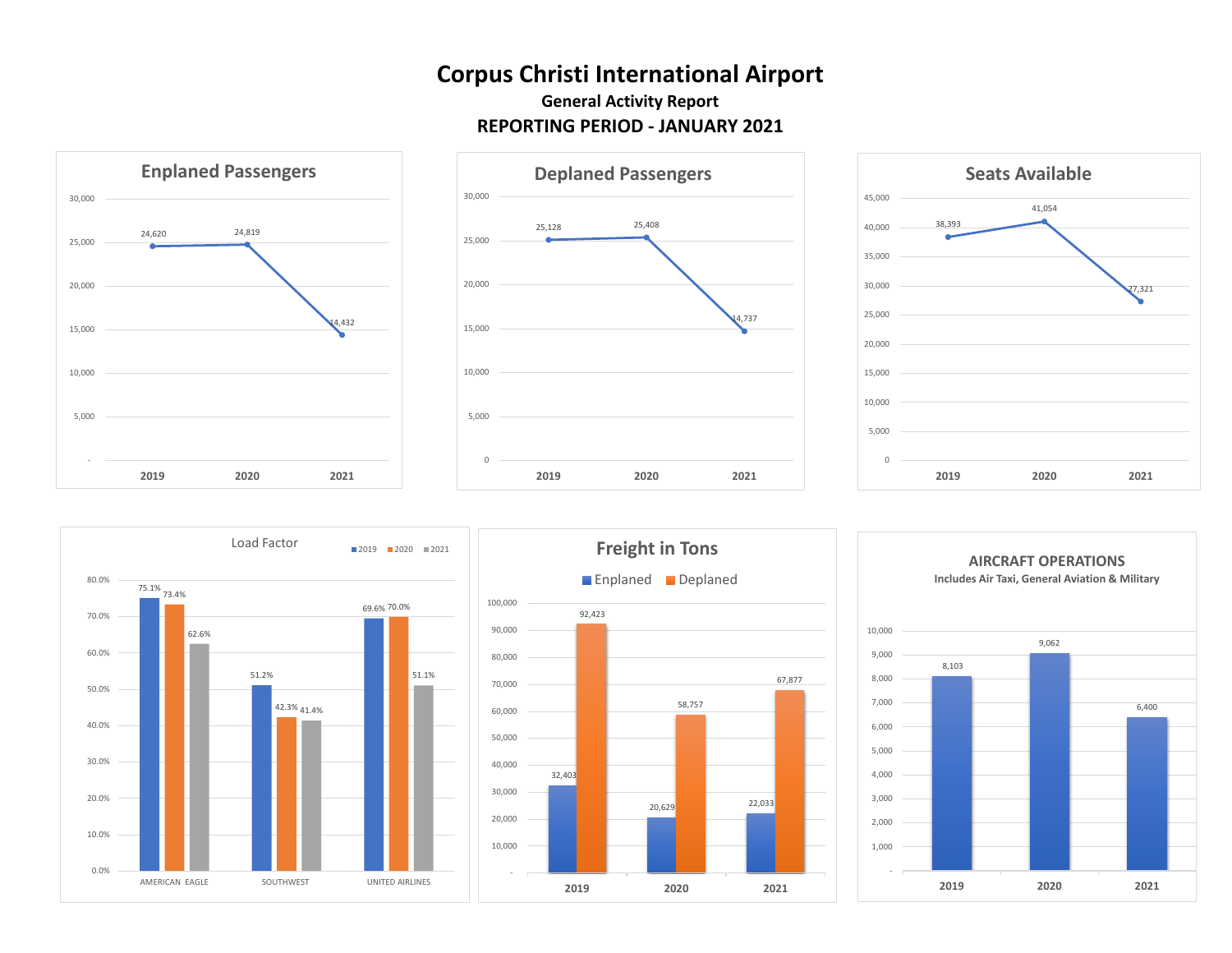### **General Activity Report REPORTING PERIOD - FEBRUARY 2021**

| <b>MONTHLY ACTUALS</b> |        |        |        |                          |                          |        | <b>YTD ACTUALS (January - February)</b> |         |                          |                                 |
|------------------------|--------|--------|--------|--------------------------|--------------------------|--------|-----------------------------------------|---------|--------------------------|---------------------------------|
| <b>PASSENGERS</b>      | 2021   | 2020   | 2019   | % CHANGE<br>2021 to 2020 | % CHANGE<br>2021 to 2019 | 2021   | 2020                                    | 2019    | % CHANGE 2021<br>to 2020 | <b>% CHANGE</b><br>2021 to 2019 |
| AMERICAN EAGLE         | 6,143  | 10,182 | 9,081  |                          |                          | 13,564 | 20,498                                  | 18,255  |                          |                                 |
| SOUTHWEST              | 3,085  | 7,071  | 7,381  |                          |                          | 6,867  | 14,191                                  | 15,499  |                          |                                 |
| UNITED AIRLINES        | 3,230  | 7,421  | 6,962  |                          |                          | 6,459  | 14,541                                  | 14,137  |                          |                                 |
| <b>CHARTER FLIGHTS</b> | 148    | 115    | 355    |                          |                          | 148    | 378                                     | 508     |                          |                                 |
| <b>ENPLANED</b>        | 12,606 | 24,789 | 23,779 | -49%                     | $-47%$                   | 27,038 | 49,608                                  | 48,399  | -45%                     | $-44%$                          |
| AMERICAN EAGLE         | 6,120  | 10,212 | 9,120  |                          |                          | 13,748 | 20,473                                  | 18,581  |                          |                                 |
| SOUTHWEST              | 3,043  | 6,860  | 7,207  |                          |                          | 6,675  | 13,970                                  | 15,365  |                          |                                 |
| <b>UNITED AIRLINES</b> | 3,204  | 7,619  | 6,910  |                          |                          | 6,621  | 15,393                                  | 14,163  |                          |                                 |
| <b>CHARTER FLIGHTS</b> | 188    | 283    | 354    |                          |                          | 248    | 546                                     | 610     |                          |                                 |
| <b>DEPLANED</b>        | 12,555 | 24,974 | 25,128 | -50%                     | -50%                     | 27,292 | 50,382                                  | 48,719  | $-46%$                   | $-44%$                          |
| <b>TOTALS</b>          | 25,161 | 49,763 | 48,907 | $-49%$                   | $-49%$                   | 54,330 | 119,689                                 | 115,379 | $-55%$                   | $-53%$                          |

| <b>LOAD FACTOR</b>     | 2021  | 2020  | 2019  |                                                                                                                                                                                                                                                                                                                                                                                                      | 2021  | 2020  | 2019  |                                                                                                                                                                                                           |
|------------------------|-------|-------|-------|------------------------------------------------------------------------------------------------------------------------------------------------------------------------------------------------------------------------------------------------------------------------------------------------------------------------------------------------------------------------------------------------------|-------|-------|-------|-----------------------------------------------------------------------------------------------------------------------------------------------------------------------------------------------------------|
| AMERICAN EAGLE         | 66.3% | 79.3% | 79.7% | ,,,,,,,,,,,,,,,,,,,,,,,,,,,,,,<br>,,,,,,,,,,,,,,,,,,,,,,,,,,,,,,,,,<br>,,,,,,,,,,,,,,,,,,,,,,,,,,,,,,,,,,,,,,<br>,,,,,,,,,,,,,,,,,,,,,,,,,,,,,,,,,,,,<br>,,,,,,,,,,,,,,,,,,,,,,,,,,,,,,,,,,<br>,,,,,,,,,,,,,,,,,,,,,,,,,,,,,,,,,,<br>,,,,,,,,,,,,,,,,,,,,,,,,,,,,,,,,,,<br>,,,,,,,,,,,,,,,,,,,,,,,,,,,,,,,,,,,<br>,,,,,,,,,,,,,,,,,,,,,,,,,,,,,,,,,,,,,<br>,,,,,,,,,,,,,,,,,,,,,,,,,,,,,,,,,,,       | 64.2% | 76.2% | 77.3% | ,,,,,,,,,,,,,,,,,,,,,,,,,,,,,,,,,,,,,,<br>,,,,,,,,,,,,,,,,,,,,,,,,,,,,,,,,,,,,,,<br>,,,,,,,,,,,,,,,,,,,,,,,,,,,,,,,,,,,,,,<br>,,,,,,,,,,,,,,,,,,,,,,,,,,,,,,,,,,,,,<br>,,,,,,,,,,,,,,,,,,,,,,,,,,,,,,,,,, |
| SOUTHWEST              | 43.1% | 47.9% | 54.7% | ,,,,,,,,,,,,,,,,,,,,,,,,,,,,,,,,,,,,,<br>,,,,,,,,,,,,,,,,,,,,,,,,,,,,,,,,,,<br>,,,,,,,,,,,,,,,,,,,,,,,,,,,,,,,,,,,,<br>,,,,,,,,,,,,,,,,,,,,,,,,,,,,,,,,,,,<br>,,,,,,,,,,,,,,,,,,,,,,,,,,,,,,,,,,,<br>,,,,,,,,,,,,,,,,,,,,,,,,,,,,,,,,,,<br>,,,,,,,,,,,,,,,,,,,,,,,,,,,,,,,,,,,<br>,,,,,,,,,,,,,,,,,,,,,,,,,,,,,,,,,,,,<br>,,,,,,,,,,,,,,,,,,,,,,,,,,,,,,,,,,,,                                       | 42.2% | 44.9% | 52.8% | ,,,,,,,,,,,,,,,,,,,,,,,,,,,,,,,,,,,<br>,,,,,,,,,,,,,,,,,,,,,,,,,,,,,,,,,,,,,,<br>,,,,,,,,,,,,,,,,,,,,,,,,,,,,,,,,,,,<br>,,,,,,,,,,,,,,,,,,,,,,,,,,,,,,,,,,,,                                              |
| <b>UNITED AIRLINES</b> | 58.4% | 74.8% | 68.4% | ,,,,,,,,,,,,,,,,,,,,,,,,,,,,,,,,,,,<br>,,,,,,,,,,,,,,,,,,,,,,,,,,,,,,,,,,,<br>,,,,,,,,,,,,,,,,,,,,,,,,,,,,,,,,,,,<br>,,,,,,,,,,,,,,,,,,,,,,,,,,,,,,,,,,,,,<br>,,,,,,,,,,,,,,,,,,,,,,,,,,,,,,,,,,<br>,,,,,,,,,,,,,,,,,,,,,,,,,,,,,,,,,,,<br>,,,,,,,,,,,,,,,,,,,,,,,,,,,,,,,,,,,<br>,,,,,,,,,,,,,,,,,,,,,,,,,,,,,,,,,<br>,,,,,,,,,,,,,,,,,,,,,,,,,,,,,,,,,,,,,<br>,,,,,,,,,,,,,,,,,,,,,,,,,,,,,,,,,,,, | 54.5% | 72.4% | 69.0% | ,,,,,,,,,,,,,,,,,,,,,,,,,,,,,,,,,,,,,,<br>,,,,,,,,,,,,,,,,,,,,,,,,,,,,,,,,,,,,,,<br>,,,,,,,,,,,,,,,,,,,,,,,,,,,,,,,,,,                                                                                    |
|                        |       |       |       |                                                                                                                                                                                                                                                                                                                                                                                                      |       |       |       |                                                                                                                                                                                                           |

| <b>SEATS AVAILABLE</b> | 2021   | 2020   | 2019   | <b>% CHANGE</b><br>2021 to 2020 | <b>% CHANGE</b><br>2021 to 2019 | 2021   | 2020   | 2019   | <b>% CHANGE 2021</b><br>to 2020 | % CHANGE<br>2021 to 2019 |
|------------------------|--------|--------|--------|---------------------------------|---------------------------------|--------|--------|--------|---------------------------------|--------------------------|
| AMERICAN               | 9,260  | 12,843 | 11,393 | $-28%$                          | $-19%$                          | 21,124 | 26,896 | 23,601 | $-21%$                          | $-10%$                   |
| SOUTHWEST              | 7,150  | 14,748 | 13,502 | -52%                            | $-47%$                          | 16,287 | 31,575 | 29,371 | $-48%$                          | $-45%$                   |
| <b>UNITED</b>          | 5,530  | 9,920  | 10,176 | $-44%$                          | -46%                            | 11,850 | 20,094 | 20,492 | $-41%$                          | $-42%$                   |
| <b>TOTALS</b>          | 21,940 | 37,511 | 35,071 | $-42%$                          | $-37%$                          | 49,261 | 78,565 | 73,464 | $-37%$                          | $-33%$                   |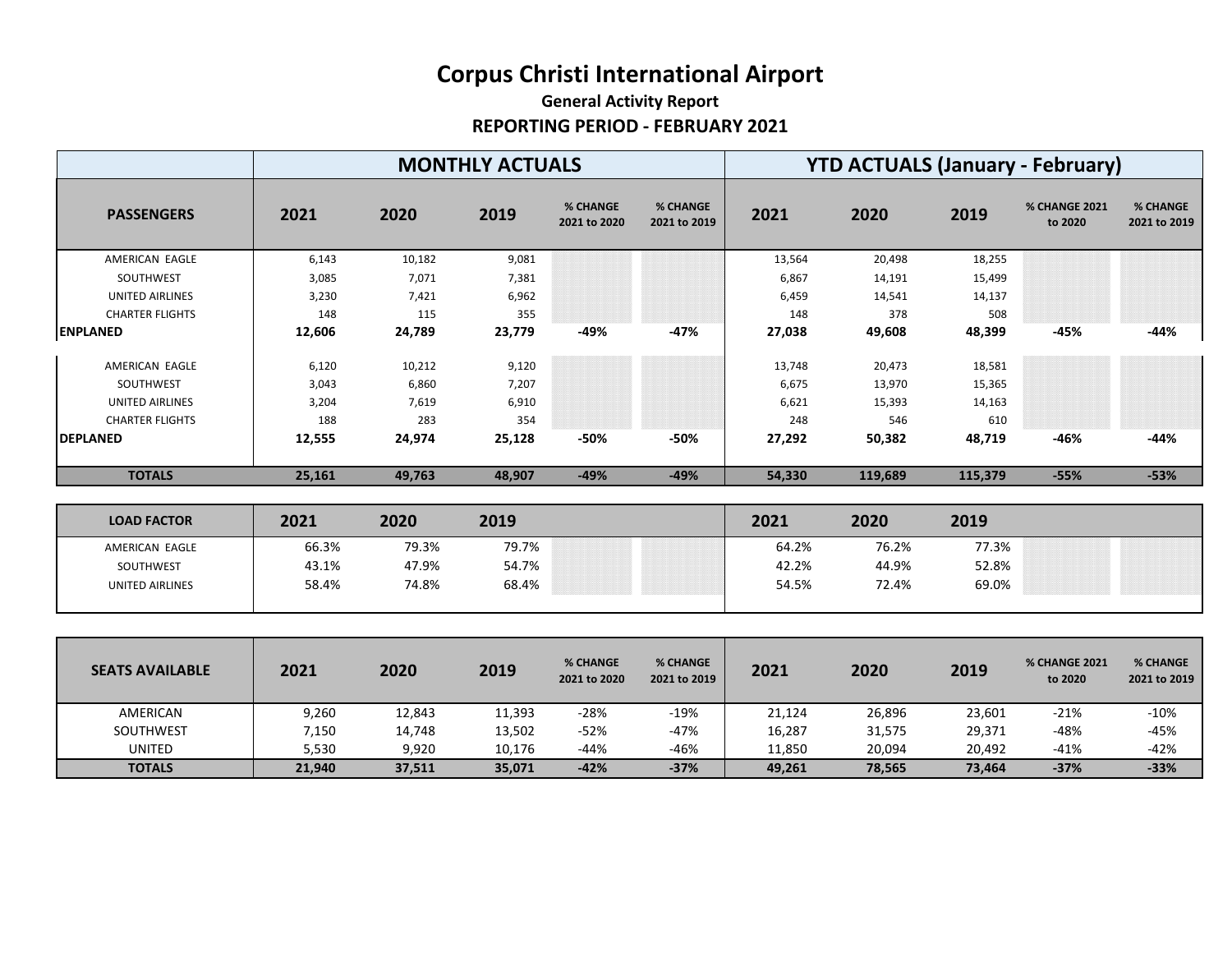### **General Activity Report REPORTING PERIOD - FEBRUARY 2021**

| <b>FREIGHT IN TONS</b> | 2021   | 2020                     | 2019                     | % CHANGE<br>2021 to 2020 | % CHANGE<br>2021 to 2019 | 2021                     | 2020                     | 2019           | % CHANGE 2021<br>to 2020 | % CHANGE<br>2021 to 2019 |
|------------------------|--------|--------------------------|--------------------------|--------------------------|--------------------------|--------------------------|--------------------------|----------------|--------------------------|--------------------------|
| AMERICAN EAGLE         | 75     | 81                       | 706                      |                          |                          | 976                      | 1,593                    | 1,359          |                          |                          |
| SOUTHWEST              | 7,215  | 4,841                    | 5,330                    |                          |                          | 9,070                    | 9,392                    | 11,720         |                          |                          |
| UNITED AIRLINES        | 144    | 642                      | 170                      |                          |                          | 150                      | 1,378                    | 539            |                          |                          |
| AMERIFLIGHT            | 18,872 | 21,978                   | 23,166                   |                          |                          | 38,143                   | 35,808                   | 48,157         |                          |                          |
| MARTINAIRE             | $\sim$ | $\sim$                   | $\sim$                   |                          |                          | $\sim$                   | $\sim$                   | $\sim$         |                          |                          |
| <b>ENPLANED</b>        | 26,306 | 27,542                   | 29,372                   | -4%                      | $-10%$                   | 48,339                   | 48,171                   | 61,775         | 0%                       | $-22%$                   |
| AMERICAN EAGLE         | 85     | 143                      | $\mathbf 0$              |                          |                          | 698                      | 367                      |                |                          |                          |
| SOUTHWEST              | 9,717  | 21,133                   | 19,090                   |                          |                          | 17,641                   | 35,231                   | 36,662         |                          |                          |
| UNITED AIRLINES        | 359    | 78                       | 153                      |                          |                          | 710                      | 147                      | 427            |                          |                          |
| AMERIFLIGHT            | 61,934 | 57,402                   | 65,393                   |                          |                          | 120,923                  | 101,768                  | 139,970        |                          |                          |
| MARTINAIRE             |        | $\overline{\phantom{a}}$ | $\overline{\phantom{a}}$ |                          |                          | $\overline{\phantom{a}}$ | $\overline{\phantom{a}}$ | $\overline{a}$ |                          |                          |
| <b>DEPLANED</b>        | 72,095 | 78,756                   | 84,636                   | -8%                      | $-15%$                   | 139,972                  | 137,513                  | 177,059        | 2%                       | $-21%$                   |
| <b>TOTALS</b>          | 98,401 | 106,298                  | 114,008                  | $-7%$                    | $-14%$                   | 188,311                  | 185,684                  | 238,834        | 1%                       | $-21%$                   |

| <b>AIRCRAFT OPERATIONS</b> | 2021  | 2020  | 2019  | <b>% CHANGE</b><br>2021 to 2020 | <b>% CHANGE</b><br>2021 to 2019 | 2021   | 2020   | 2019   | <b>% CHANGE 2021</b><br>to 2020 | % CHANGE<br>2021 to 2019 |
|----------------------------|-------|-------|-------|---------------------------------|---------------------------------|--------|--------|--------|---------------------------------|--------------------------|
| AIR TAXI                   | 884   | 1,252 | 1,202 | $-29%$                          | $-26%$                          | 1,946  | 2,590  | 2,534  | $-25%$                          | $-23%$                   |
| <b>GENERAL AVIATION</b>    | 793   | 1,111 | 1,416 | $-29%$                          | $-44%$                          | 1,837  | 2,233  | 3,044  | $-18%$                          | $-40%$                   |
| <b>MILITARY</b>            | 3,574 | 4,814 | 4,152 | $-26%$                          | $-14%$                          | 7,868  | 11.416 | 9,295  | $-31%$                          | -15%                     |
| <b>TOTALS</b>              | 5,251 | 7,177 | 6,770 | $-27%$                          | $-22%$                          | 11,651 | 16,239 | 14,873 | $-28%$                          | $-22%$                   |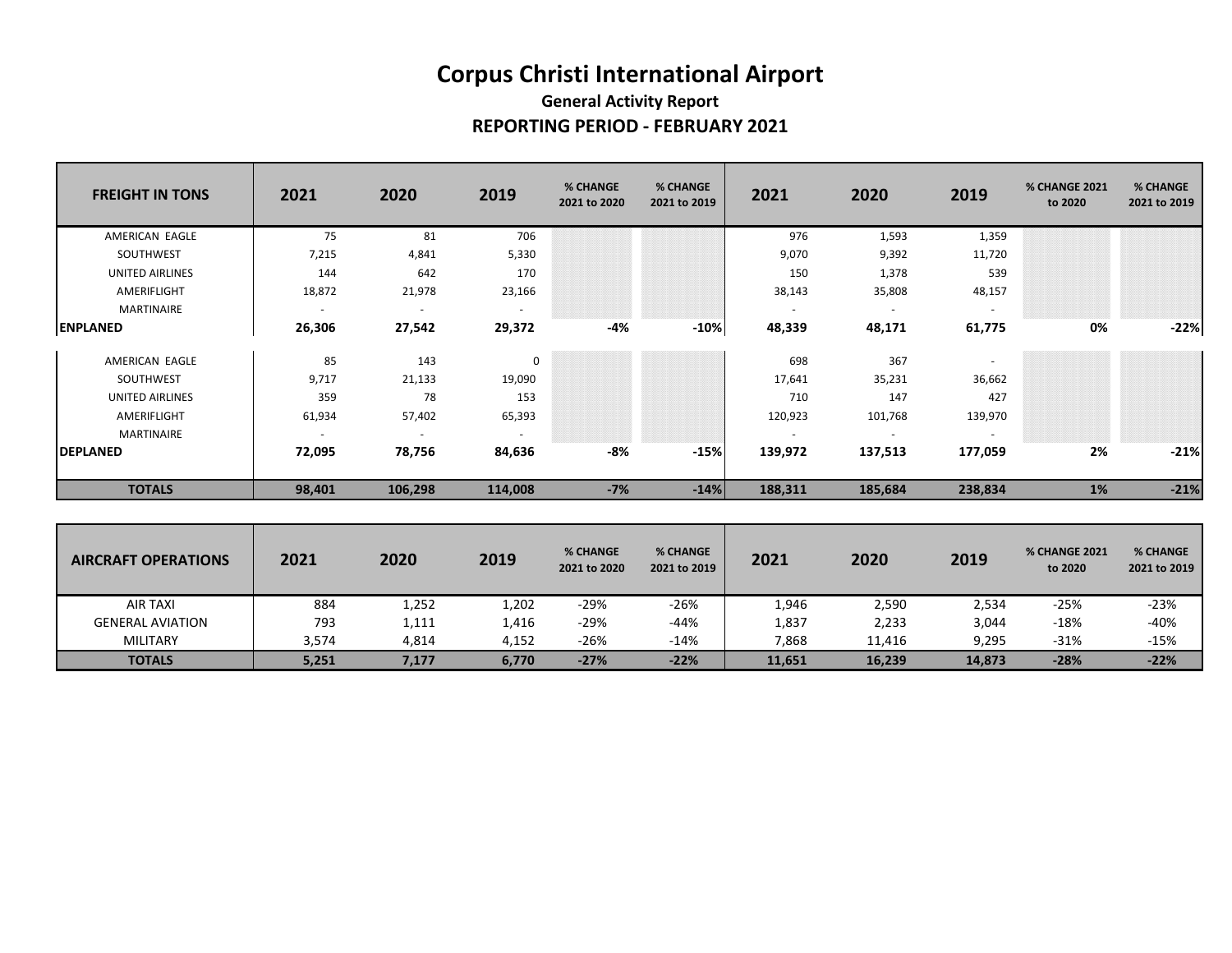











**2019 2020 2021**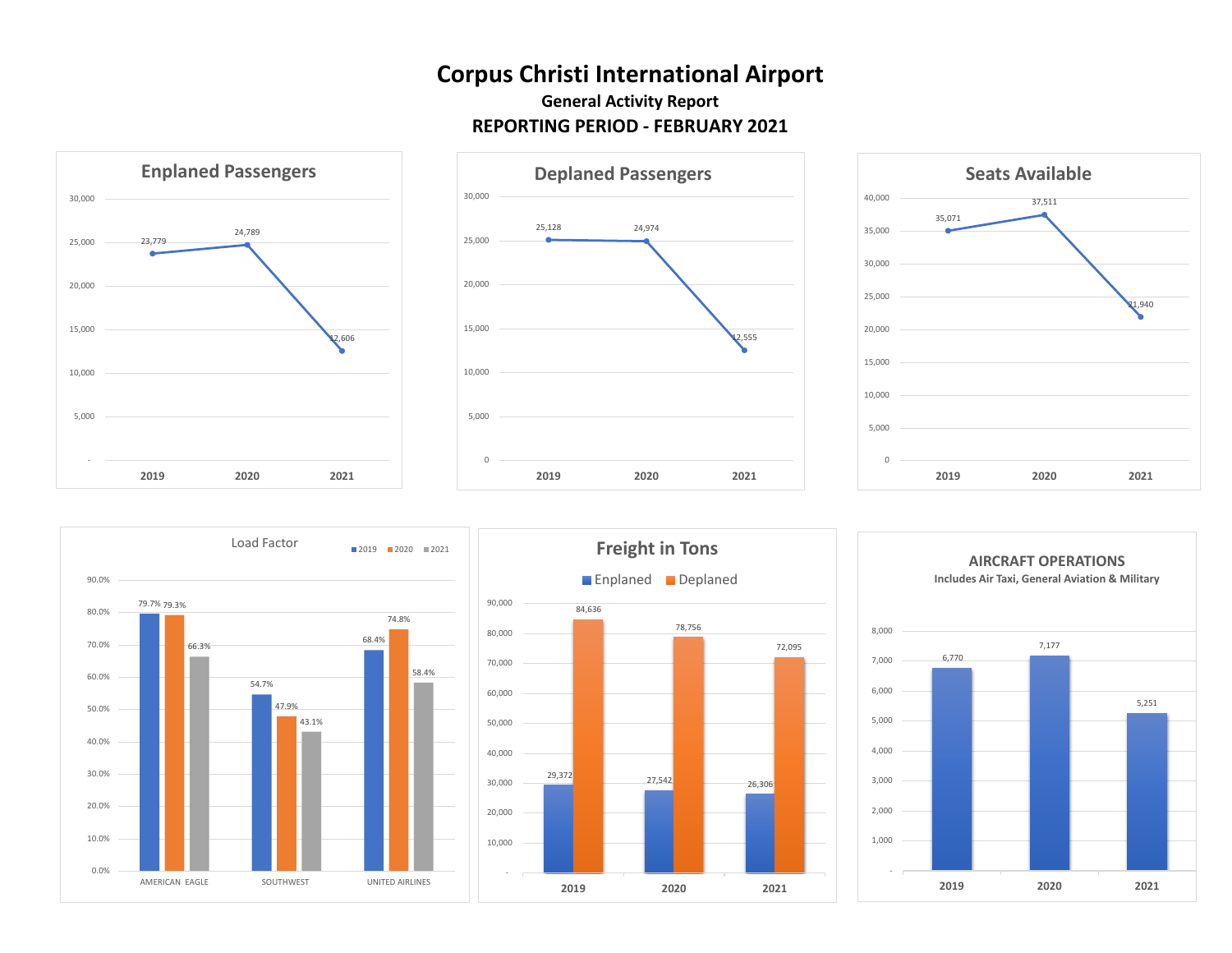| <b>MONTHLY ACTUALS</b> |        |        |        |                          |                          | <b>YTD ACTUALS (January - March)</b> |         |         |                                 |                          |  |
|------------------------|--------|--------|--------|--------------------------|--------------------------|--------------------------------------|---------|---------|---------------------------------|--------------------------|--|
| <b>PASSENGERS</b>      | 2021   | 2020   | 2019   | % CHANGE<br>2021 to 2020 | % CHANGE<br>2021 to 2019 | 2021                                 | 2020    | 2019    | <b>% CHANGE 2021</b><br>to 2020 | % CHANGE<br>2021 to 2019 |  |
| AMERICAN EAGLE         | 11,363 | 5,896  | 10,559 |                          |                          | 24,927                               | 26,394  | 28,814  |                                 |                          |  |
| SOUTHWEST              | 5,595  | 4,541  | 8,932  |                          |                          | 12,462                               | 18,732  | 24,431  |                                 |                          |  |
| UNITED AIRLINES        | 5,650  | 4,796  | 9,304  |                          |                          | 12,109                               | 19,337  | 23,441  |                                 |                          |  |
| <b>CHARTER FLIGHTS</b> |        | 160    | 331    |                          |                          | 148                                  | 538     | 839     |                                 |                          |  |
| <b>ENPLANED</b>        | 22,608 | 15,393 | 29,126 | 47%                      | $-22%$                   | 49,646                               | 65,001  | 53,746  | $-24%$                          | $-8%$                    |  |
| AMERICAN EAGLE         | 11,256 | 6,187  | 10,451 |                          |                          | 25,004                               | 26,660  | 29,032  |                                 |                          |  |
| SOUTHWEST              | 5,861  | 4,741  | 8,822  |                          |                          | 12,536                               | 18,711  | 24,187  |                                 |                          |  |
| <b>UNITED AIRLINES</b> | 5,721  | 4,782  | 9,192  |                          |                          | 12,342                               | 20,175  | 23,355  |                                 |                          |  |
| <b>CHARTER FLIGHTS</b> | 222    | 160    | 332    |                          |                          | 470                                  | 706     | 942     |                                 |                          |  |
| <b>DEPLANED</b>        | 23,060 | 15,870 | 28,797 | 45%                      | $-20%$                   | 50,352                               | 66,252  | 77,516  | $-24%$                          | $-35%$                   |  |
| <b>TOTALS</b>          | 45,668 | 31,263 | 57,923 | 46%                      | $-21%$                   | 99,998                               | 156,662 | 160,303 | $-36%$                          | $-38%$                   |  |

| <b>LOAD FACTOR</b>     | 2021  | 2020  | 2019  |                                                                                                                                                                                                                                                                                                                                                                                       | 2021  | 2020  | 2019  |                                                                                                                                                                           |  |
|------------------------|-------|-------|-------|---------------------------------------------------------------------------------------------------------------------------------------------------------------------------------------------------------------------------------------------------------------------------------------------------------------------------------------------------------------------------------------|-------|-------|-------|---------------------------------------------------------------------------------------------------------------------------------------------------------------------------|--|
| AMERICAN EAGLE         | 78.0% | 53.7% | 82.0% | ,,,,,,,,,,,,,,,,,,,,,,,,,,,,,,,,,,,,,<br>,,,,,,,,,,,,,,,,,,,,,,,,,,,,,,,,,,,<br>,,,,,,,,,,,,,,,,,,,,,,,,,,,,,,,,,<br>,,,,,,,,,,,,,,,,,,,,,,,,,,,,,,,,<br>,,,,,,,,,,,,,,,,,,,,,,,,,,,,,,,,,,<br>,,,,,,,,,,,,,,,,,,,,,,,,,,,,,,,                                                                                                                                                        | 69.8% | 69.7% | 79.0% | ,,,,,,,,,,,,,,,,,,,,,,,,,,,,,,,,,,,,,<br>,,,,,,,,,,,,,,,,,,,,,,,,,,,,,,,,,,<br>,,,,,,,,,,,,,,,,,,,,,,,,,,,,,,,,,,,,,,                                                     |  |
| SOUTHWEST              | 61.8% | 33.0% | 60.3% | ,,,,,,,,,,,,,,,,,,,,,,,,,,,,,,,,,,,,<br>,,,,,,,,,,,,,,,,,,,,,,,,,,,,,,,,,,,,<br>,,,,,,,,,,,,,,,,,,,,,,,,,,,,,,,,,,,,<br>,,,,,,,,,,,,,,,,,,,,,,,,,,,,,,,,<br>,,,,,,,,,,,,,,,,,,,,,,,,,,,,,,,,,,,<br>,,,,,,,,,,,,,,,,,,,,,,,,,,,,,,,,,,,,<br>,,,,,,,,,,,,,,,,,,,,,,,,,,,,,,,,,,,,,<br>,,,,,,,,,,,,,,,,,,,,,,,,,,,,,,,,,,,,                                                              | 49.2% | 41.3% | 55.3% | ,,,,,,,,,,,,,,,,,,,,,,,,,,,,,,,,,,,,,,<br>,,,,,,,,,,,,,,,,,,,,,,,,,,,,,,,,,,,,,,                                                                                          |  |
| <b>UNITED AIRLINES</b> | 76.2% | 48.0% | 76.4% | ,,,,,,,,,,,,,,,,,,,,,,,,,,,,,,,,,,,<br>,,,,,,,,,,,,,,,,,,,,,,,,,,,,,,,,,,,,<br>,,,,,,,,,,,,,,,,,,,,,,,,,,,,,,,,,,,,<br>,,,,,,,,,,,,,,,,,,,,,,,,,,,,,,,,,,,,<br>,,,,,,,,,,,,,,,,,,,,,,,,,,,,,,,,,,<br>,,,,,,,,,,,,,,,,,,,,,,,,,,,,,,,,,,<br>,,,,,,,,,,,,,,,,,,,,,,,,,,,,,,,,<br>,,,,,,,,,,,,,,,,,,,,,,,,,,,,,,,,<br>,,,,,,,,,,,,,,,,,,,,,,,,,,,,,,,,,,<br>,,,,,,,,,,,,,,,,,,,,,,,,,,,, | 62.9% | 64.3% | 71.8% | ,,,,,,,,,,,,,,,,,,,,,,,,,,,,,,,,,,,,,,<br>,,,,,,,,,,,,,,,,,,,,,,,,,,,,,,,,,,,,,,<br>,,,,,,,,,,,,,,,,,,,,,,,,,,,,,,,,,,,,,,<br>-30 30 30 30 3 30 30 30 30 30 30 30 30<br>. |  |

| <b>SEATS AVAILABLE</b> | 2021   | 2020   | 2019   | % CHANGE<br>2021 to 2020 | <b>% CHANGE</b><br>2021 to 2019 | 2021   | 2020    | 2019    | <b>% CHANGE 2021</b><br>to 2020 | % CHANGE<br>2021 to 2019 |
|------------------------|--------|--------|--------|--------------------------|---------------------------------|--------|---------|---------|---------------------------------|--------------------------|
| AMERICAN               | 14,563 | 10,988 | 12,873 | 33%                      | 13%                             | 35,687 | 37,884  | 36,474  | -6%                             | $-2%$                    |
| SOUTHWEST              | 9,058  | 13,763 | 14,811 | $-34%$                   | -39%                            | 25,345 | 45,338  | 44,182  | $-44%$                          | $-43%$                   |
| UNITED                 | 7,410  | 9,994  | 12,174 | -26%                     | -39%                            | 19,260 | 30,088  | 32,666  | $-36%$                          | $-41%$                   |
| <b>TOTALS</b>          | 31,031 | 34,745 | 39,858 | $-11%$                   | $-22%$                          | 80,292 | 113,310 | 113,322 | $-29%$                          | $-29%$                   |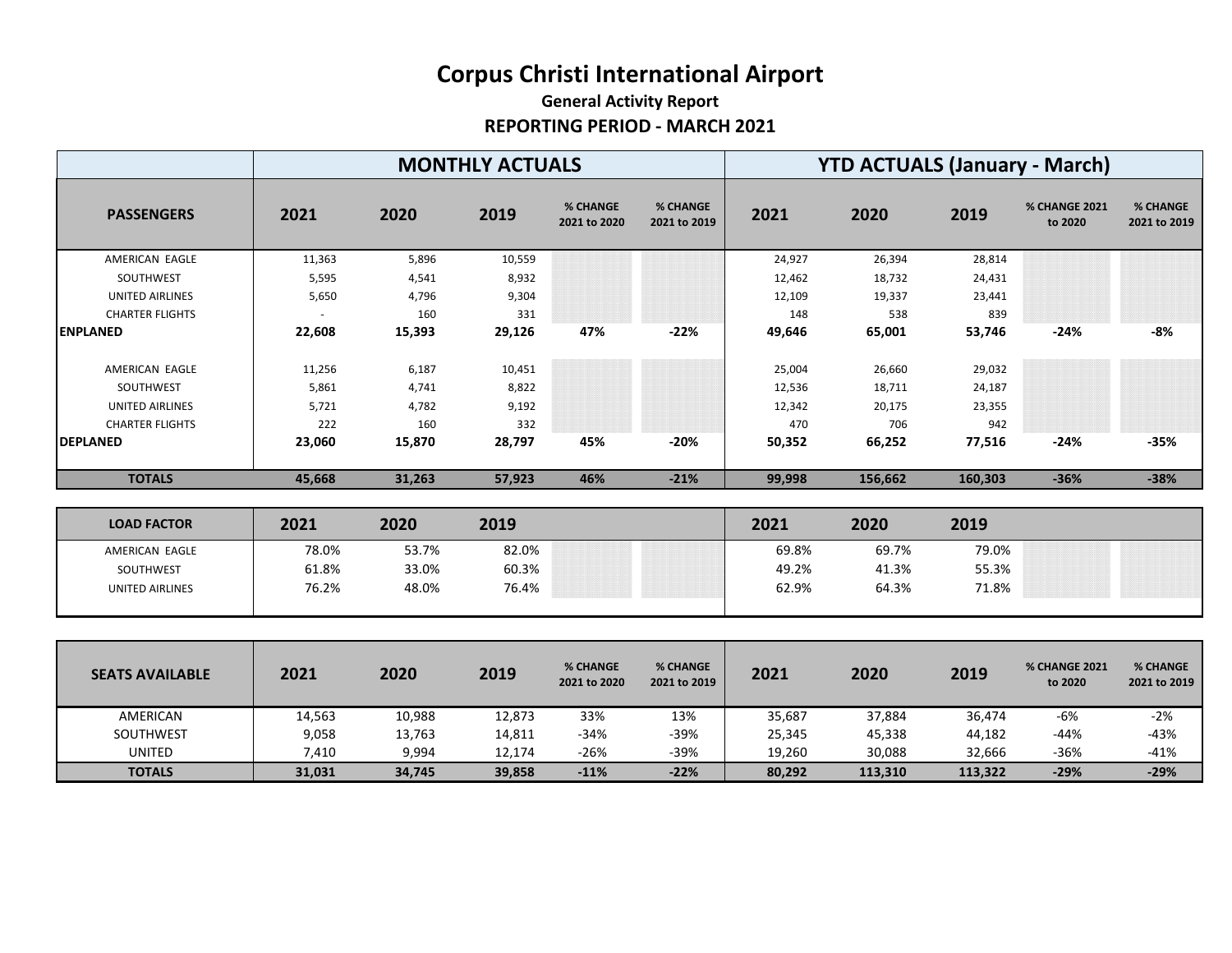| <b>FREIGHT IN TONS</b> | 2021    | 2020   | 2019    | % CHANGE<br>2021 to 2020 | % CHANGE<br>2021 to 2019 | 2021    | 2020    | 2019    | <b>% CHANGE 2021</b><br>to 2020 | % CHANGE<br>2021 to 2019 |
|------------------------|---------|--------|---------|--------------------------|--------------------------|---------|---------|---------|---------------------------------|--------------------------|
| AMERICAN EAGLE         | 10      | 513    | 913     |                          |                          | 986     | 2,106   | 2,272   |                                 |                          |
| SOUTHWEST              | 1,942   | 4,072  | 2,111   |                          |                          | 11,012  | 13,464  | 13,831  |                                 |                          |
| UNITED AIRLINES        | 607     | 567    | 317     |                          |                          | 757     | 1,945   | 856     |                                 |                          |
| AMERIFLIGHT            | 23,309  | 17,418 | 23,856  |                          |                          | 61,452  | 53,226  | 72,013  |                                 |                          |
| MARTINAIRE             | $\sim$  | $\sim$ | $\sim$  |                          |                          | $\sim$  | $\sim$  |         |                                 |                          |
| <b>ENPLANED</b>        | 25,868  | 22,570 | 27,197  | 15%                      | -5%                      | 74,207  | 70,741  | 88,972  | 5%                              | $-17%$                   |
| AMERICAN EAGLE         | 900     | 1,048  | 48      |                          |                          | 1,598   | 1,415   | 48      |                                 |                          |
| SOUTHWEST              | 12,075  | 9,808  | 18,302  |                          |                          | 29,716  | 45,039  | 54,964  |                                 |                          |
| UNITED AIRLINES        | 84      | 108    | 465     |                          |                          | 794     | 255     | 892     |                                 |                          |
| AMERIFLIGHT            | 73,775  | 55,788 | 76,219  |                          |                          | 194,698 | 157,556 | 216,189 |                                 |                          |
| MARTINAIRE             |         | $\sim$ |         |                          |                          | $\sim$  |         |         |                                 |                          |
| <b>DEPLANED</b>        | 86,834  | 66,752 | 95,034  | 30%                      | -9%                      | 226,806 | 204,265 | 272,093 | 11%                             | $-17%$                   |
| <b>TOTALS</b>          | 112,702 | 89,322 | 122,231 | 26%                      | $-8%$                    | 301,013 | 275,006 | 361,065 | 9%                              | $-17%$                   |

| <b>AIRCRAFT OPERATIONS</b> | 2021  | 2020  | 2019  | % CHANGE<br>2021 to 2020 | <b>% CHANGE</b><br>2021 to 2019 | 2021   | 2020   | 2019   | <b>% CHANGE 2021</b><br>to 2020 | % CHANGE<br>2021 to 2019 |
|----------------------------|-------|-------|-------|--------------------------|---------------------------------|--------|--------|--------|---------------------------------|--------------------------|
| AIR TAXI                   | L,196 | 1,186 | 1,372 | 1%                       | $-13%$                          | 3,142  | 3,776  | 3,906  | $-17%$                          | $-20%$                   |
| <b>GENERAL AVIATION</b>    | 1,188 | 806   | 1,454 | 47%                      | $-18%$                          | 3,025  | 3,039  | 4,498  | 0%                              | $-33%$                   |
| <b>MILITARY</b>            | 5,058 | 4,823 | 4,926 | 5%                       | 3%                              | 12,926 | 16,239 | 14,221 | $-20%$                          | $-9%$                    |
| <b>TOTALS</b>              | 7,442 | 6,815 | 7,752 | 9%                       | $-4%$                           | 19,093 | 23,054 | 22,625 | $-17%$                          | $-16%$                   |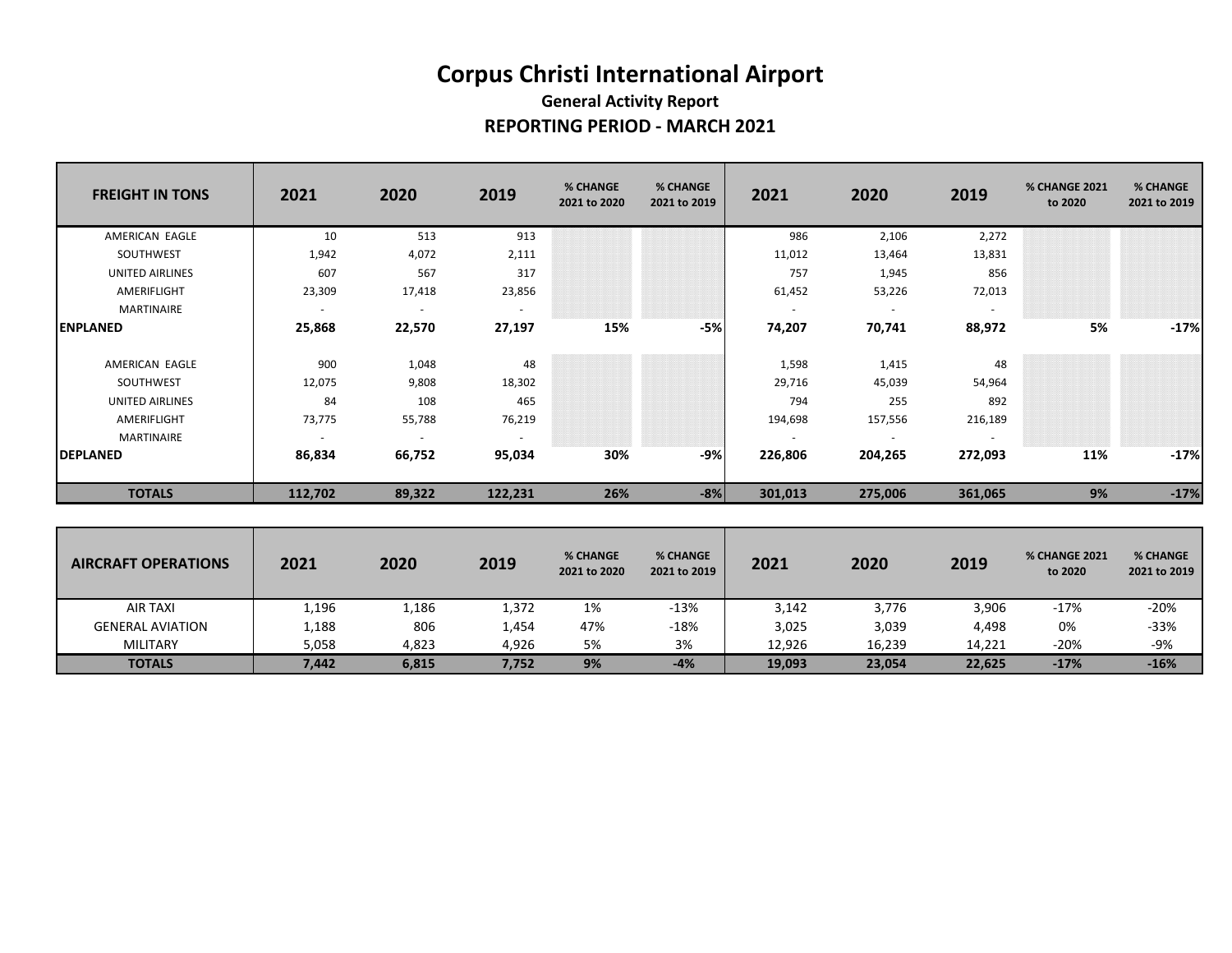









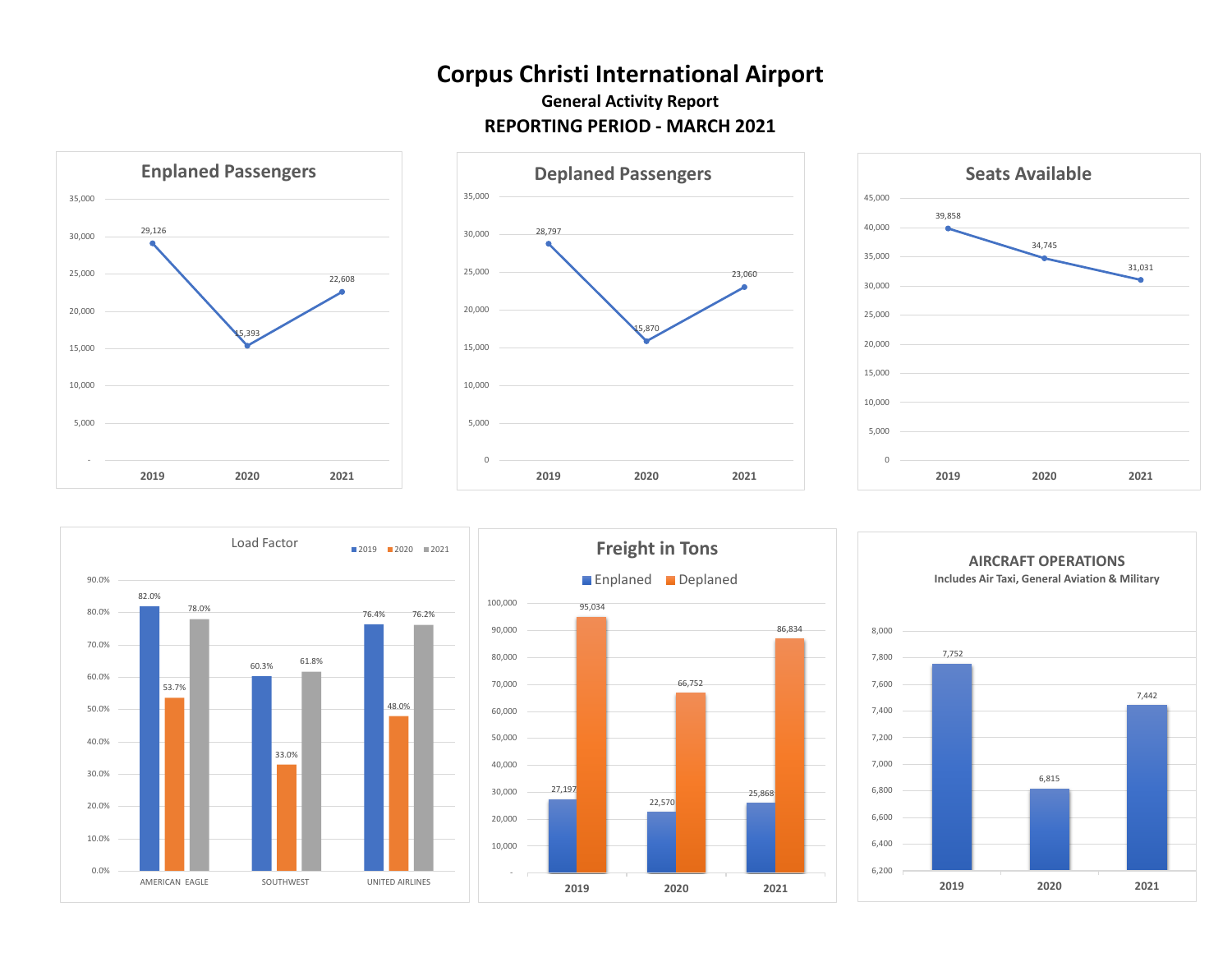#### **General Activity Report REPORTING PERIOD - APRIL 2021**

|                        |        |       | <b>MONTHLY ACTUALS</b> |                                 |                          | <b>YTD ACTUALS (January -April)</b> |         |         |                                 |                                 |
|------------------------|--------|-------|------------------------|---------------------------------|--------------------------|-------------------------------------|---------|---------|---------------------------------|---------------------------------|
| <b>PASSENGERS</b>      | 2021   | 2020  | 2019                   | <b>% CHANGE</b><br>2021 to 2020 | % CHANGE<br>2021 to 2019 | 2021                                | 2020    | 2019    | <b>% CHANGE 2021</b><br>to 2020 | <b>% CHANGE</b><br>2021 to 2019 |
| AMERICAN EAGLE         | 11,426 | 1,312 | 11,470                 |                                 |                          | 36,353                              | 27,706  | 40,284  |                                 |                                 |
| SOUTHWEST              | 6,753  | 377   | 8,624                  |                                 |                          | 19,215                              | 19,109  | 33,055  |                                 |                                 |
| <b>UNITED AIRLINES</b> | 6,657  | 250   | 8,043                  |                                 |                          | 18,766                              | 19,587  | 31,484  |                                 |                                 |
| <b>CHARTER FLIGHTS</b> | 149    |       | 363                    |                                 |                          | 297                                 | 538     | 1,202   |                                 |                                 |
| <b>ENPLANED</b>        | 24,985 | 1,939 | 28,500                 | 1189%                           | $-12%$                   | 74,631                              | 66,940  | 106,025 | 11%                             | $-30%$                          |
| AMERICAN EAGLE         | 10,914 | 1,196 | 10,960                 |                                 |                          | 35,918                              | 27,856  | 39,992  |                                 |                                 |
| SOUTHWEST              | 6,339  | 338   | 8,385                  |                                 |                          | 18,875                              | 19,049  | 32,572  |                                 |                                 |
| <b>UNITED AIRLINES</b> | 6,033  | 213   | 7,682                  |                                 |                          | 18,375                              | 20,388  | 31,037  |                                 |                                 |
| <b>CHARTER FLIGHTS</b> | 145    |       | 363                    |                                 |                          | 615                                 | 706     | 1,305   |                                 |                                 |
| <b>DEPLANED</b>        | 23,431 | 1,747 | 27,390                 | 1241%                           | $-14%$                   | 73,783                              | 67,999  | 104,906 | 9%                              | $-30%$                          |
| <b>TOTALS</b>          | 48,416 | 3,686 | 55,890                 | 1214%                           | $-13%$                   | 148,414                             | 161,736 | 252,042 | $-8%$                           | $-41%$                          |

| <b>LOAD FACTOR</b>     | 2021  | 2020  | 2019  |                                                                                                                                                                                                                                                                                                                                                                                                                                                                                   | 2021  | 2020  | 2019  |                                                                                                                           |
|------------------------|-------|-------|-------|-----------------------------------------------------------------------------------------------------------------------------------------------------------------------------------------------------------------------------------------------------------------------------------------------------------------------------------------------------------------------------------------------------------------------------------------------------------------------------------|-------|-------|-------|---------------------------------------------------------------------------------------------------------------------------|
| AMERICAN EAGLE         | 86.0% | 27.2% | 79.8% | ,,,,,,,,,,,,,,,,,,,,,,,,,,,,,,,,,,,<br>,,,,,,,,,,,,,,,,,,,,,,,,,,,,,,,,,,<br>,,,,,,,,,,,,,,,,,,,,,,,,,,,,,,,,,,,<br>,,,,,,,,,,,,,,,,,,,,,,,,,,,,,,,,,,,<br>,,,,,,,,,,,,,,,,,,,,,,,,,,,,,,,,,<br>,,,,,,,,,,,,,,,,,,,,,,,,,,,,,,,,,,                                                                                                                                                                                                                                                | 74.2% | 64.9% | 79.2% | ,,,,,,,,,,,,,,,,,,,,,,,,,                                                                                                 |
| SOUTHWEST              | 76.6% | 6.4%  | 57.6% | ,,,,,,,,,,,,,,,,,,,,,,,,,,,,,,,,,,,,<br>,,,,,,,,,,,,,,,,,,,,,,,,,,,,,,,,,,,<br>,,,,,,,,,,,,,,,,,,,,,,,,,,,,,,,,,,<br>,,,,,,,,,,,,,,,,,,,,,,,,,,,,,,,,,,,,<br>,,,,,,,,,,,,,,,,,,,,,,,,,,,,,,,,,,,<br>,,,,,,,,,,,,,,,,,,,,,,,,,,,,,,,,<br>,,,,,,,,,,,,,,,,,,,,,,,,,,,,,,,,,,<br>,,,,,,,,,,,,,,,,,,,,,,,,,,,,,,,,,,<br>,,,,,,,,,,,,,,,,,,,,,,,,,,,,,,,,,,,,<br>,,,,,,,,,,,,,,,,,,,,,,,,,,,,,,,,,,,,<br>,,,,,,,,,,,,,,,,,,,,,,,,,,,,,,,,,,,,,<br>,,,,,,,,,,,,,,,,,,,,,,,,,,,,,,,,,,,, | 56.2% | 37.3% | 55.9% | ,,,,,,,,,,,,,,,,,,,,,,,,,,,,,,,,,,,,,,<br>,,,,,,,,,,,,,,,,,,,,,,,,,,,,,,,,,,,,,,<br>,,,,,,,,,,,,,,,,,,,,,,,,,,,,,,,,,,,,, |
| <b>UNITED AIRLINES</b> | 88.2% | 11.4% | 79.4% | ,,,,,,,,,,,,,,,,,,,,,,,,,,,,,,,,,,,,<br>,,,,,,,,,,,,,,,,,,,,,,,,,,,,,,,,,,,,<br>,,,,,,,,,,,,,,,,,,,,,,,,,,,,,,,,,,<br>,,,,,,,,,,,,,,,,,,,,,,,,,,,,,,,<br>,,,,,,,,,,,,,,,,,,,,,,,,,,,,,,                                                                                                                                                                                                                                                                                           | 70.0% | 60.7% | 73.6% |                                                                                                                           |

| <b>SEATS AVAILABLE</b> | 2021   | 2020   | 2019   | % CHANGE<br>2021 to 2020 | % CHANGE<br>2021 to 2019 | 2021    | 2020    | 2019    | <b>% CHANGE 2021</b><br>to 2020 | % CHANGE<br>2021 to 2019 |
|------------------------|--------|--------|--------|--------------------------|--------------------------|---------|---------|---------|---------------------------------|--------------------------|
| AMERICAN               | 13,280 | 4,815  | 14,368 | 176%                     | -8%                      | 48,967  | 42,699  | 50,842  | 15%                             | -4%                      |
| SOUTHWEST              | 8,819  | 5,848  | 14,971 | 51%                      | $-41%$                   | 34,164  | 51,186  | 59,153  | -33%                            | $-42%$                   |
| <b>UNITED</b>          | 7,550  | 2,200  | 10,132 | 243%                     | $-25%$                   | 26,810  | 32,288  | 42.798  | $-17%$                          | $-37%$                   |
| <b>TOTALS</b>          | 29,649 | 12,863 | 39,471 | 130%                     | $-25%$                   | 109,941 | 126,173 | 152,793 | $-13%$                          | $-28%$                   |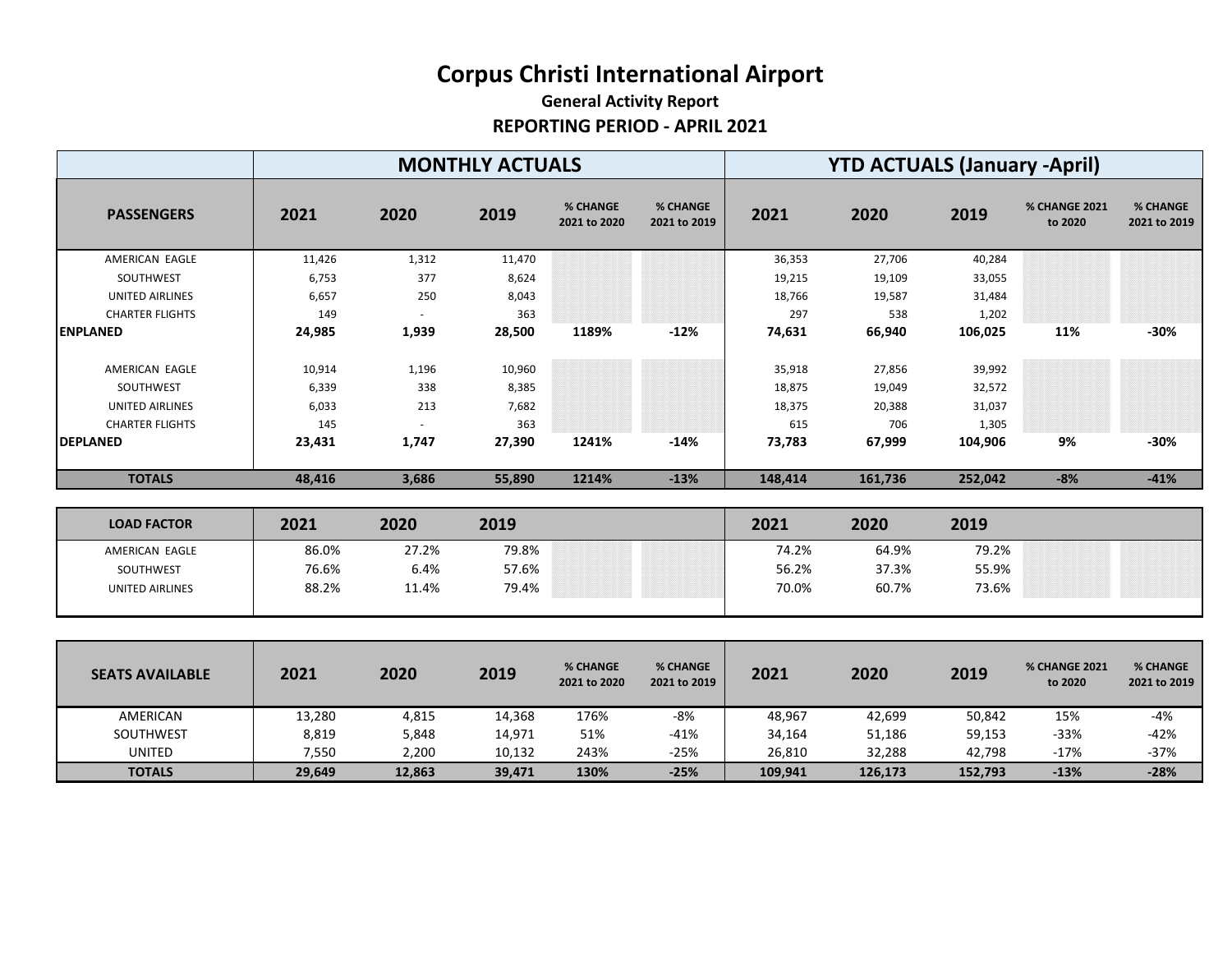| <b>FREIGHT IN TONS</b> | 2021    | 2020   | 2019    | % CHANGE<br>2021 to 2020 | % CHANGE<br>2021 to 2019 | 2021    | 2020    | 2019    | % CHANGE 2021<br>to 2020 | % CHANGE<br>2021 to 2019 |
|------------------------|---------|--------|---------|--------------------------|--------------------------|---------|---------|---------|--------------------------|--------------------------|
| AMERICAN EAGLE         | 95      | 976    | 563     |                          |                          | 1,081   | 3,082   | 2,835   |                          |                          |
| SOUTHWEST              | 3,227   | 4,308  | 3,165   |                          |                          | 14,239  | 17,772  | 16,996  |                          |                          |
| UNITED AIRLINES        | 411     |        | 913     |                          |                          | 1,168   | 1,945   | 1,769   |                          |                          |
| AMERIFLIGHT            | 20,443  | 15,250 | 24,854  |                          |                          | 81,895  | 68,476  | 96,867  |                          |                          |
| MARTINAIRE             | $\sim$  | $\sim$ | $\sim$  |                          |                          | $\sim$  | $\sim$  | $\sim$  |                          |                          |
| <b>ENPLANED</b>        | 24,176  | 20,534 | 29,495  | 18%                      | -18%                     | 98,383  | 91,275  | 118,467 | 8%                       | $-17%$                   |
| AMERICAN EAGLE         | 624     | 187    | 194     |                          |                          | 2,222   | 1,602   | 242     |                          |                          |
| SOUTHWEST              | 10,254  | 7,514  | 17,985  |                          |                          | 39,970  | 52,553  | 72,949  |                          |                          |
| UNITED AIRLINES        | 100     | 37     | 78      |                          |                          | 894     | 292     | 970     |                          |                          |
| AMERIFLIGHT            | 67,764  | 48,843 | 73,927  |                          |                          | 262,462 | 206,399 | 290,116 |                          |                          |
| MARTINAIRE             |         |        | $\sim$  |                          |                          | $\sim$  |         |         |                          |                          |
| <b>DEPLANED</b>        | 78,742  | 56,581 | 92,184  | 39%                      | $-15%$                   | 305,548 | 260,846 | 364,277 | 17%                      | $-16%$                   |
| <b>TOTALS</b>          | 102,918 | 77,115 | 121,679 | 33%                      | $-15%$                   | 403,931 | 352,121 | 482,744 | 15%                      | $-16%$                   |

| <b>AIRCRAFT OPERATIONS</b> | 2021  | 2020  | 2019  | % CHANGE<br>2021 to 2020 | <b>% CHANGE</b><br>2021 to 2019 | 2021   | 2020   | 2019   | <b>% CHANGE 2021</b><br>to 2020 | % CHANGE<br>2021 to 2019 |
|----------------------------|-------|-------|-------|--------------------------|---------------------------------|--------|--------|--------|---------------------------------|--------------------------|
| <b>AIR TAXI</b>            | 1,352 | 508   | 1,329 | 166%                     | 2%                              | 4,494  | 4,284  | 5,235  | 5%                              | $-14%$                   |
| <b>GENERAL AVIATION</b>    | 1,171 | 774   | 1,662 | 51%                      | -30%                            | 4,196  | 3,813  | 6,160  | 10%                             | $-32%$                   |
| <b>MILITARY</b>            | 3,900 | 5,011 | 6,297 | $-22%$                   | $-38%$                          | 16,826 | 21,250 | 20,518 | $-21%$                          | $-18%$                   |
| <b>TOTALS</b>              | 6,423 | 6,293 | 9,288 | 2%                       | $-31%$                          | 25,516 | 29,347 | 31,913 | $-13%$                          | $-20%$                   |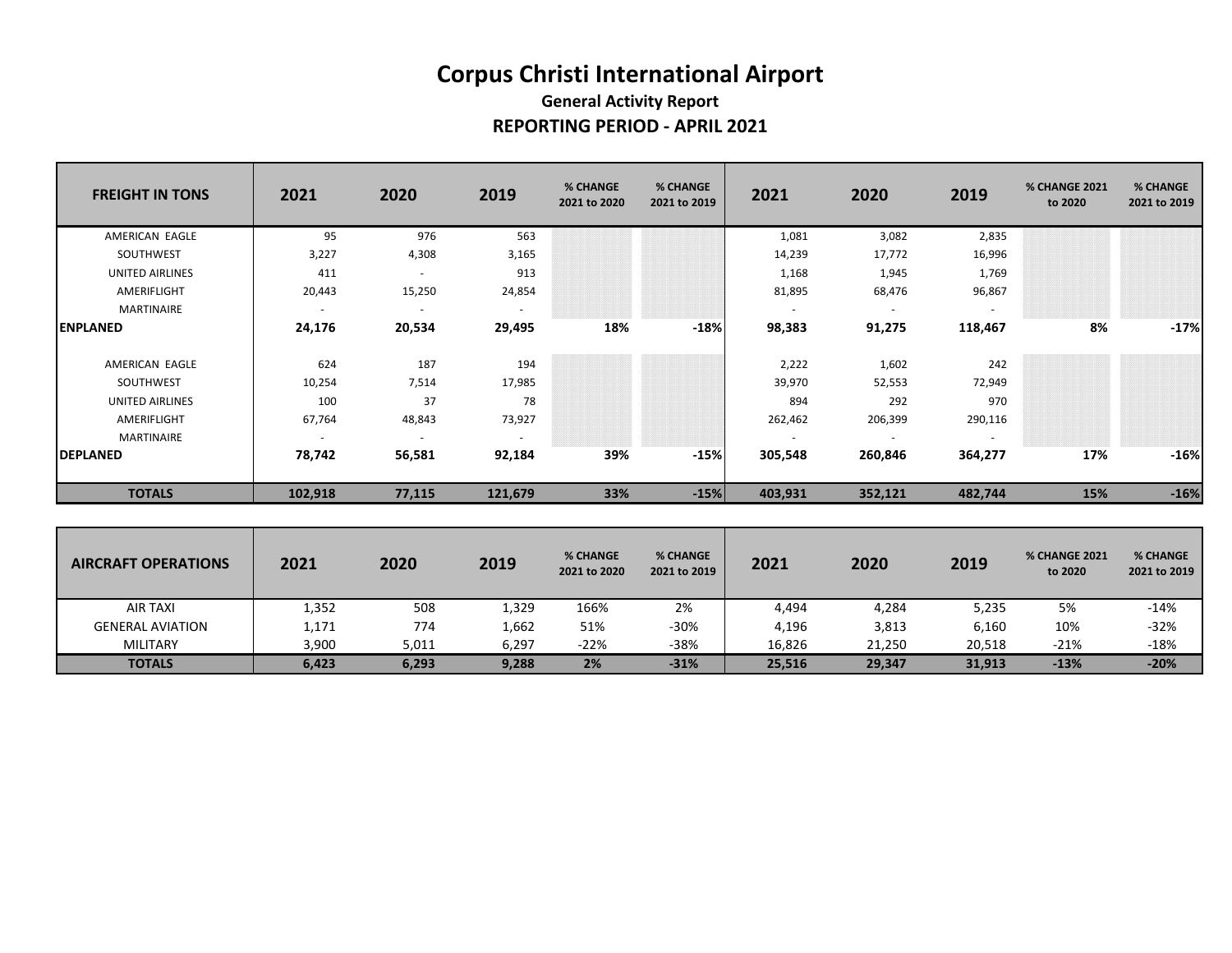









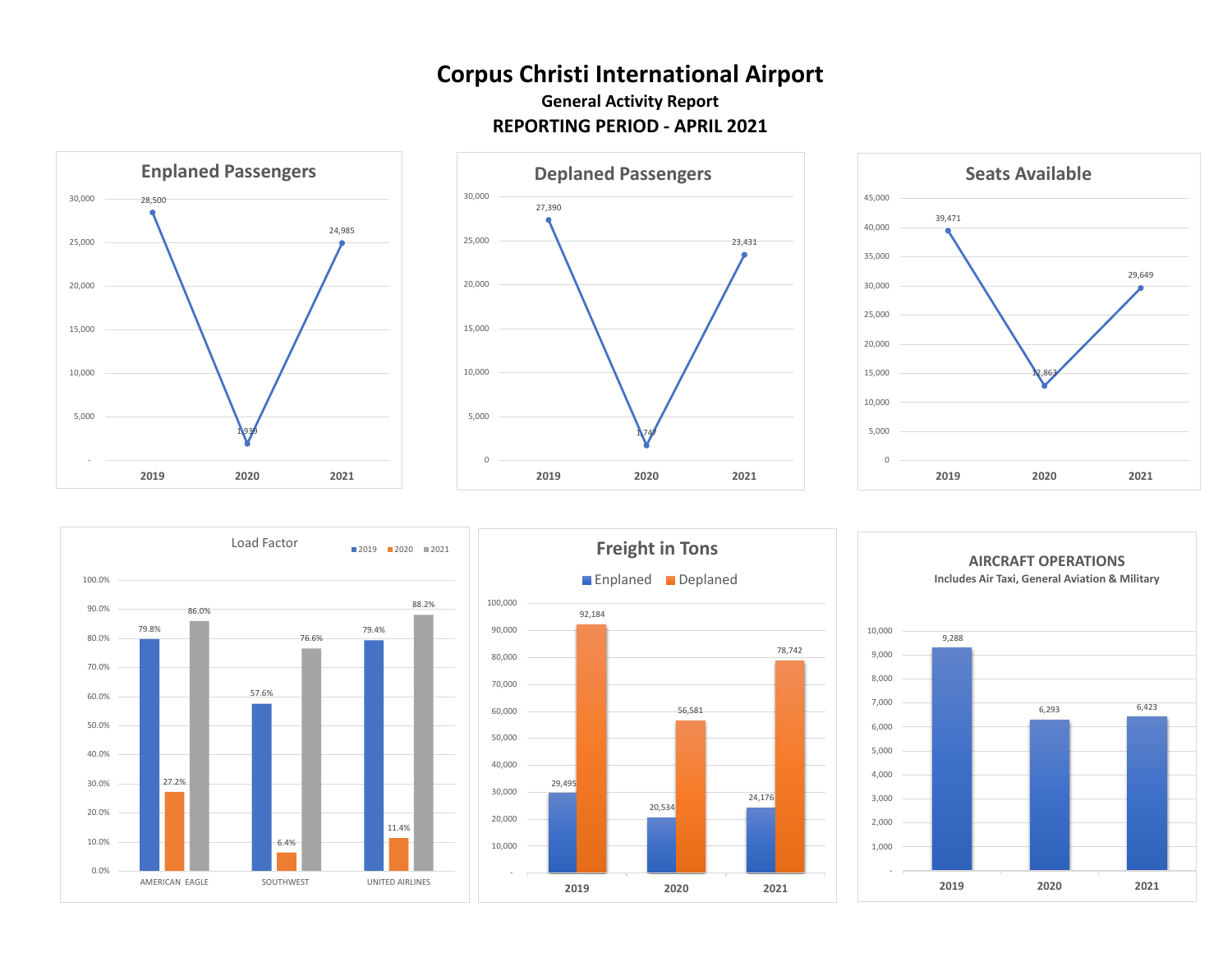|                                     |        |        | <b>MONTHLY ACTUALS</b> |                          |                                 | <b>YTD ACTUALS (January - May)</b> |         |         |                                 |                                 |
|-------------------------------------|--------|--------|------------------------|--------------------------|---------------------------------|------------------------------------|---------|---------|---------------------------------|---------------------------------|
| <b>PASSENGERS</b><br>AMERICAN EAGLE | 2021   | 2020   | 2019                   | % CHANGE<br>2021 to 2020 | <b>% CHANGE</b><br>2021 to 2019 | 2021                               | 2020    | 2019    | <b>% CHANGE 2021</b><br>to 2020 | <b>% CHANGE</b><br>2021 to 2019 |
|                                     | 12,092 | 3,413  | 12,759                 |                          |                                 | 48,445                             | 31,119  | 53,043  |                                 |                                 |
| SOUTHWEST                           | 7,381  | 1,128  | 9,771                  |                          |                                 | 26,596                             | 20,237  | 42,826  |                                 |                                 |
| <b>UNITED AIRLINES</b>              | 7,662  | 1,045  | 7,501                  |                          |                                 | 26,428                             | 20,632  | 38,985  |                                 |                                 |
| <b>CHARTER FLIGHTS</b>              | 273    |        | 173                    |                          |                                 | 570                                | 538     | 1,375   |                                 |                                 |
| <b>ENPLANED</b>                     | 27,408 | 5,586  | 30,204                 | 391%                     | -9%                             | 102,039                            | 72,526  | 136,229 | 41%                             | $-25%$                          |
| AMERICAN EAGLE                      | 11,343 | 3,460  | 13,021                 |                          |                                 | 47,261                             | 31,316  | 53,013  |                                 |                                 |
| SOUTHWEST                           | 7,316  | 1,148  | 9,543                  |                          |                                 | 26,191                             | 20,197  | 42,115  |                                 |                                 |
| <b>UNITED AIRLINES</b>              | 7,191  | 975    | 6,849                  |                          |                                 | 25,566                             | 21,363  | 37,886  |                                 |                                 |
| <b>CHARTER FLIGHTS</b>              | 271    | 0      | 61                     |                          |                                 | 886                                | 706     | 1,366   |                                 |                                 |
| <b>DEPLANED</b>                     | 26,121 | 5,583  | 29,474                 | 368%                     | $-11%$                          | 99,904                             | 73,582  | 134,380 | 36%                             | $-26%$                          |
| <b>TOTAL PASSENGERS</b>             | 53,529 | 11,169 | 59,678                 | 379%                     | $-10%$                          | 201,943                            | 146,108 | 270,609 | 38%                             | $-25%$                          |

| <b>LOAD FACTOR</b>     | 2021  | 2020  | 2019  |                                                                                                                                                                                                                                                                                                                                                     | 2021  | 2020  | 2019  |                                                                                                                                                   |  |
|------------------------|-------|-------|-------|-----------------------------------------------------------------------------------------------------------------------------------------------------------------------------------------------------------------------------------------------------------------------------------------------------------------------------------------------------|-------|-------|-------|---------------------------------------------------------------------------------------------------------------------------------------------------|--|
| AMERICAN EAGLE         | 88.6% | 53.7% | 81.1% | ,,,,,,,,,,,,,,,,,,,,,,,,,,,,,,,,,,,,,<br>,,,,,,,,,,,,,,,,,,,,,,,,,,,,,,,,,,,<br>,,,,,,,,,,,,,,,,,,,,,,,,,,,,,,,,,,,<br>,,,,,,,,,,,,,,,,,,,,,,,,,,,,,,,,,<br>,,,,,,,,,,,,,,,,,,,,,,,,,,,,,,,,<br>,,,,,,,,,,,,,,,,,,,,,,,,,,,,,,,,,,<br>,,,,,,,,,,,,,,,,,,,,,,,,,,,,,,,,                                                                              | 77.4% | 63.4% | 79.7% | ,,,,,,,,,,,,,,,,,,,,,,,,,,,,,,,,,,,,,,<br>,,,,,,,,,,,,,,,,,,,,,,,,,,,,,,,,,,<br>,,,,,,,,,,,,,,,,,,,,,,,,,,,,,,,,,,,,,,                            |  |
| SOUTHWEST              | 78.2% | 12.8% | 62.5% | ,,,,,,,,,,,,,,,,,,,,,,,,,,,,,,,,,,,,<br>,,,,,,,,,,,,,,,,,,,,,,,,,,,,,,,,,,,,<br>,,,,,,,,,,,,,,,,,,,,,,,,,,,,,,,,,,,<br>,,,,,,,,,,,,,,,,,,,,,,,,,,,,,,,,<br>,,,,,,,,,,,,,,,,,,,,,,,,,,,,,,,,,,,,<br>,,,,,,,,,,,,,,,,,,,,,,,,,,,,,,,,,,,,,<br>,,,,,,,,,,,,,,,,,,,,,,,,,,,,,,,,,,,,                                                                    | 61.0% | 33.7% | 57.3% | ,,,,,,,,,,,,,,,,,,,,,,,,,,,,,,,,,,,,,,                                                                                                            |  |
| <b>UNITED AIRLINES</b> | 85.0% | 32.9% | 88.6% | ,,,,,,,,,,,,,,,,,,,,,,,,,,,,,,,,,,,<br>,,,,,,,,,,,,,,,,,,,,,,,,,,,,,,,,,,,,<br>,,,,,,,,,,,,,,,,,,,,,,,,,,,,,,,,,,,,<br>,,,,,,,,,,,,,,,,,,,,,,,,,,,,,,,,,,,<br>,,,,,,,,,,,,,,,,,,,,,,,,,,,,,,,,,,<br>,,,,,,,,,,,,,,,,,,,,,,,,,,,,,,,,,,<br>,,,,,,,,,,,,,,,,,,,,,,,,,,,,,,,,,,<br>,,,,,,,,,,,,,,,,,,,,,,,,,,,,,,,,,,<br>,,,,,,,,,,,,,,,,,,,,,,,,,,,,, | 73.8% | 58.2% | 76.1% | ,,,,,,,,,,,,,,,,,,,,,,,,,,,,,,,,,,,,,,<br>,,,,,,,,,,,,,,,,,,,,,,,,,,,,,,,,,,,,,,<br>,,,,,,,,,,,,,,,,,,,,,,,,,,,,,,,,,,,,,,<br>,,,,,,,,,,,,,,,,,,, |  |

| <b>SEATS AVAILABLE</b>       | 2021   | 2020   | 2019   | % CHANGE<br>2021 to 2020 | % CHANGE<br>2021 to 2019 | 2021    | 2020    | 2019    | <b>% CHANGE 2021</b><br>to 2020 | % CHANGE<br>2021 to 2019 |
|------------------------------|--------|--------|--------|--------------------------|--------------------------|---------|---------|---------|---------------------------------|--------------------------|
| AMERICAN                     | 13,654 | 6,356  | 15,728 | 115%                     | $-13%$                   | 62,621  | 49,055  | 66,570  | 28%                             | -6%                      |
| SOUTHWEST                    | 9,438  | 8,819  | 15,633 | 7%                       | $-40%$                   | 43,602  | 60,005  | 74,786  | $-27%$                          | $-42%$                   |
| <b>UNITED</b>                | 9,014  | 3,180  | 8,462  | 183%                     | 7%                       | 35.824  | 35.468  | 51.260  | 1%                              | $-30%$                   |
| <b>TOTAL SEATS AVAILABLE</b> | 32,106 | 18,355 | 39,823 | 75%                      | $-19%$                   | 142,047 | 144,528 | 192,616 | $-2%$                           | $-26%$                   |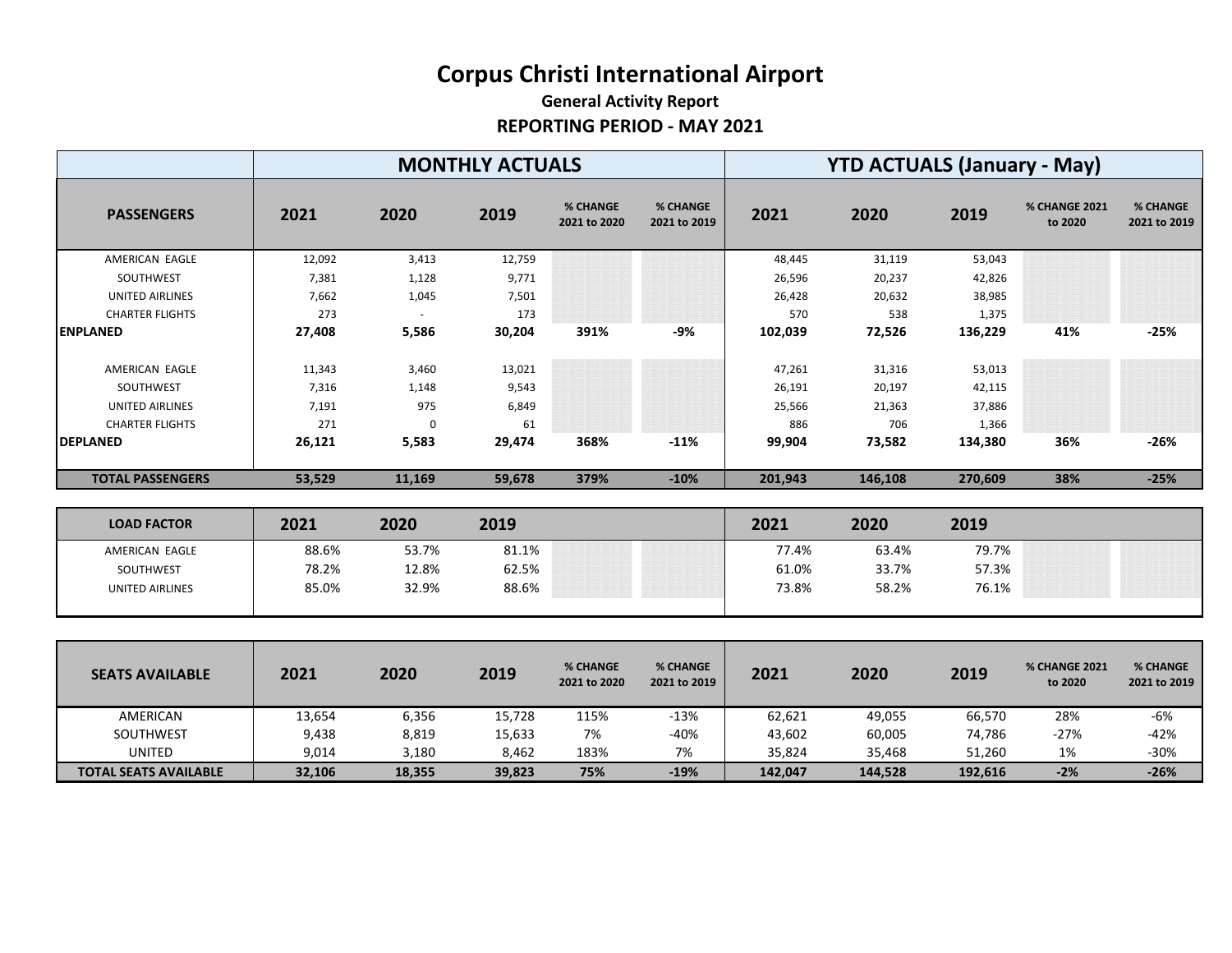| <b>FREIGHT IN TONS</b> | 2021   | 2020   | 2019    | % CHANGE<br>2021 to 2020 | % CHANGE<br>2021 to 2019 | 2021                     | 2020    | 2019    | % CHANGE 2021<br>to 2020 | % CHANGE<br>2021 to 2019 |
|------------------------|--------|--------|---------|--------------------------|--------------------------|--------------------------|---------|---------|--------------------------|--------------------------|
| AMERICAN EAGLE         | 39     |        | 890     |                          |                          | 1,120                    | 3,083   | 3,725   |                          |                          |
| SOUTHWEST              | 2,938  | 1,717  | 3,768   |                          |                          | 17,177                   | 19,489  | 20,764  |                          |                          |
| UNITED AIRLINES        | 482    | 23     | 225     |                          |                          | 1,650                    | 1,968   | 1,994   |                          |                          |
| AMERIFLIGHT            | 17,685 | 0      | 25,553  |                          |                          | 99,580                   | 68,476  | 122,420 |                          |                          |
| MARTINAIRE             | $\sim$ |        | $\sim$  |                          |                          | $\overline{\phantom{a}}$ | $\sim$  | $\sim$  |                          |                          |
| <b>ENPLANED</b>        | 21,144 | 1,741  | 30,436  | 1114%                    | $-31%$                   | 119,527                  | 93,016  | 148,903 | 29%                      | $-20%$                   |
| AMERICAN EAGLE         | 99     | 16     | 241     |                          |                          | 2,321                    | 1,618   | 483     |                          |                          |
| SOUTHWEST              | 13,418 | 12,465 | 20,701  |                          |                          | 53,388                   | 65,018  | 93,650  |                          |                          |
| UNITED AIRLINES        | 138    | 236    | 39      |                          |                          | 1,032                    | 528     | 1,009   |                          |                          |
| AMERIFLIGHT            | 64,388 | 0      | 85,470  |                          |                          | 326,850                  | 206,399 | 375,586 |                          |                          |
| <b>MARTINAIRE</b>      | $\sim$ |        | $\sim$  |                          |                          | $\sim$                   | $\sim$  | $\sim$  |                          |                          |
| <b>DEPLANED</b>        | 78,043 | 12,717 | 106,451 | 514%                     | $-27%$                   | 383,591                  | 273,563 | 470,728 | 40%                      | $-19%$                   |
| <b>TOTAL TONAGE</b>    | 99,187 | 14,458 | 136,887 | 586%                     | $-28%$                   | 503,118                  | 366,579 | 619,631 | 37%                      | $-19%$                   |

| <b>AIRCRAFT OPERATIONS</b> | 2021  | 2020  | 2019   | % CHANGE<br>2021 to 2020 | <b>% CHANGE</b><br>2021 to 2019 | 2021   | 2020   | 2019   | <b>% CHANGE 2021</b><br>to 2020 | % CHANGE<br>2021 to 2019 |
|----------------------------|-------|-------|--------|--------------------------|---------------------------------|--------|--------|--------|---------------------------------|--------------------------|
| AIR TAXI                   | 1,290 | 741   | 1,349  | 74%                      | $-4%$                           | 5,784  | 5,025  | 6,584  | 15%                             | $-12%$                   |
| <b>GENERAL AVIATION</b>    | 1,267 | 975   | 1,337  | 30%                      | -5%                             | 5,463  | 4,788  | 7.497  | 14%                             | $-27%$                   |
| <b>MILITARY</b>            | 3,784 | 5,663 | 7,467  | $-33%$                   | $-49%$                          | 20,610 | 26,913 | 27,985 | $-23%$                          | $-26%$                   |
| <b>TOTAL AIRCRAFT</b>      | 6,341 | 7,379 | 10,153 | $-14%$                   | $-38%$                          | 31,857 | 36,726 | 42,066 | $-13%$                          | $-24%$                   |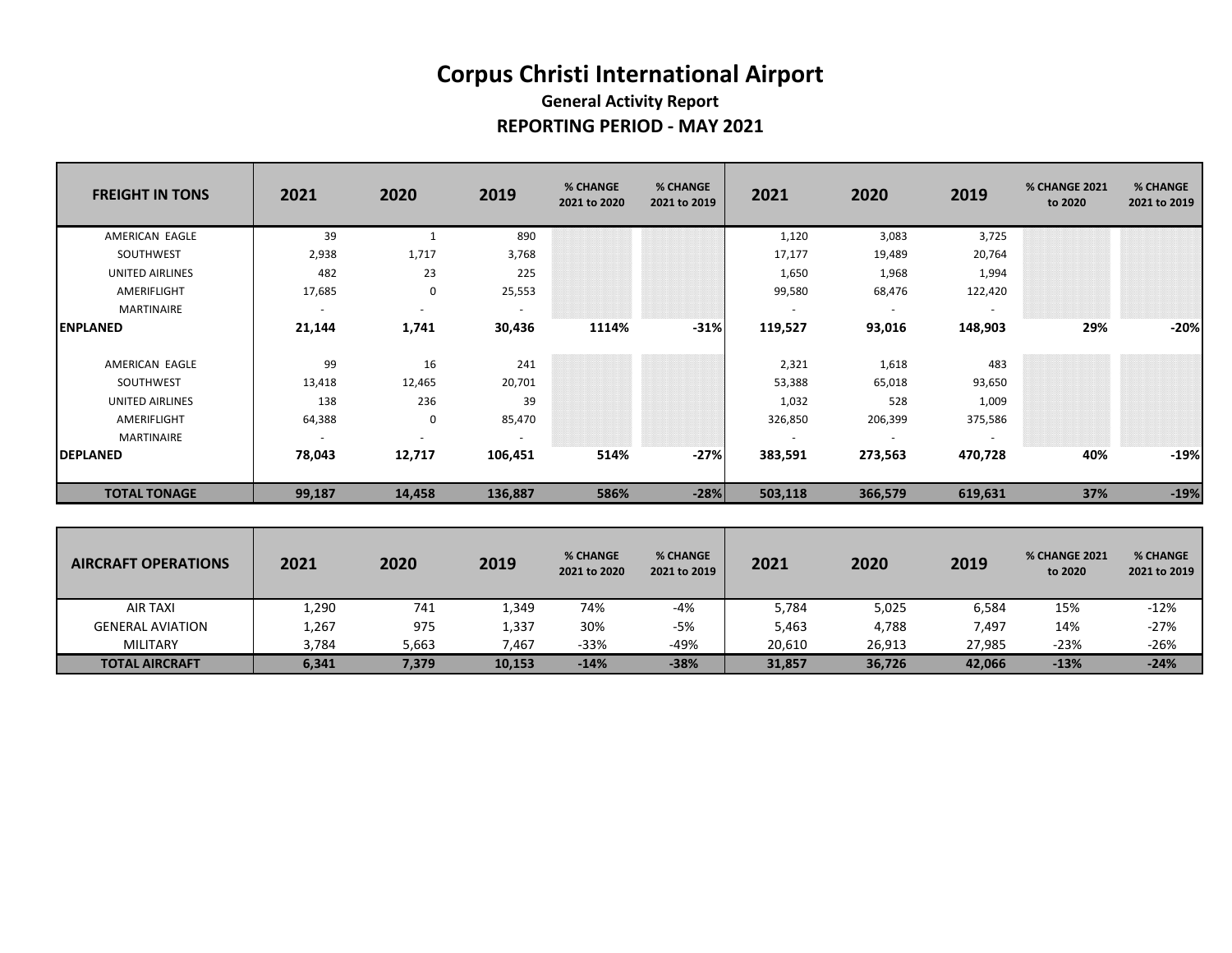









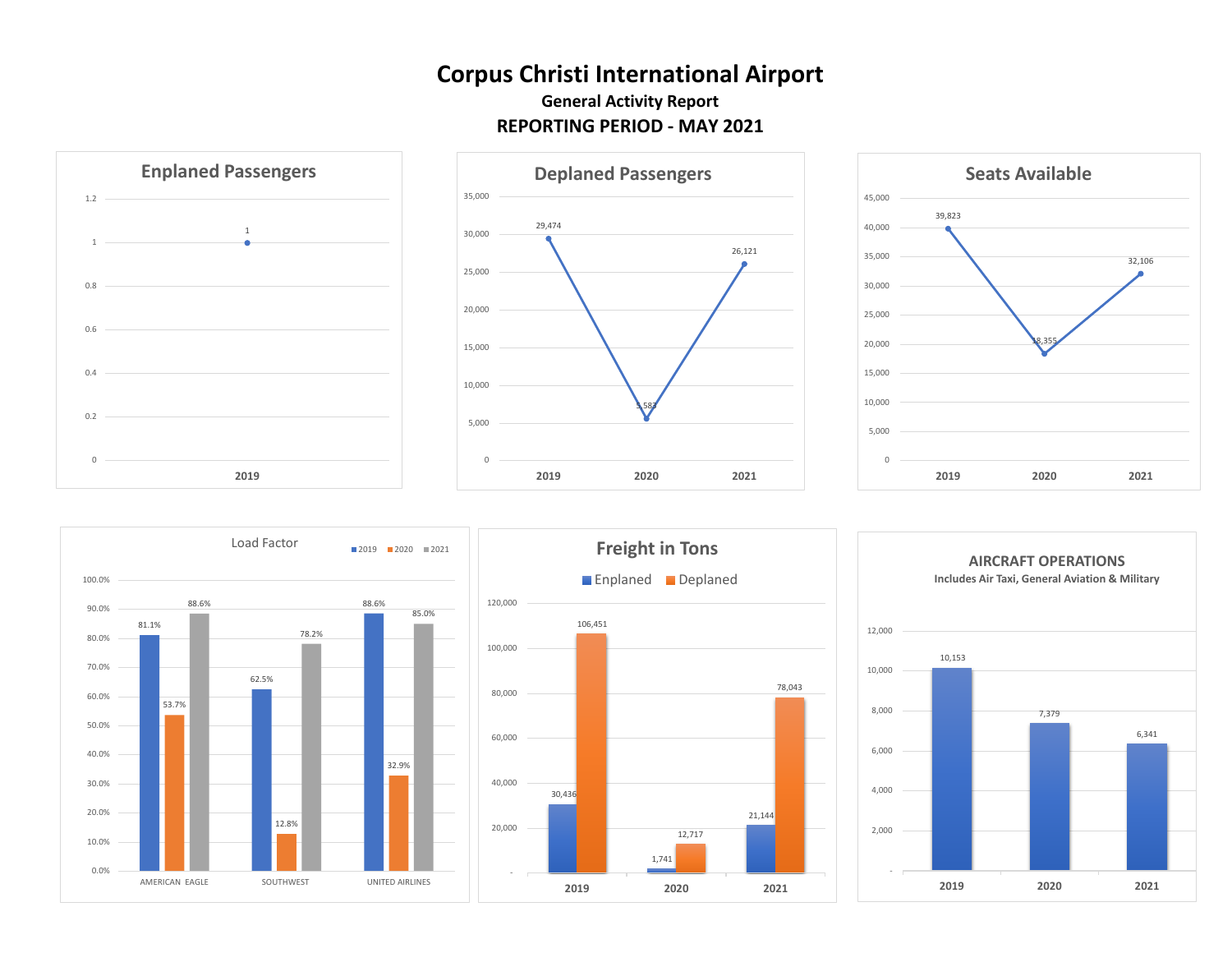|                         |        |        | <b>MONTHLY ACTUALS</b> |                          |                          | <b>YTD ACTUALS (January - June)</b> |         |         |                                 |                          |
|-------------------------|--------|--------|------------------------|--------------------------|--------------------------|-------------------------------------|---------|---------|---------------------------------|--------------------------|
| <b>PASSENGERS</b>       | 2021   | 2020   | 2019                   | % CHANGE<br>2021 to 2020 | % CHANGE<br>2021 to 2019 | 2021                                | 2020    | 2019    | <b>% CHANGE 2021</b><br>to 2020 | % CHANGE<br>2021 to 2019 |
| AMERICAN EAGLE          | 12,688 | 3,600  | 12,673                 |                          |                          | 61,133                              | 34,719  | 65,716  |                                 |                          |
| SOUTHWEST               | 8,331  | 3,274  | 10,960                 |                          |                          | 34,927                              | 23,511  | 53,786  |                                 |                          |
| <b>UNITED AIRLINES</b>  | 8,844  | 1,704  | 7,790                  |                          |                          | 35,272                              | 22,336  | 46,775  |                                 |                          |
| <b>CHARTER FLIGHTS</b>  | 270    | ÷.     | 496                    |                          |                          | 840                                 | 538     | 1,871   |                                 |                          |
| <b>ENPLANED</b>         | 30,133 | 8,578  | 31,919                 | 251%                     | -6%                      | 132,172                             | 81,104  | 168,148 | 63%                             | $-21%$                   |
|                         |        |        |                        |                          |                          |                                     |         |         |                                 |                          |
| AMERICAN EAGLE          | 12,289 | 3,550  | 12,181                 |                          |                          | 59,550                              | 34,866  | 65,194  |                                 |                          |
| <b>SOUTHWEST</b>        | 8,084  | 3,259  | 9,769                  |                          |                          | 34,275                              | 23,456  | 51,884  |                                 |                          |
| <b>UNITED AIRLINES</b>  | 7,715  | 1,653  | 7,278                  |                          |                          | 33,281                              | 23,016  | 45,164  |                                 |                          |
| <b>CHARTER FLIGHTS</b>  | 268    |        | 497                    |                          |                          | 1,154                               | 706     | 1,863   |                                 |                          |
| <b>DEPLANED</b>         | 28,356 | 8,462  | 29,725                 | 235%                     | -5%                      | 128,260                             | 82,044  | 164,105 | 56%                             | $-22%$                   |
|                         |        |        |                        |                          |                          |                                     |         |         |                                 |                          |
| <b>TOTAL PASSENGERS</b> | 58,489 | 17,040 | 61,644                 | 243%                     | $-5%$                    | 260,432                             | 163,148 | 332,253 | 60%                             | $-22%$                   |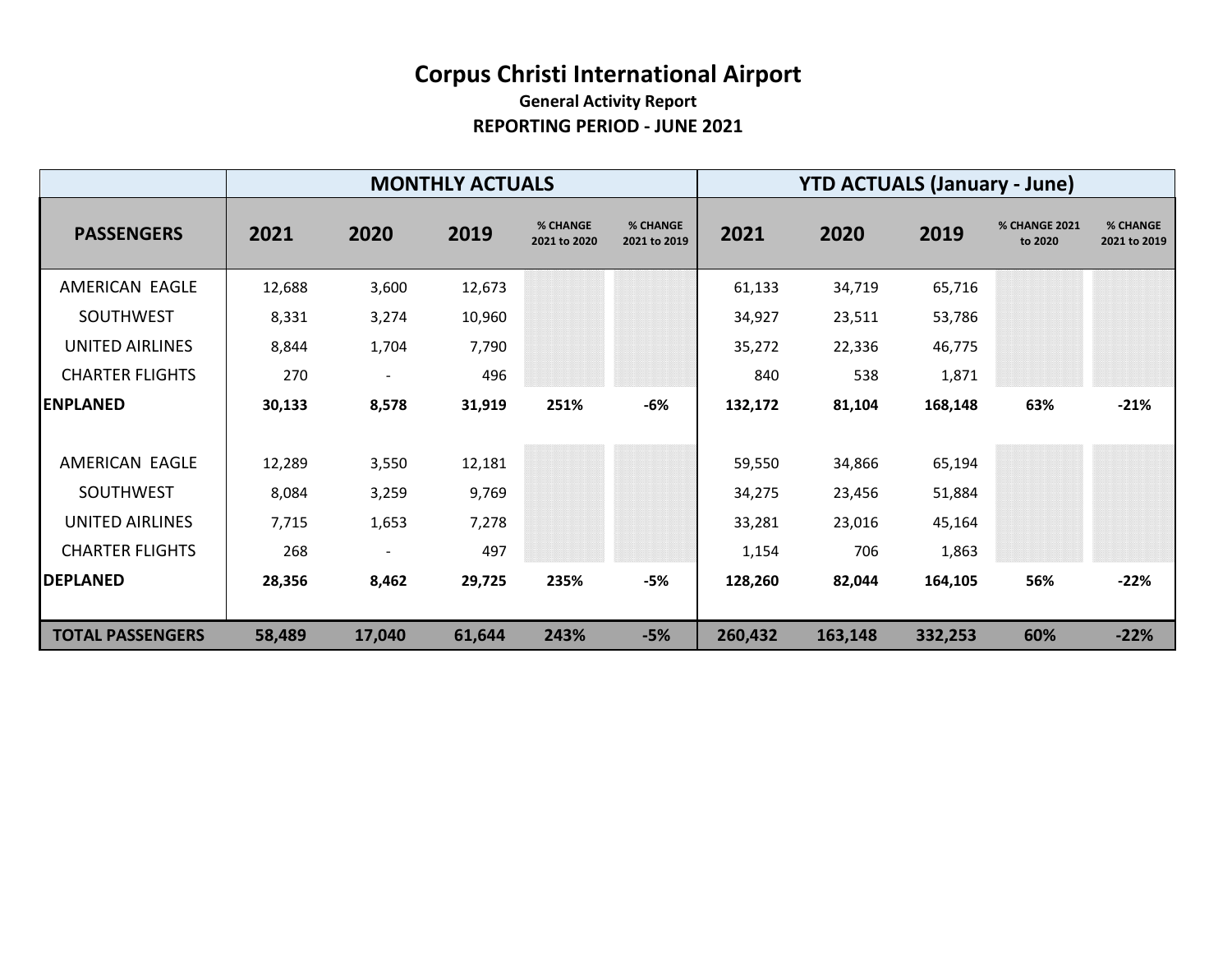|                        |       |       | <b>MONTHLY ACTUALS</b> | <b>YTD ACTUALS (January - June)</b> |       |       |  |
|------------------------|-------|-------|------------------------|-------------------------------------|-------|-------|--|
| <b>LOAD FACTOR</b>     | 2021  | 2020  | 2019                   | 2021                                | 2020  | 2019  |  |
| AMERICAN EAGLE         | 92.2% | 81.4% | 85.6%                  | 80.0%                               | 64.9% | 80.8% |  |
| <b>SOUTHWEST</b>       | 90.5% | 39.3% | 67.3%                  | 66.1%                               | 34.4% | 59.1% |  |
| <b>UNITED AIRLINES</b> | 89.4% | 63.1% | 83.4%                  | 77.2%                               | 58.5% | 77.2% |  |

| <b>SEATS AVAILABLE</b>                 | 2021   | 2020   | 2019   | % CHANGE<br>2021 to 2020 | % CHANGE<br>2021 to 2019 | 2021    | 2020    | 2019    | <b>% CHANGE 2021</b><br>to 2020 | % CHANGE<br>2021 to 2019 |
|----------------------------------------|--------|--------|--------|--------------------------|--------------------------|---------|---------|---------|---------------------------------|--------------------------|
| AMERICAN                               | 13,758 | 4,425  | 14,805 | 211%                     | $-7%$                    | 76,379  | 53,480  | 81,375  | 43%                             | $-6%$                    |
| <b>SOUTHWEST</b>                       | 9,203  | 8,334  | 16,280 | 10%                      | $-43%$                   | 52,805  | 68,339  | 91,066  | $-23%$                          | $-42%$                   |
| UNITED                                 | 9,890  | 2,700  | 9,344  | 266%                     | 6%                       | 45,714  | 38,168  | 60,604  | 20%                             | $-25%$                   |
|                                        |        |        |        |                          |                          |         |         |         |                                 |                          |
| <b>TOTAL SEATS</b><br><b>AVAILABLE</b> | 32,851 | 15,459 | 40,429 | 113%                     | $-19%$                   | 174,898 | 159,987 | 233,045 | 9%                              | $-25%$                   |

| <b>AIRCRAFT</b><br><b>OPERATIONS</b> | 2021  | 2020  | 2019  | % CHANGE<br>2021 to 2020 | % CHANGE<br>2021 to 2019 | 2021   | 2020   | 2019   | % CHANGE 2021<br>to 2020 | % CHANGE<br>2021 to 2019 |
|--------------------------------------|-------|-------|-------|--------------------------|--------------------------|--------|--------|--------|--------------------------|--------------------------|
| <b>AIR TAXI</b>                      | 1,430 | 656   | 1,357 | 118%                     | 5%                       | 7,214  | 5,681  | 7,941  | 27%                      | $-9%$                    |
| <b>GENERAL AVIATION</b>              | 1,351 | 1,058 | 1,467 | 28%                      | $-8%$                    | 6,814  | 5,846  | 8,964  | 17%                      | $-24%$                   |
| <b>MILITARY</b>                      | 5,496 | 5,735 | 5,709 | $-4%$                    | $-4%$                    | 26,106 | 32,648 | 33,694 | $-20%$                   | $-23%$                   |
|                                      |       |       |       |                          |                          |        |        |        |                          |                          |
| <b>TOTAL AIRCRAFT</b>                | 8,277 | 7,449 | 8,533 | 11%                      | $-3%$                    | 40,134 | 44,175 | 50,599 | $-9%$                    | $-21%$                   |
|                                      |       |       |       |                          |                          |        |        |        |                          |                          |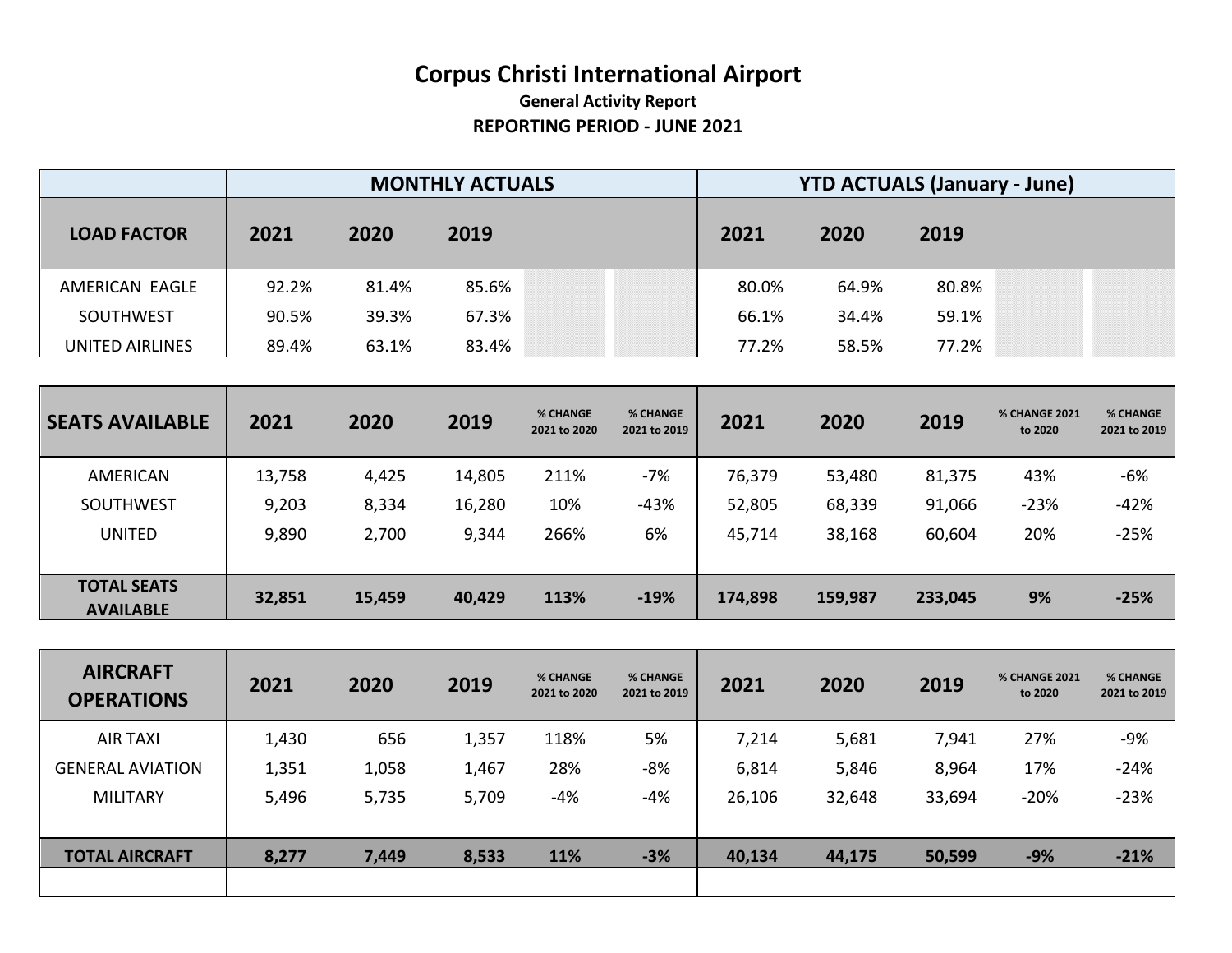|                        |                |              | <b>MONTHLY ACTUALS</b> |                          |                          | <b>YTD ACTUALS (January - June)</b> |         |         |                          |                          |  |
|------------------------|----------------|--------------|------------------------|--------------------------|--------------------------|-------------------------------------|---------|---------|--------------------------|--------------------------|--|
| <b>FREIGHT IN TONS</b> | 2021           | 2020         | 2019                   | % CHANGE<br>2021 to 2020 | % CHANGE<br>2021 to 2019 | 2021                                | 2020    | 2019    | % CHANGE 2021<br>to 2020 | % CHANGE<br>2021 to 2019 |  |
| AMERICAN EAGLE         | 101            | $\mathbf{1}$ | 1,766                  |                          |                          | 1,221                               | 3,084   | 5,491   |                          |                          |  |
| <b>SOUTHWEST</b>       | 3,201          | 2,377        | 15,409                 |                          |                          | 20,378                              | 21,866  | 36,173  |                          |                          |  |
| UNITED AIRLINES        | 252            | 262          | 88                     |                          |                          | 1,902                               | 2,230   | 2,081   |                          |                          |  |
| AMERIFLIGHT            | 19,310         | 14,668       | 24,060                 |                          |                          | 118,890                             | 83,144  | 146,480 |                          |                          |  |
| <b>MARTINAIRE</b>      | $\blacksquare$ | $\sim$       | $\blacksquare$         |                          |                          |                                     |         |         |                          |                          |  |
| <b>ENPLANED</b>        | 22,864         | 17,308       | 41,323                 | 32%                      | $-45%$                   | 142,391                             | 110,324 | 190,225 | 29%                      | $-25%$                   |  |
|                        |                |              |                        |                          |                          |                                     |         |         |                          |                          |  |
| AMERICAN EAGLE         | 626            | 181          | 129                    |                          |                          | 2,947                               | 1,799   | 612     |                          |                          |  |
| <b>SOUTHWEST</b>       | 9,075          | 525          | 19,933                 |                          |                          | 62,463                              | 65,543  | 113,583 |                          |                          |  |
| <b>UNITED AIRLINES</b> | 12             | 23           | 188                    |                          |                          | 1,044                               | 551     | 1,197   |                          |                          |  |
| AMERIFLIGHT            | 70,845         | 61,783       | 78,322                 |                          |                          | 397,695                             | 268,182 | 453,908 |                          |                          |  |
| <b>MARTINAIRE</b>      | 1,118          |              |                        |                          |                          | 1,118                               |         |         |                          |                          |  |
| <b>DEPLANED</b>        | 81,676         | 62,512       | 98,572                 | 31%                      | $-17%$                   | 465,267                             | 336,075 | 569,300 | 38%                      | $-18%$                   |  |
| <b>TOTAL TONAGE</b>    | 104,540        | 79,820       | 139,895                | 31%                      | $-25%$                   | 607,658                             | 446,399 | 759,525 | 36%                      | $-20%$                   |  |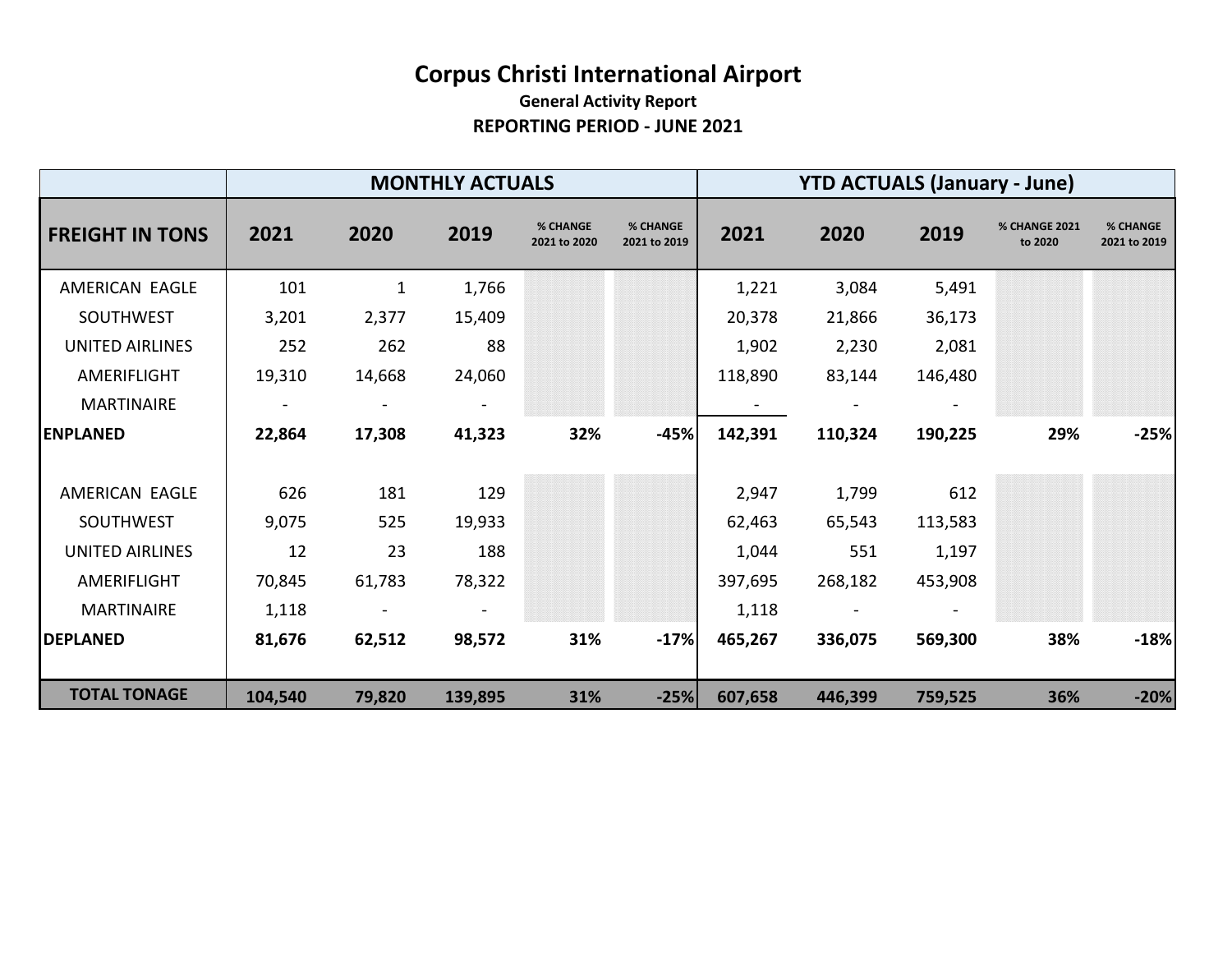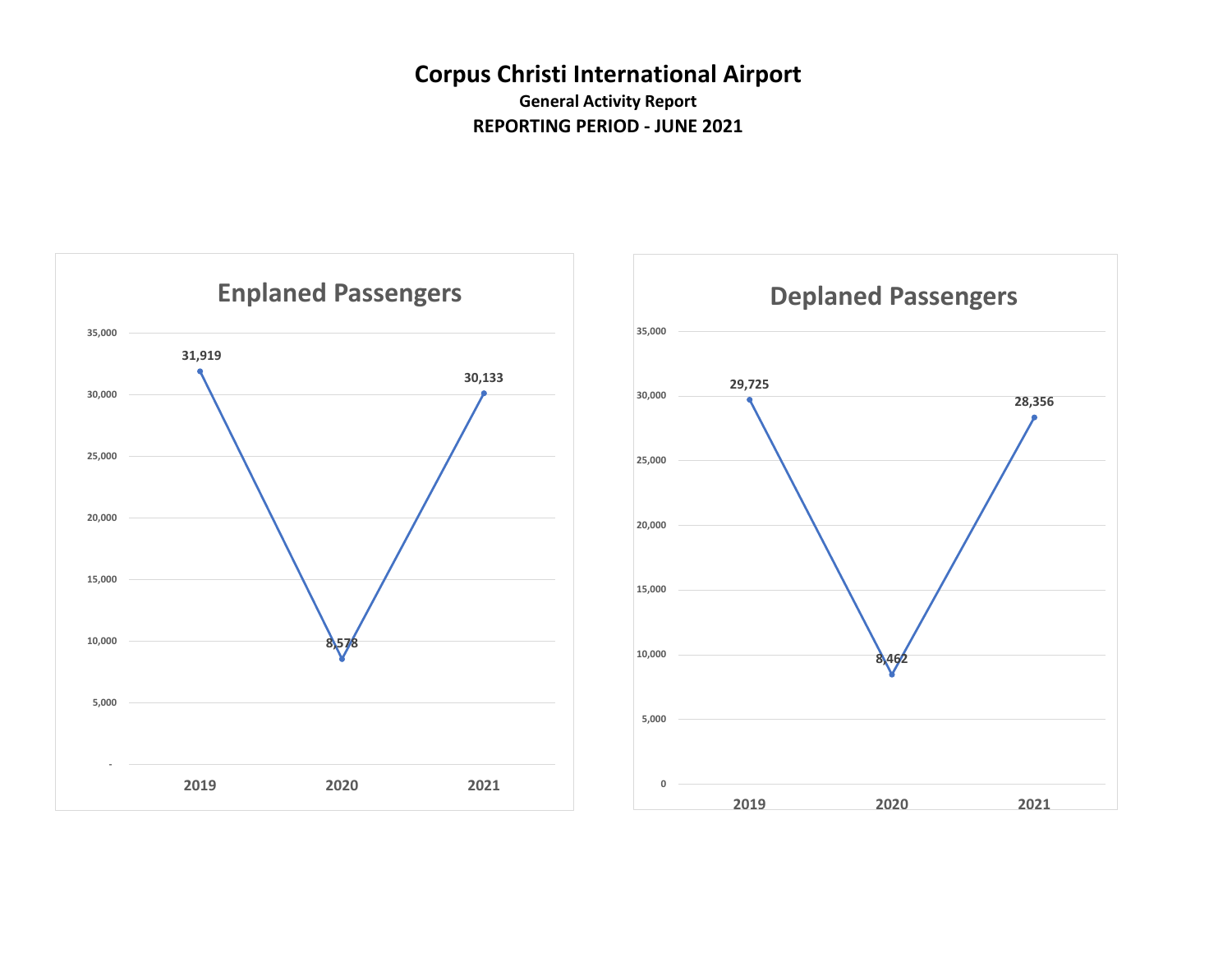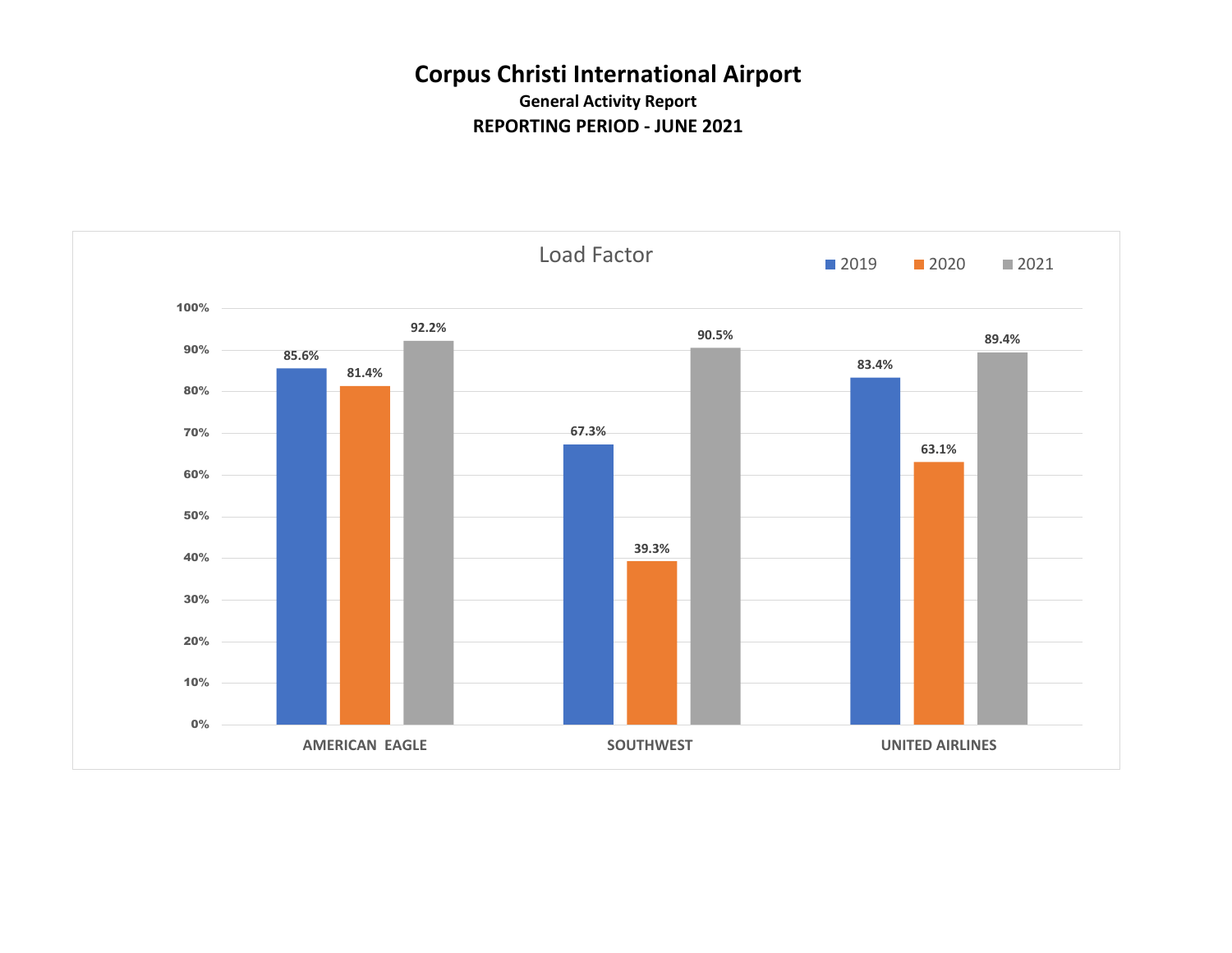

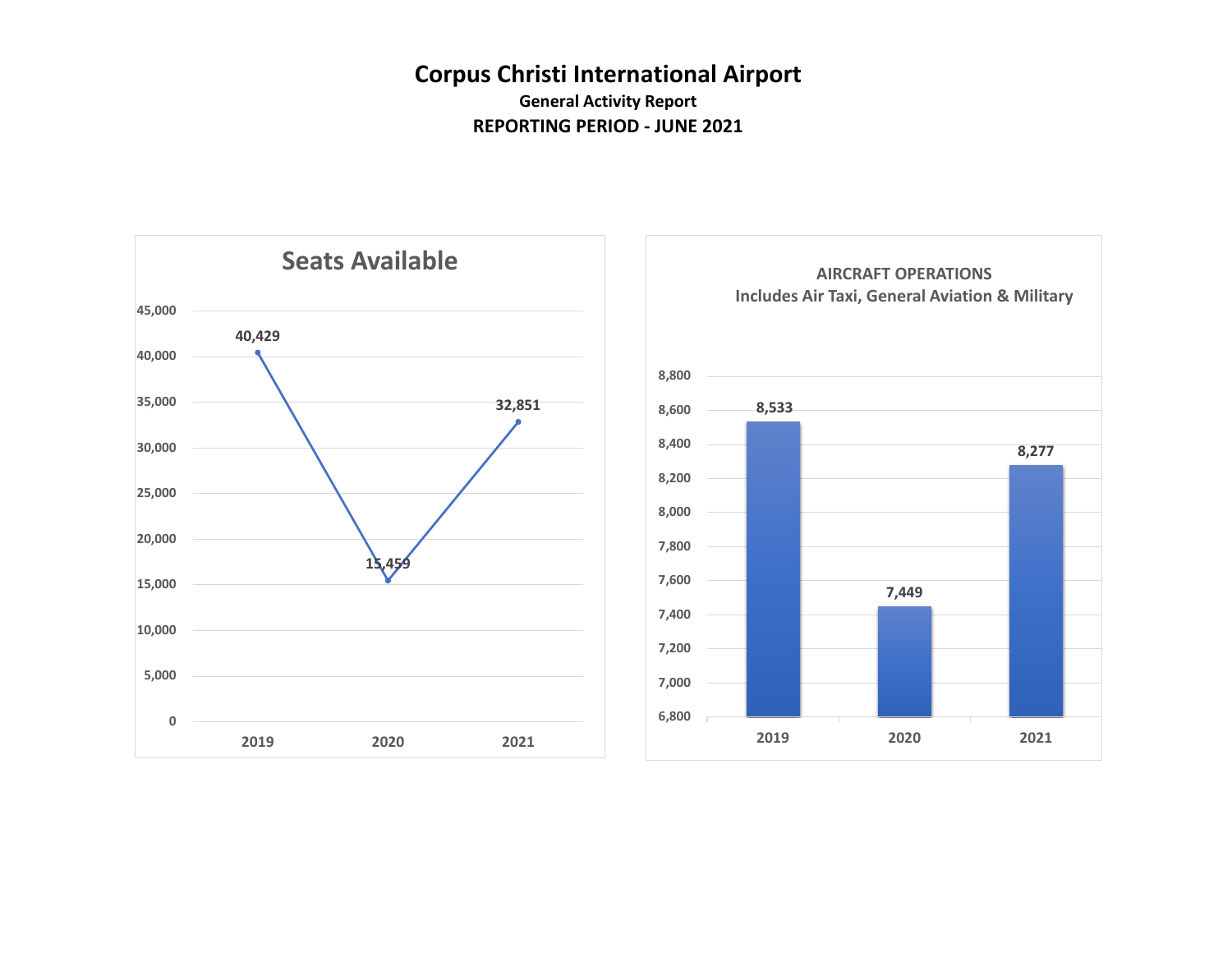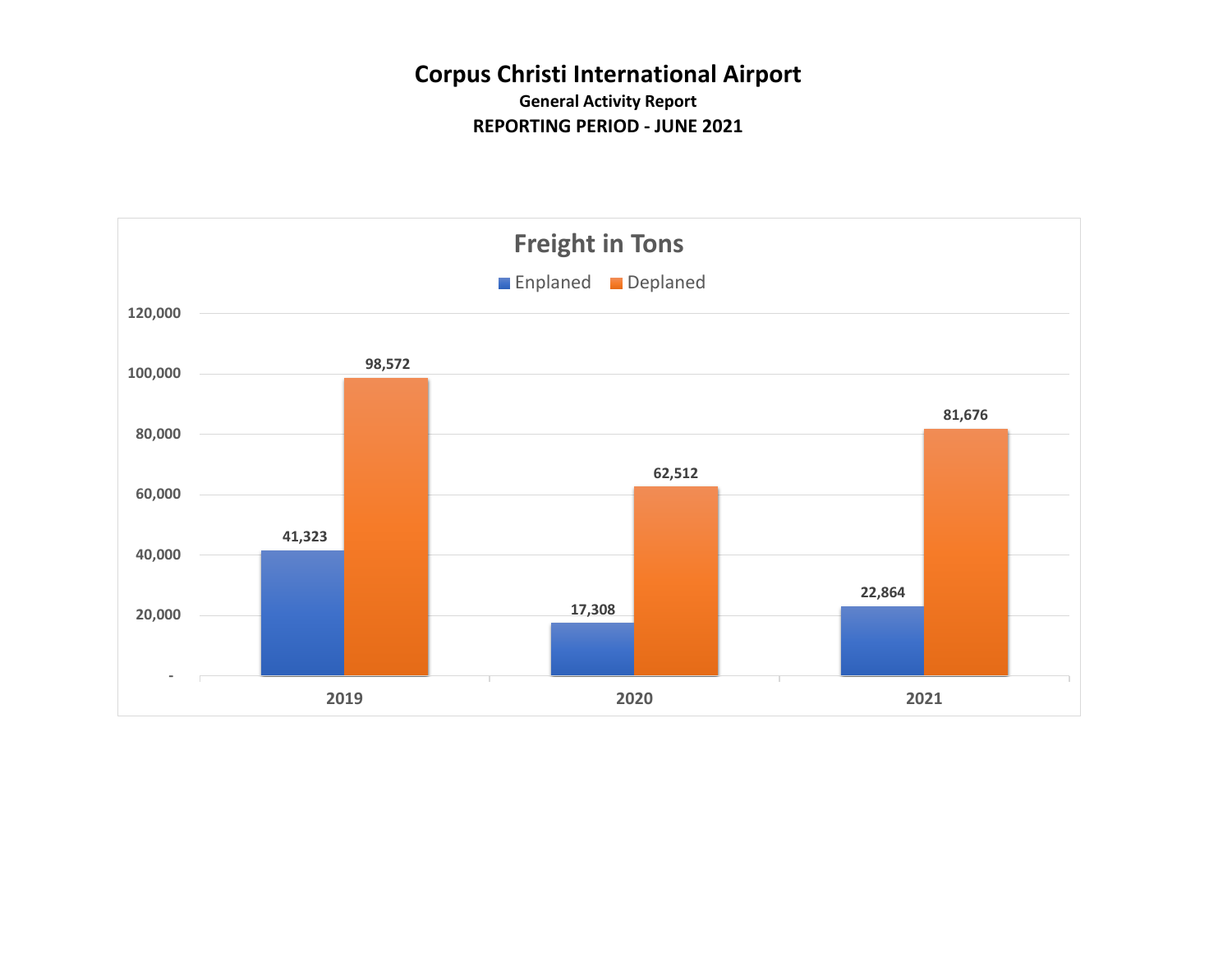|                         |        |        | <b>MONTHLY ACTUALS</b> |                          |                          | <b>YTD ACTUALS (January - July)</b> |         |         |                          |                          |
|-------------------------|--------|--------|------------------------|--------------------------|--------------------------|-------------------------------------|---------|---------|--------------------------|--------------------------|
| <b>PASSENGERS</b>       | 2021   | 2020   | 2019                   | % CHANGE<br>2021 to 2020 | % CHANGE<br>2021 to 2019 | 2021                                | 2020    | 2019    | % CHANGE 2021<br>to 2020 | % CHANGE<br>2021 to 2019 |
| AMERICAN EAGLE          | 12,905 | 5,890  | 12,441                 |                          |                          | 74,038                              | 40,609  | 78,157  |                          |                          |
| <b>SOUTHWEST</b>        | 8,673  | 3,186  | 10,109                 |                          |                          | 43,600                              | 26,697  | 63,895  |                          |                          |
| UNITED AIRLINES         | 8,985  | 1,873  | 8,090                  |                          |                          | 44,257                              | 24,209  | 54,865  |                          |                          |
| <b>CHARTER FLIGHTS</b>  | 139    |        | 231                    |                          |                          | 979                                 | 538     | 2,102   |                          |                          |
| <b>ENPLANED</b>         | 30,702 | 10,949 | 30,871                 | 180%                     | $-1%$                    | 162,874                             | 92,053  | 199,019 | 77%                      | $-18%$                   |
|                         |        |        |                        |                          |                          |                                     |         |         |                          |                          |
| AMERICAN EAGLE          | 13,485 | 5,962  | 12,729                 |                          |                          | 73,035                              | 40,828  | 77,923  |                          |                          |
| <b>SOUTHWEST</b>        | 8,369  | 3,281  | 9,903                  |                          |                          | 42,644                              | 26,737  | 61,787  |                          |                          |
| UNITED AIRLINES         | 8,342  | 1,936  | 7,797                  |                          |                          | 41,623                              | 24,952  | 52,961  |                          |                          |
| <b>CHARTER FLIGHTS</b>  | 140    |        | 229                    |                          |                          | 1,294                               | 706     | 2,092   |                          |                          |
| <b>DEPLANED</b>         | 30,336 | 11,179 | 30,658                 | 171%                     | $-1%$                    | 158,596                             | 93,223  | 194,763 | 70%                      | -19%                     |
|                         |        |        |                        |                          |                          |                                     |         |         |                          |                          |
| <b>TOTAL PASSENGERS</b> | 61,038 | 22,128 | 61,529                 | 176%                     | $-1%$                    | 321,470                             | 185,276 | 393,782 | 74%                      | $-18%$                   |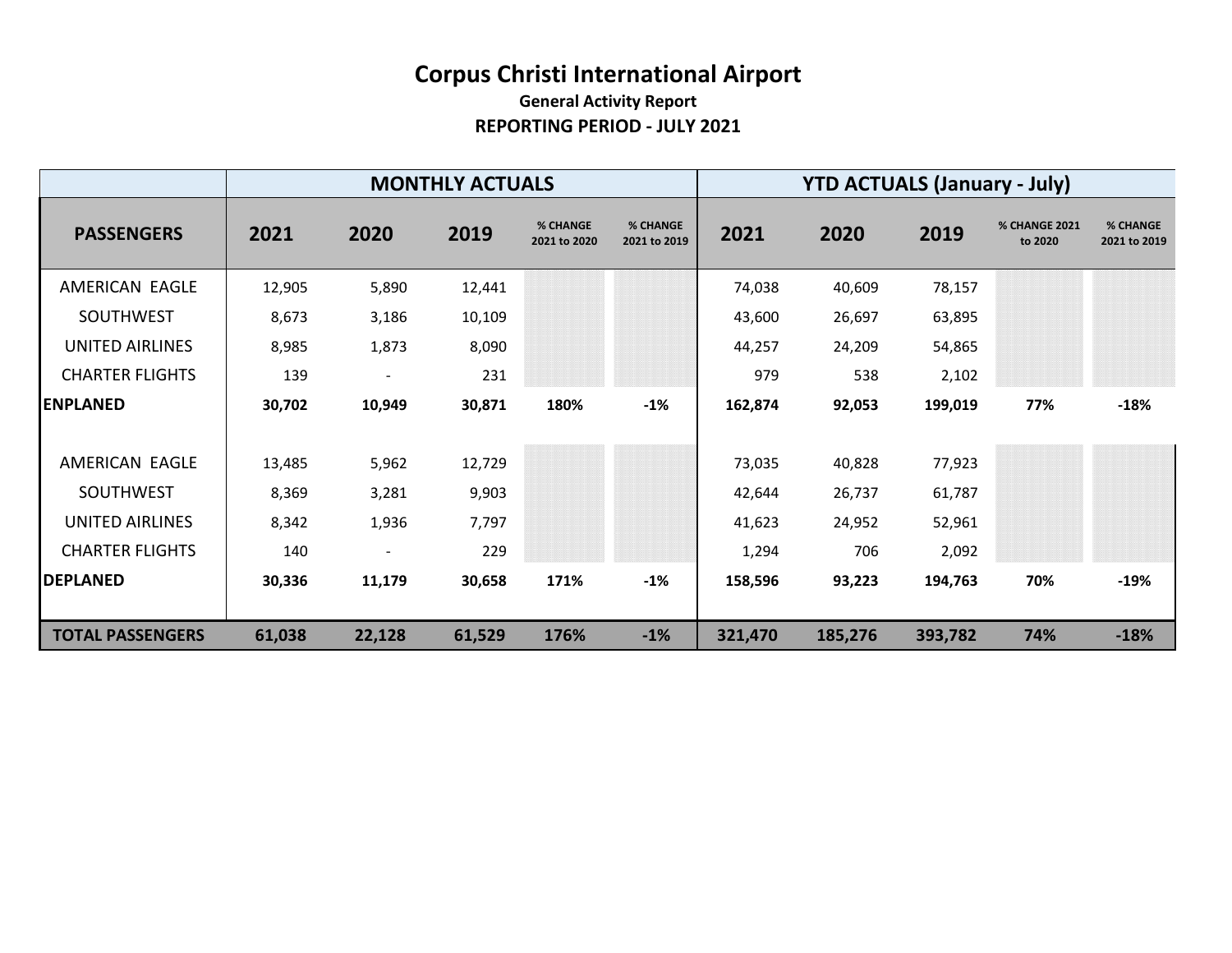|                        |       |       | <b>MONTHLY ACTUALS</b> | <b>YTD ACTUALS (January - July)</b> |       |       |  |
|------------------------|-------|-------|------------------------|-------------------------------------|-------|-------|--|
| <b>LOAD FACTOR</b>     | 2021  | 2020  | 2019                   | 2021                                | 2020  | 2019  |  |
| AMERICAN EAGLE         | 89.1% | 65.0% | 81.4%                  | 81.5%                               | 64.9% | 80.9% |  |
| <b>SOUTHWEST</b>       | 93.9% | 37.1% | 65.1%                  | 70.3%                               | 34.7% | 59.9% |  |
| <b>UNITED AIRLINES</b> | 85.0% | 48.0% | 78.8%                  | 78.6%                               | 57.5% | 77.4% |  |

| <b>SEATS AVAILABLE</b>                 | 2021   | 2020   | 2019   | % CHANGE<br>2021 to 2020 | % CHANGE<br>2021 to 2019 | 2021    | 2020    | 2019    | <b>% CHANGE 2021</b><br>to 2020 | % CHANGE<br>2021 to 2019 |
|----------------------------------------|--------|--------|--------|--------------------------|--------------------------|---------|---------|---------|---------------------------------|--------------------------|
| AMERICAN                               | 14,490 | 9,068  | 15,289 | 60%                      | -5%                      | 90,869  | 62,548  | 96,664  | 45%                             | $-6%$                    |
| <b>SOUTHWEST</b>                       | 9,235  | 8,580  | 15,519 | 8%                       | $-40%$                   | 62,040  | 76,919  | 106,585 | $-19%$                          | $-42%$                   |
| UNITED                                 | 10,570 | 3,900  | 10,262 | 171%                     | 3%                       | 56,284  | 42,068  | 70,866  | 34%                             | $-21%$                   |
|                                        |        |        |        |                          |                          |         |         |         |                                 |                          |
| <b>TOTAL SEATS</b><br><b>AVAILABLE</b> | 34,295 | 21,548 | 41,070 | 59%                      | $-16%$                   | 209,193 | 181,535 | 274,115 | 15%                             | $-24%$                   |

| <b>AIRCRAFT</b><br><b>OPERATIONS</b> | 2021  | 2020  | 2019  | % CHANGE<br>2021 to 2020 | % CHANGE<br>2021 to 2019 | 2021   | 2020   | 2019   | % CHANGE 2021<br>to 2020 | % CHANGE<br>2021 to 2019 |
|--------------------------------------|-------|-------|-------|--------------------------|--------------------------|--------|--------|--------|--------------------------|--------------------------|
| <b>AIR TAXI</b>                      | 1,501 | 830   | 1,423 | 81%                      | 5%                       | 8,715  | 6,511  | 9,364  | 34%                      | $-7%$                    |
| <b>GENERAL AVIATION</b>              | 1,359 | 898   | 1,560 | 51%                      | $-13%$                   | 8,173  | 6,744  | 10,524 | 21%                      | $-22%$                   |
| <b>MILITARY</b>                      | 4,847 | 4,329 | 6,557 | 12%                      | $-26%$                   | 30,953 | 36,977 | 40,251 | $-16%$                   | $-23%$                   |
|                                      |       |       |       |                          |                          |        |        |        |                          |                          |
| <b>TOTAL AIRCRAFT</b>                | 7,707 | 6,057 | 9,540 | 27%                      | $-19%$                   | 47,841 | 50,232 | 60,139 | $-5%$                    | $-20%$                   |
|                                      |       |       |       |                          |                          |        |        |        |                          |                          |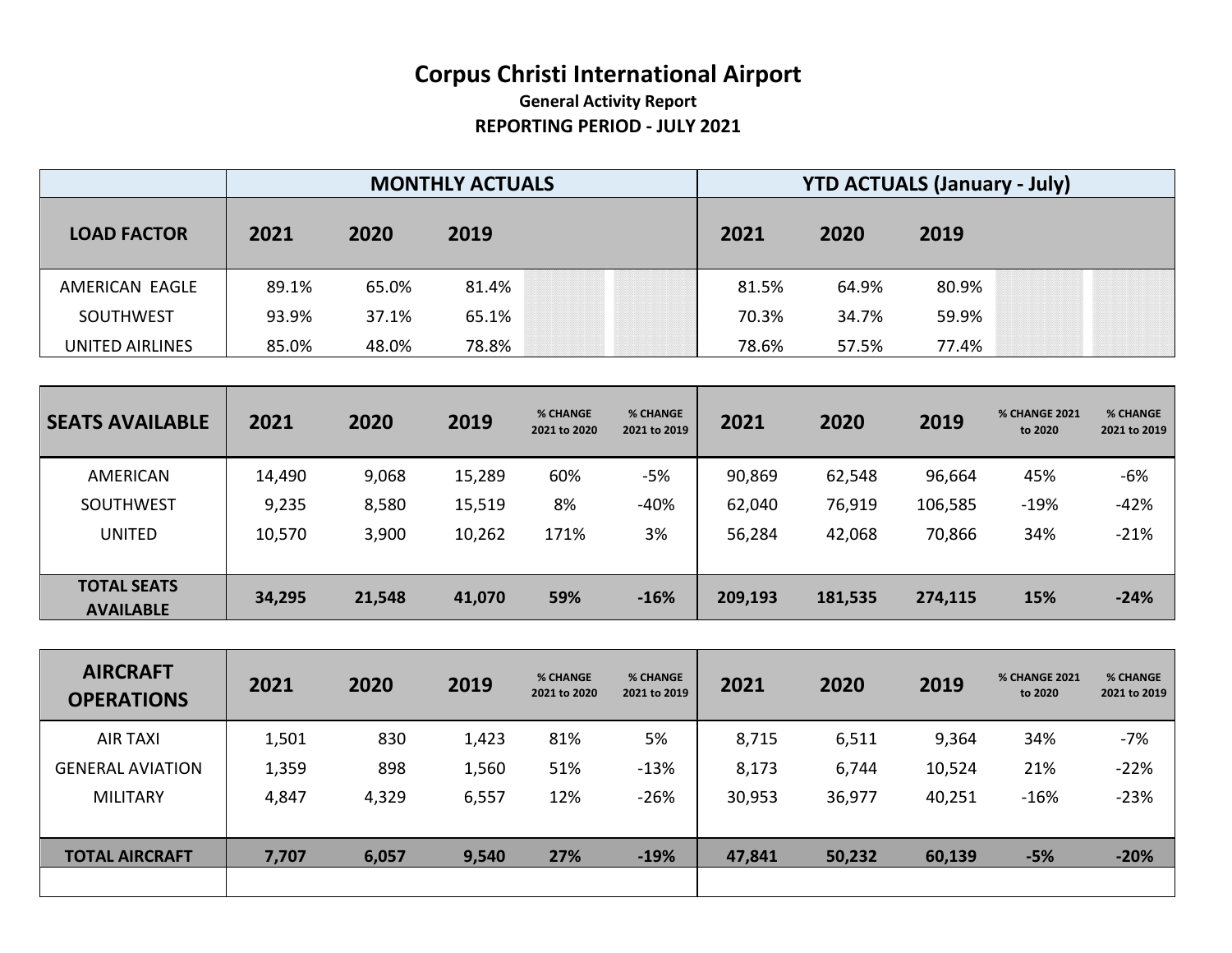|                        |                |                | <b>MONTHLY ACTUALS</b> |                          |                                 | <b>YTD ACTUALS (January - July)</b> |         |         |                          |                          |  |
|------------------------|----------------|----------------|------------------------|--------------------------|---------------------------------|-------------------------------------|---------|---------|--------------------------|--------------------------|--|
| <b>FREIGHT IN TONS</b> | 2021           | 2020           | 2019                   | % CHANGE<br>2021 to 2020 | <b>% CHANGE</b><br>2021 to 2019 | 2021                                | 2020    | 2019    | % CHANGE 2021<br>to 2020 | % CHANGE<br>2021 to 2019 |  |
| AMERICAN EAGLE         |                |                |                        |                          |                                 | 1,221                               | 3,084   | 5,491   |                          |                          |  |
| SOUTHWEST              | 4,261          | $\blacksquare$ | 19,195                 |                          |                                 | 24,639                              | 21,866  | 55,368  |                          |                          |  |
| <b>UNITED AIRLINES</b> |                | 664            | 476                    |                          |                                 | 1,902                               | 2,894   | 2,557   |                          |                          |  |
| AMERIFLIGHT            | 18,547         | 15,767         | 24,428                 |                          |                                 | 137,437                             | 98,911  | 170,908 |                          |                          |  |
| <b>MARTINAIRE</b>      |                | $\blacksquare$ |                        |                          |                                 |                                     |         |         |                          |                          |  |
| <b>ENPLANED</b>        | 22,808         | 16,431         | 44,099                 | 39%                      | $-48%$                          | 165,199                             | 126,755 | 234,324 | 30%                      | $-29%$                   |  |
| AMERICAN EAGLE         |                | 1,916          | 1,230                  |                          |                                 | 2,947                               | 3,715   | 1,842   |                          |                          |  |
| SOUTHWEST              | 10,692         | $\sim$         | 18,247                 |                          |                                 | 73,155                              | 65,543  | 131,830 |                          |                          |  |
| <b>UNITED AIRLINES</b> | $\blacksquare$ | 333            | 226                    |                          |                                 | 1,044                               | 884     | 1,423   |                          |                          |  |
| AMERIFLIGHT            | 63,214         | 69,667         | 75,233                 |                          |                                 | 460,909                             | 337,849 | 529,141 |                          |                          |  |
| <b>MARTINAIRE</b>      | 2,468          | $\sim$         | $\blacksquare$         |                          |                                 | 3,586                               |         |         |                          |                          |  |
| <b>DEPLANED</b>        | 76,374         | 71,916         | 94,936                 | 6%                       | $-20%$                          | 541,641                             | 407,991 | 664,236 | 33%                      | $-18%$                   |  |
| <b>TOTAL TONAGE</b>    | 99,182         | 88,347         | 139,035                | 12%                      | $-29%$                          | 706,840                             | 534,746 | 898,560 | 32%                      | $-21%$                   |  |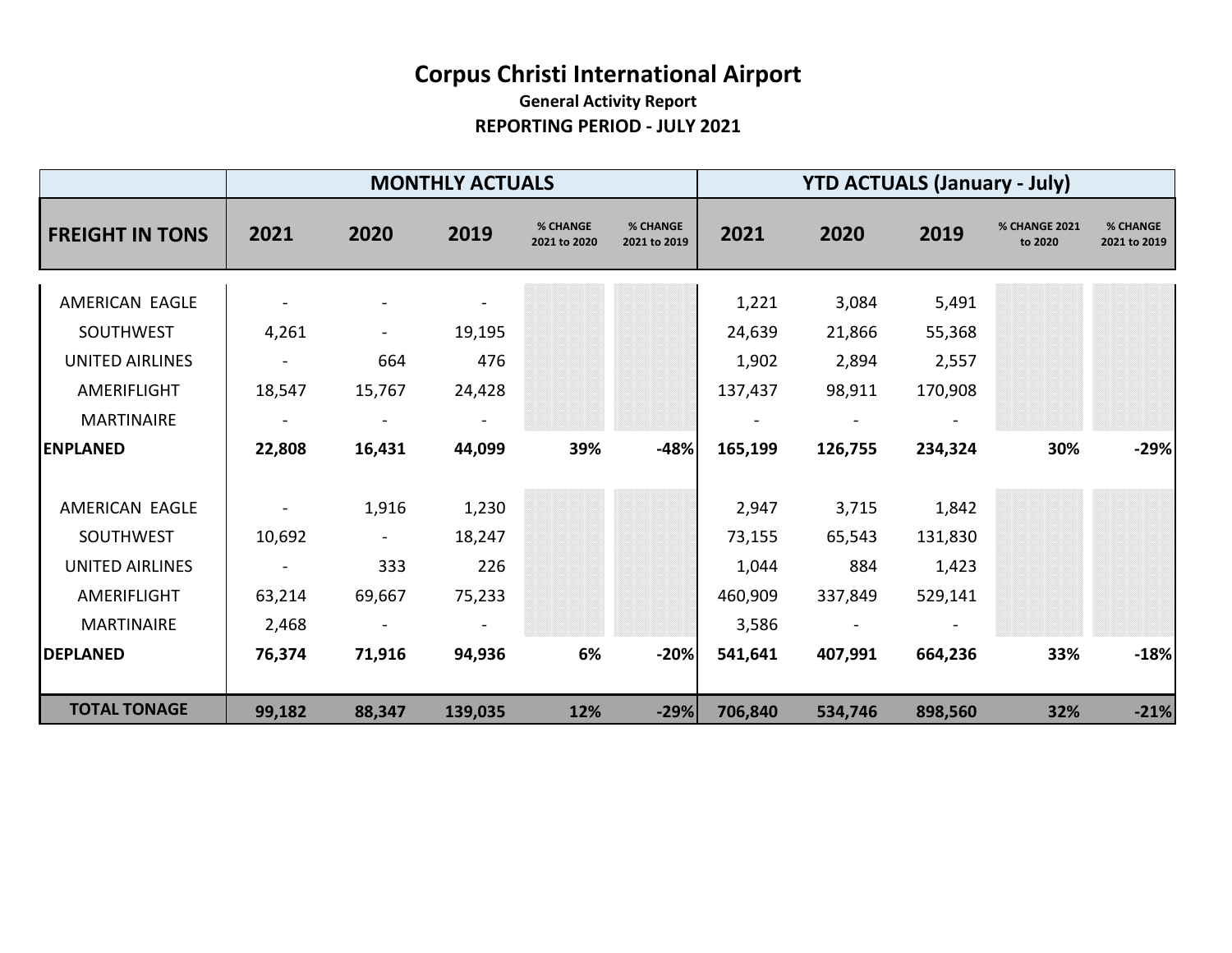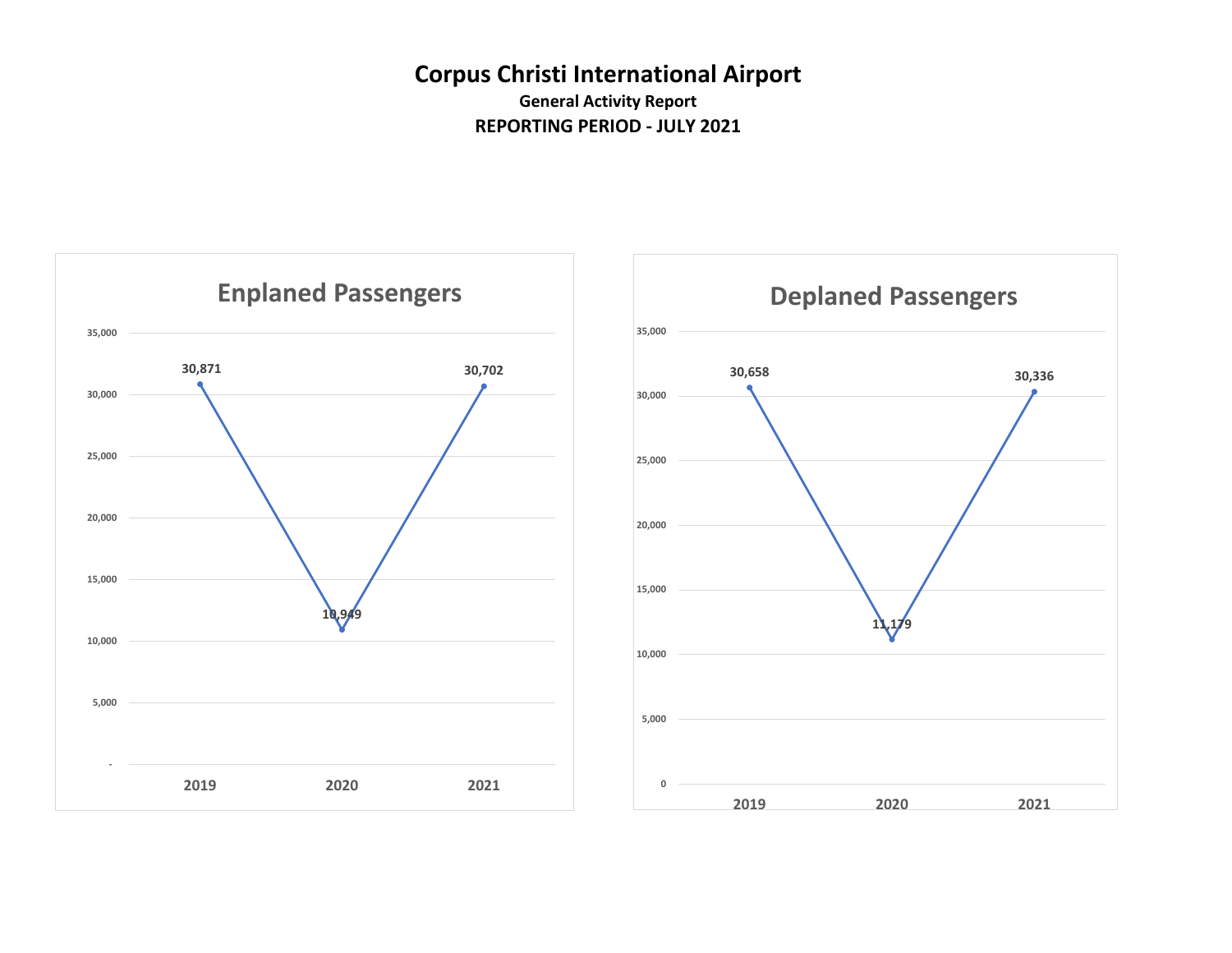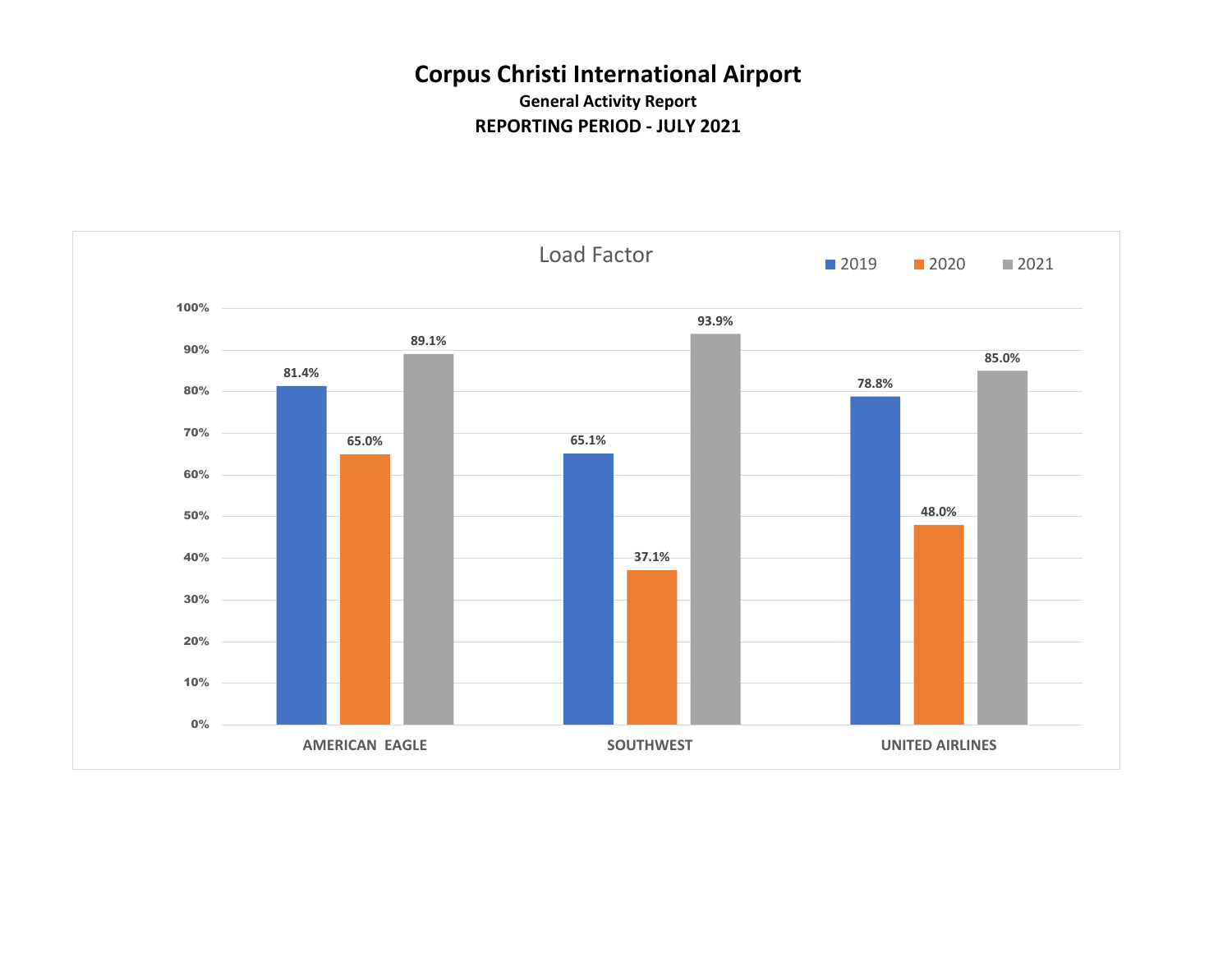

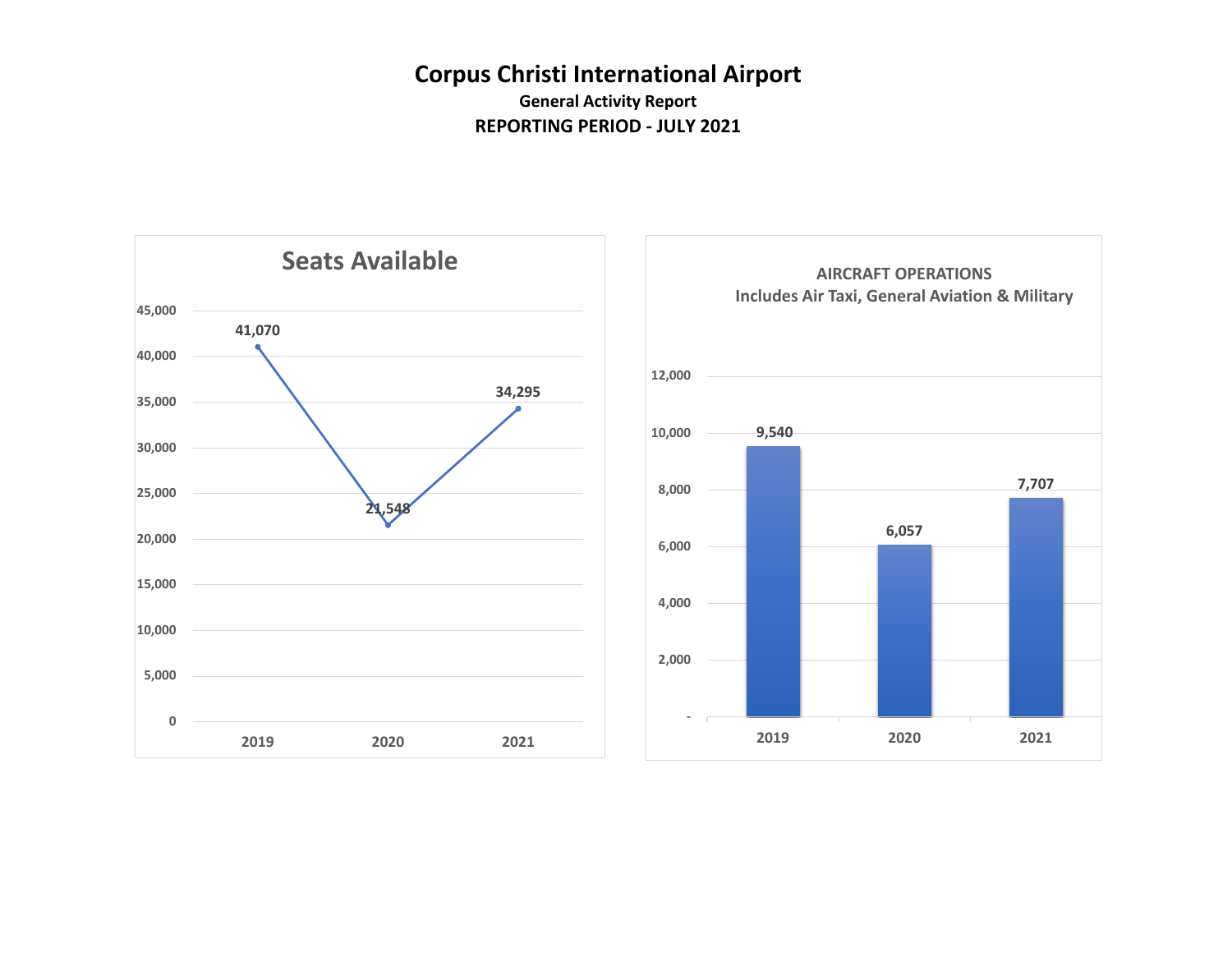**General Activity Report REPORTING PERIOD - JULY 2021**

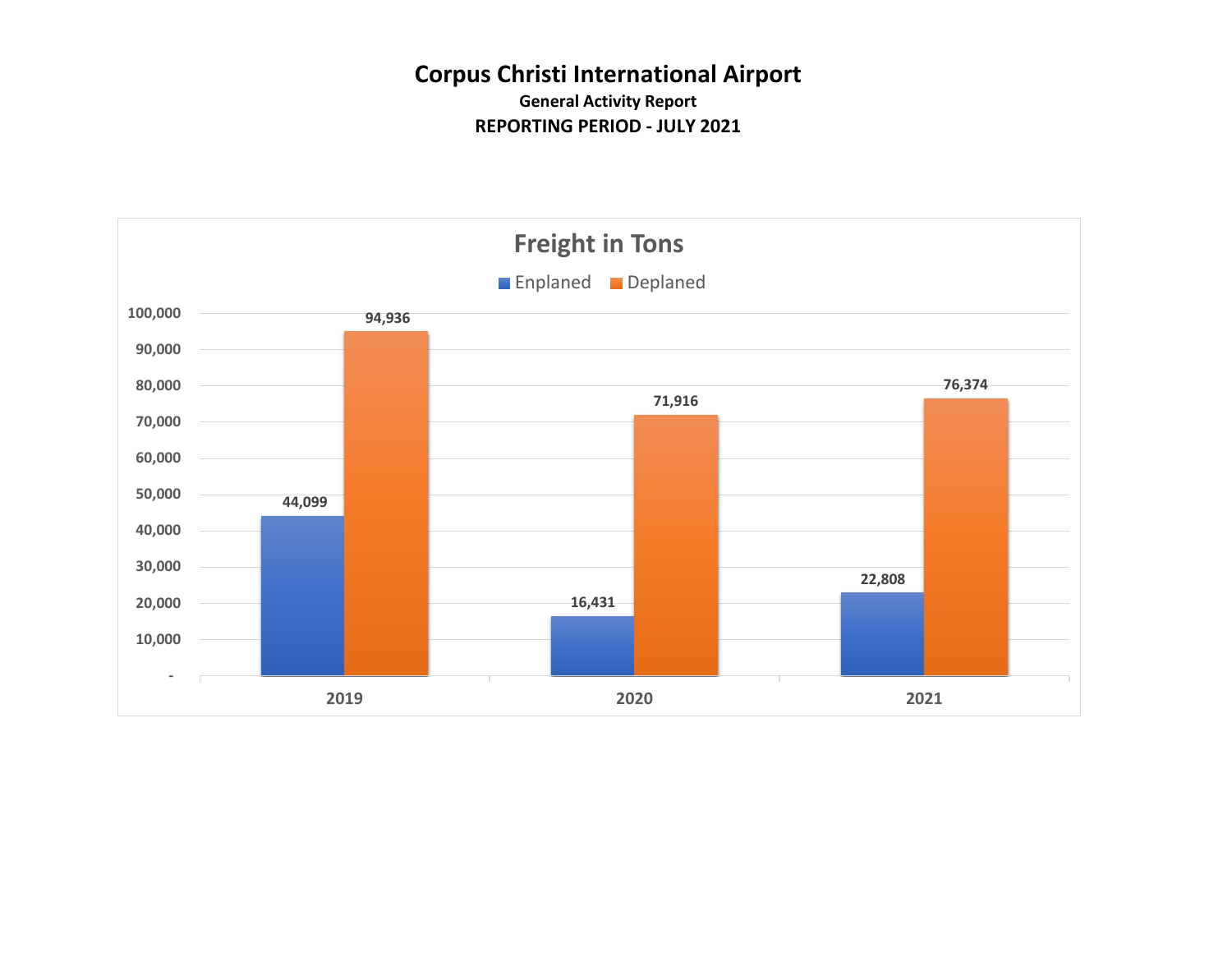|                         |        |        | <b>MONTHLY ACTUALS</b> |                          |                                 | <b>YTD ACTUALS (January - August)</b> |         |         |                                 |                          |
|-------------------------|--------|--------|------------------------|--------------------------|---------------------------------|---------------------------------------|---------|---------|---------------------------------|--------------------------|
| <b>PASSENGERS</b>       | 2021   | 2020   | 2019                   | % CHANGE<br>2021 to 2020 | <b>% CHANGE</b><br>2021 to 2019 | 2021                                  | 2020    | 2019    | <b>% CHANGE 2021</b><br>to 2020 | % CHANGE<br>2021 to 2019 |
| AMERICAN EAGLE          | 11,138 | 6,631  | 11,886                 |                          |                                 | 85,176                                | 47,240  | 90,043  |                                 |                          |
| SOUTHWEST               | 6,708  | 3,914  | 9,102                  |                          |                                 | 50,308                                | 30,611  | 72,997  |                                 |                          |
| UNITED AIRLINES         | 7,728  | 2,619  | 7,305                  |                          |                                 | 51,985                                | 26,828  | 62,170  |                                 |                          |
| <b>CHARTER FLIGHTS</b>  | 280    |        | 349                    |                          |                                 | 1,259                                 | 538     | 2,451   |                                 |                          |
| <b>ENPLANED</b>         | 25,854 | 13,164 | 28,642                 | 96%                      | $-10%$                          | 188,728                               | 105,217 | 227,661 | 79%                             | $-17%$                   |
|                         |        |        |                        |                          |                                 |                                       |         |         |                                 |                          |
| AMERICAN EAGLE          | 11,043 | 6,569  | 12,232                 |                          |                                 | 84,078                                | 47,397  | 90,155  |                                 |                          |
| SOUTHWEST               | 6,421  | 3,675  | 9,183                  |                          |                                 | 49,065                                | 30,412  | 70,970  |                                 |                          |
| <b>UNITED AIRLINES</b>  | 7,549  | 2,649  | 7,082                  |                          |                                 | 49,172                                | 27,601  | 60,043  |                                 |                          |
| <b>CHARTER FLIGHTS</b>  | 280    |        | 347                    |                          |                                 | 1,574                                 | 706     | 2,439   |                                 |                          |
| <b>DEPLANED</b>         | 25,293 | 12,893 | 28,844                 | 96%                      | $-12%$                          | 183,889                               | 106,116 | 223,607 | 73%                             | $-18%$                   |
|                         |        |        |                        |                          |                                 |                                       |         |         |                                 |                          |
| <b>TOTAL PASSENGERS</b> | 51,147 | 26,057 | 57,486                 | 96%                      | $-11%$                          | 372,617                               | 211,333 | 451,268 | 76%                             | $-17%$                   |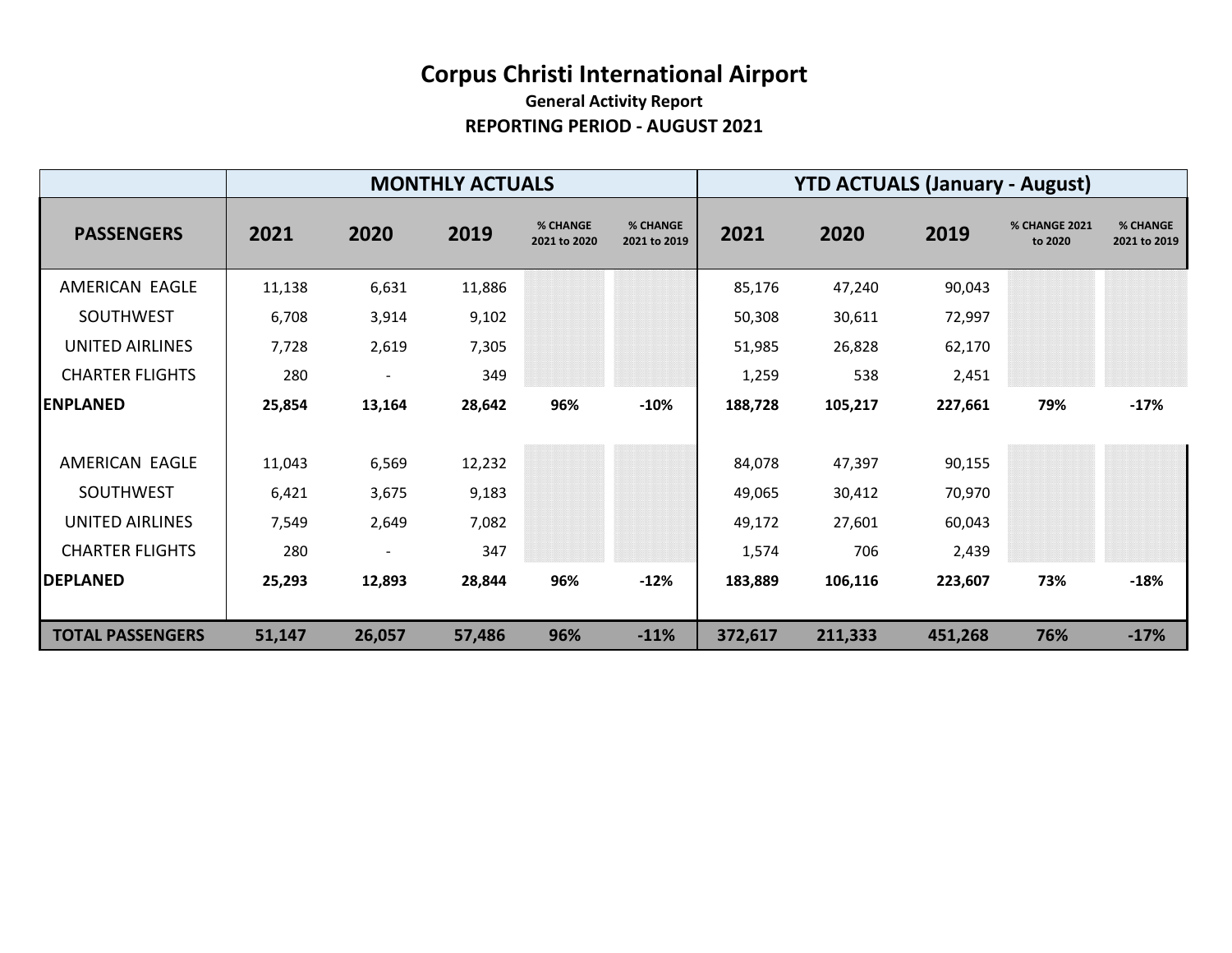|                    |       |       | <b>MONTHLY ACTUALS</b> | <b>YTD ACTUALS (January - August)</b> |       |       |  |
|--------------------|-------|-------|------------------------|---------------------------------------|-------|-------|--|
| <b>LOAD FACTOR</b> | 2021  | 2020  | 2019                   | 2021                                  | 2020  | 2019  |  |
| AMERICAN EAGLE     | 79.4% | 69.9% | 79.0%                  | 81.2%                                 | 65.6% | 80.6% |  |
| SOUTHWEST          | 69.3% | 35.4% | 53.7%                  | 70.1%                                 | 34.8% | 59.1% |  |
| UNITED AIRLINES    | 77.6% | 52.1% | 78.4%                  | 78.5%                                 | 57.0% | 77.5% |  |

| <b>SEATS AVAILABLE</b>                 | 2021   | 2020   | 2019   | % CHANGE<br>2021 to 2020 | % CHANGE<br>2021 to 2019 | 2021    | 2020    | 2019    | <b>% CHANGE 2021</b><br>to 2020 | % CHANGE<br>2021 to 2019 |
|----------------------------------------|--------|--------|--------|--------------------------|--------------------------|---------|---------|---------|---------------------------------|--------------------------|
| AMERICAN                               | 14,035 | 9,482  | 15,048 | 48%                      | -7%                      | 104,904 | 72,030  | 111,712 | 46%                             | $-6%$                    |
| <b>SOUTHWEST</b>                       | 9,681  | 11,062 | 16,938 | $-12%$                   | $-43%$                   | 71,721  | 87,981  | 123,523 | $-18%$                          | $-42%$                   |
| <b>UNITED</b>                          | 9,958  | 5,026  | 9,316  | 98%                      | 7%                       | 66,242  | 47,094  | 80,182  | 41%                             | $-17%$                   |
|                                        |        |        |        |                          |                          |         |         |         |                                 |                          |
| <b>TOTAL SEATS</b><br><b>AVAILABLE</b> | 33,674 | 25,570 | 41,302 | 32%                      | $-18%$                   | 242,867 | 207,105 | 315,417 | 17%                             | $-23%$                   |

| <b>AIRCRAFT</b><br><b>OPERATIONS</b> | 2021  | 2020  | 2019  | % CHANGE<br>2021 to 2020 | % CHANGE<br>2021 to 2019 | 2021   | 2020   | 2019   | % CHANGE 2021<br>to 2020 | <b>% CHANGE</b><br>2021 to 2019 |
|--------------------------------------|-------|-------|-------|--------------------------|--------------------------|--------|--------|--------|--------------------------|---------------------------------|
| <b>AIR TAXI</b>                      | 1,543 | 856   | 1,408 | 80%                      | 10%                      | 10,258 | 7,367  | 10,772 | 39%                      | $-5%$                           |
| <b>GENERAL AVIATION</b>              | 1,267 | 1,103 | 1,421 | 15%                      | $-11%$                   | 9,440  | 7,847  | 11,945 | 20%                      | $-21%$                          |
| <b>MILITARY</b>                      | 4,777 | 6,344 | 6,222 | $-25%$                   | $-23%$                   | 35,730 | 43,321 | 46,473 | $-18%$                   | $-23%$                          |
|                                      |       |       |       |                          |                          |        |        |        |                          |                                 |
| <b>TOTAL AIRCRAFT</b>                | 7,587 | 8,303 | 9,051 | $-9%$                    | $-16%$                   | 55,428 | 58,535 | 69,190 | $-5%$                    | $-20%$                          |
|                                      |       |       |       |                          |                          |        |        |        |                          |                                 |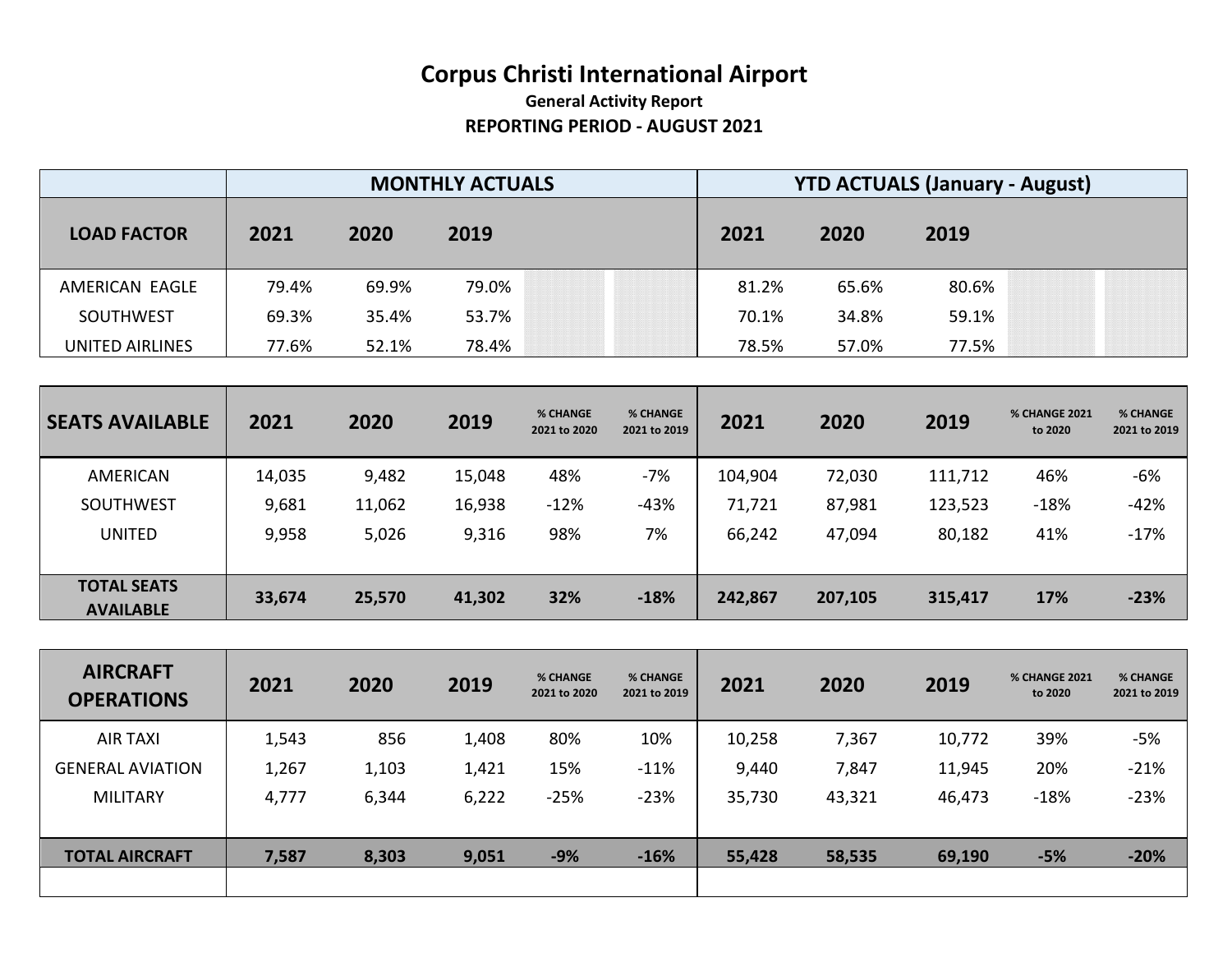|                        | <b>YTD ACTUALS (January - August)</b><br><b>MONTHLY ACTUALS</b> |        |         |                          |                          |         |                |                |                          |                          |
|------------------------|-----------------------------------------------------------------|--------|---------|--------------------------|--------------------------|---------|----------------|----------------|--------------------------|--------------------------|
| <b>FREIGHT IN TONS</b> | 2021                                                            | 2020   | 2019    | % CHANGE<br>2021 to 2020 | % CHANGE<br>2021 to 2019 | 2021    | 2020           | 2019           | % CHANGE 2021<br>to 2020 | % CHANGE<br>2021 to 2019 |
| AMERICAN EAGLE         |                                                                 | 183    | 1,021   |                          |                          | 1,221   | 3,267          | 6,512          |                          |                          |
| <b>SOUTHWEST</b>       | 7,567                                                           | 3,198  | 15,492  |                          |                          | 32,206  | 25,064         | 70,860         |                          |                          |
| <b>UNITED AIRLINES</b> | 110                                                             | 177    | 474     |                          |                          | 2,012   | 3,071          | 3,031          |                          |                          |
| AMERIFLIGHT            | 20,019                                                          | 14,363 | 26,815  |                          |                          | 157,456 | 113,274        | 197,723        |                          |                          |
| <b>MARTINAIRE</b>      | $\sim$                                                          | $\sim$ | $\sim$  |                          |                          |         | $\blacksquare$ | $\blacksquare$ |                          |                          |
| <b>ENPLANED</b>        | 27,696                                                          | 17,921 | 43,802  | 55%                      | $-37%$                   | 192,895 | 144,676        | 278,126        | 33%                      | $-31%$                   |
|                        |                                                                 |        |         |                          |                          |         |                |                |                          |                          |
| AMERICAN EAGLE         |                                                                 | 496    | 284     |                          |                          | 2,947   | 4,211          | 2,126          |                          |                          |
| SOUTHWEST              | 11,356                                                          | 7,085  | 18,001  |                          |                          | 84,511  | 72,628         | 149,831        |                          |                          |
| <b>UNITED AIRLINES</b> | 143                                                             | 550    | 191     |                          |                          | 1,187   | 1,434          | 1,614          |                          |                          |
| AMERIFLIGHT            | 76,196                                                          | 44,679 | 75,748  |                          |                          | 537,105 | 382,528        | 604,889        |                          |                          |
| <b>MARTINAIRE</b>      | 1,134                                                           |        |         |                          |                          | 4,720   |                |                |                          |                          |
| <b>DEPLANED</b>        | 88,829                                                          | 52,810 | 94,224  | 68%                      | $-6%$                    | 630,470 | 460,801        | 758,460        | 37%                      | $-17%$                   |
| <b>TOTAL TONAGE</b>    | 116,525                                                         | 70,731 | 138,026 | 65%                      | $-16%$                   | 823,365 | 605,477        | 1,036,586      | 36%                      | $-21%$                   |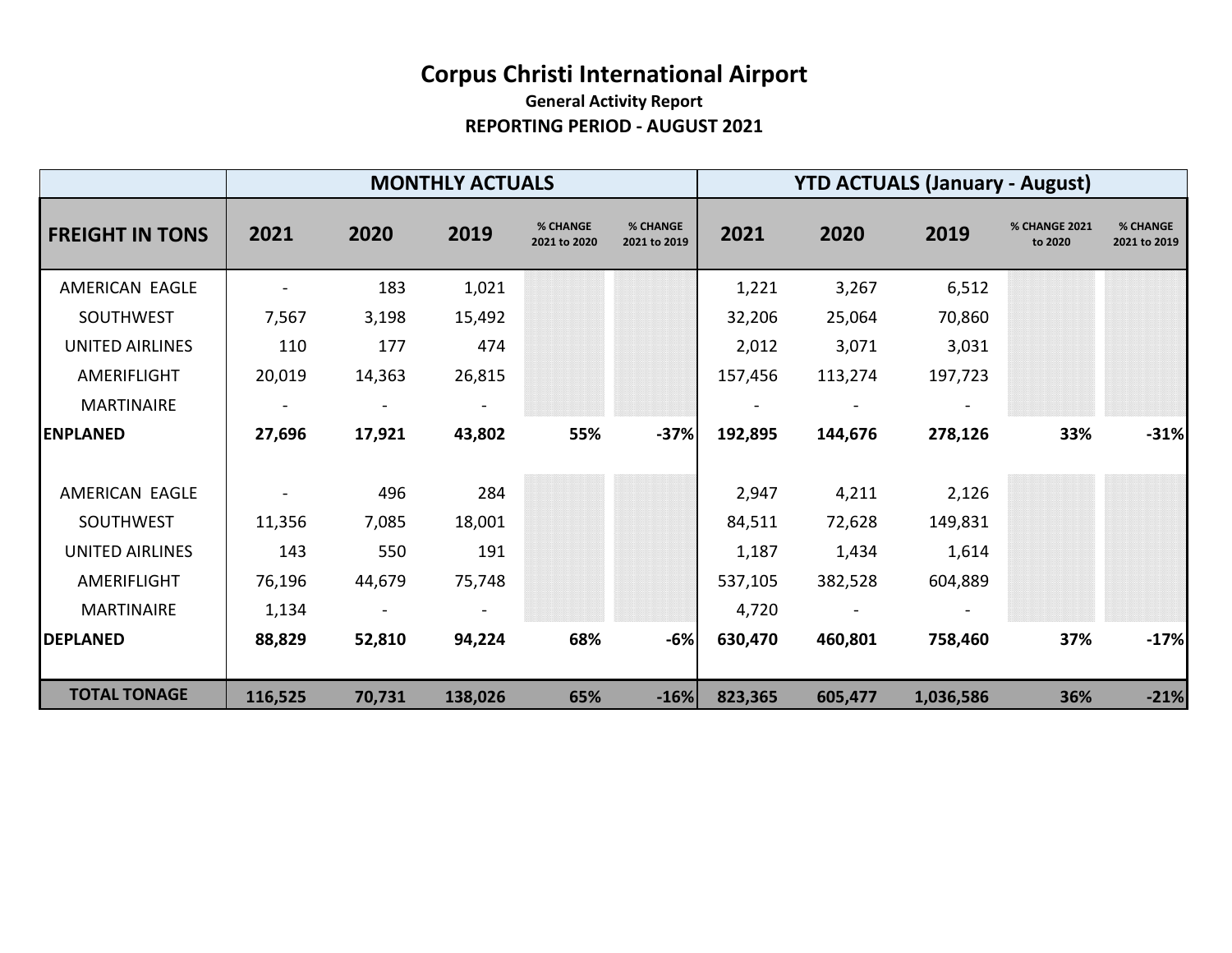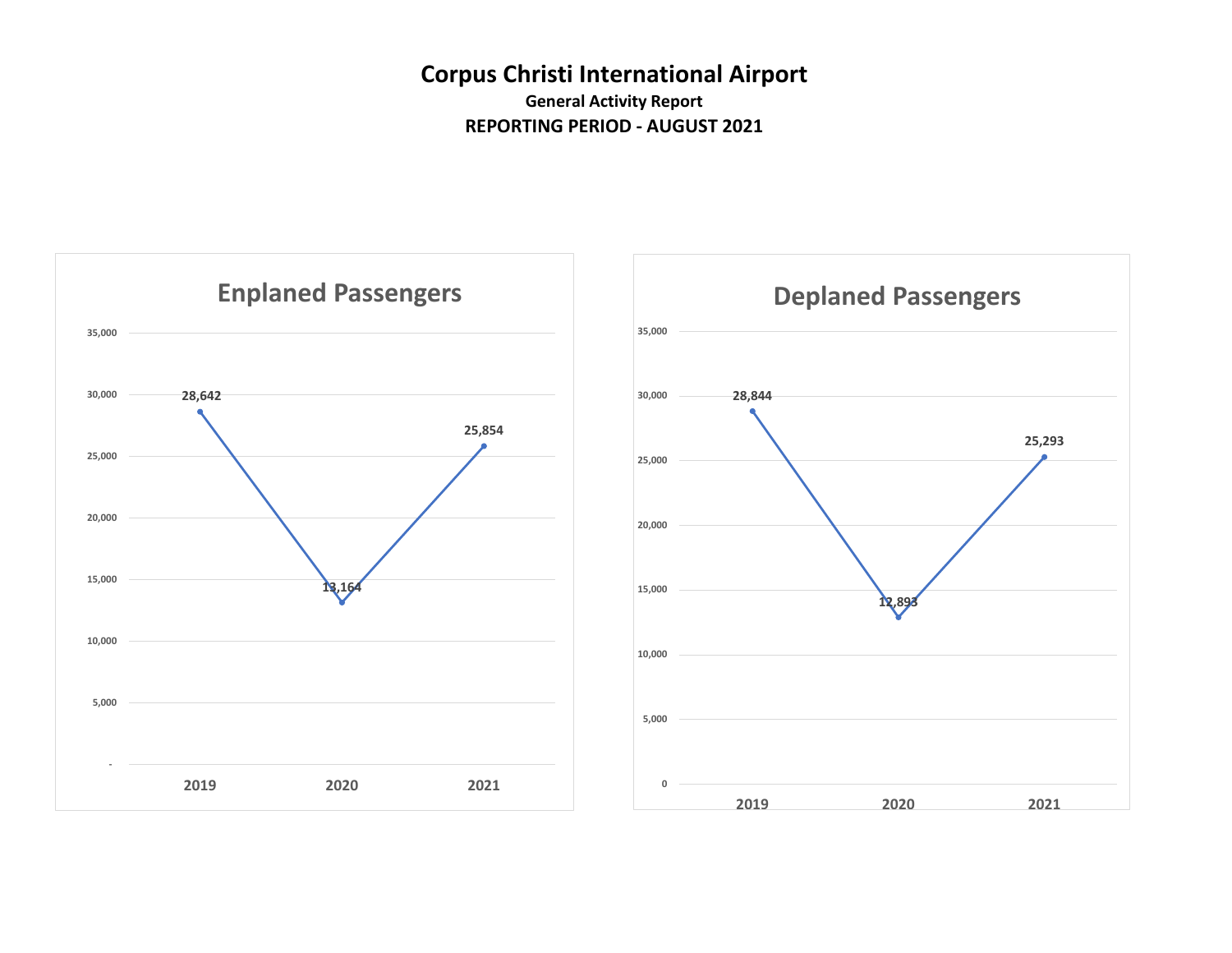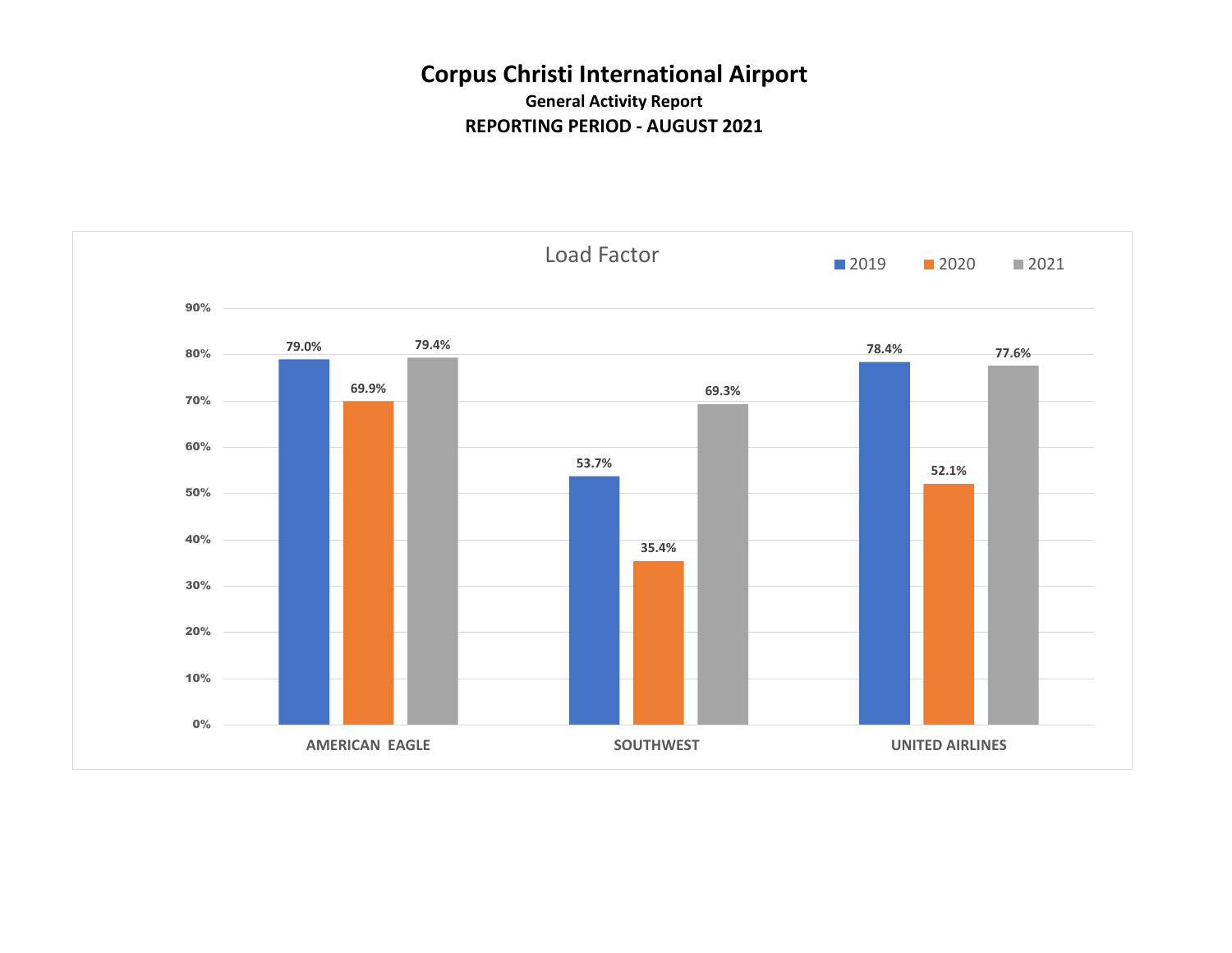

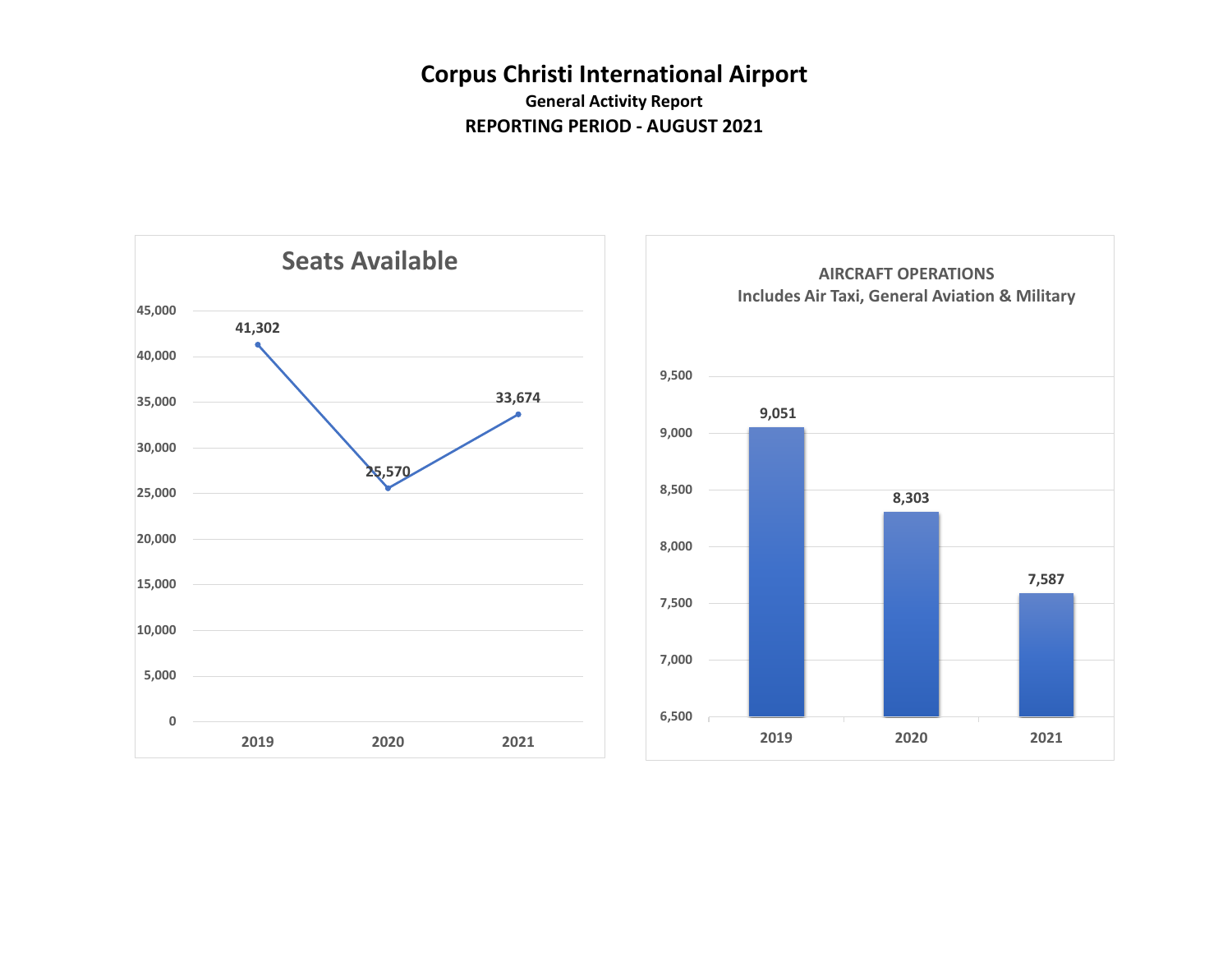#### **General Activity Report REPORTING PERIOD - AUGUST 2021**

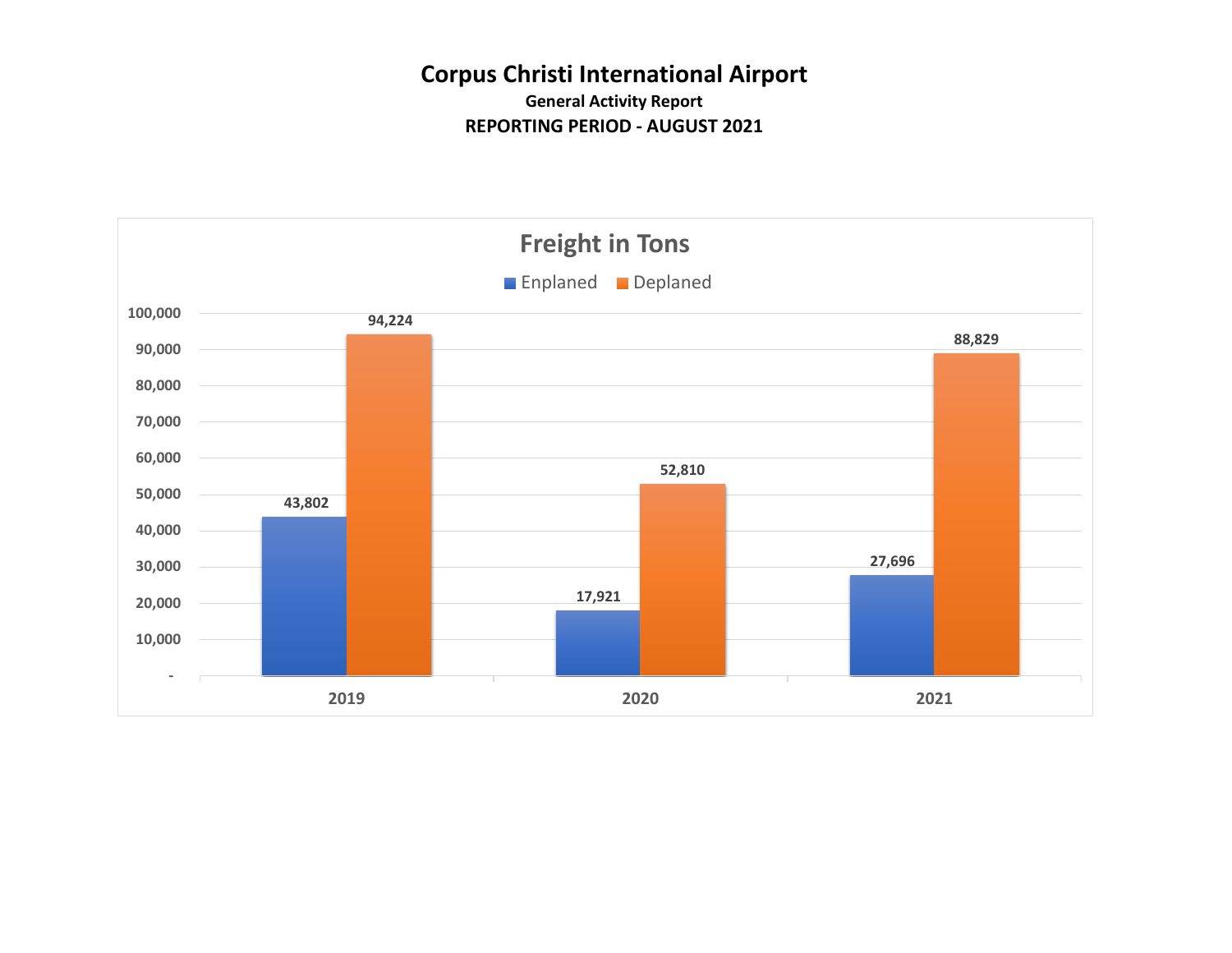|                         |        |        | <b>MONTHLY ACTUALS</b> |                          |                          |         | <b>YTD ACTUALS (January - September)</b> |         |                                 |                          |
|-------------------------|--------|--------|------------------------|--------------------------|--------------------------|---------|------------------------------------------|---------|---------------------------------|--------------------------|
| <b>PASSENGERS</b>       | 2021   | 2020   | 2019                   | % CHANGE<br>2021 to 2020 | % CHANGE<br>2021 to 2019 | 2021    | 2020                                     | 2019    | <b>% CHANGE 2021</b><br>to 2020 | % CHANGE<br>2021 to 2019 |
| AMERICAN EAGLE          | 11,130 | 6,630  | 11,394                 |                          |                          | 96,306  | 53,870                                   | 101,437 |                                 |                          |
| <b>SOUTHWEST</b>        | 6,486  | 3,754  | 8,109                  |                          |                          | 56,794  | 34,365                                   | 81,106  |                                 |                          |
| UNITED AIRLINES         | 7,713  | 3,476  | 6,773                  |                          |                          | 59,698  | 30,304                                   | 68,943  |                                 |                          |
| <b>CHARTER FLIGHTS</b>  | 196    |        | 272                    |                          |                          | 1,455   | 538                                      | 2,723   |                                 |                          |
| <b>ENPLANED</b>         | 25,525 | 13,860 | 26,548                 | 84%                      | -4%                      | 214,253 | 119,077                                  | 254,209 | 80%                             | $-16%$                   |
|                         |        |        |                        |                          |                          |         |                                          |         |                                 |                          |
| AMERICAN EAGLE          | 10,755 | 6,635  | 11,236                 |                          |                          | 94,833  | 54,032                                   | 101,391 |                                 |                          |
| SOUTHWEST               | 6,158  | 3,865  | 7,788                  |                          |                          | 55,223  | 34,277                                   | 78,758  |                                 |                          |
| <b>UNITED AIRLINES</b>  | 7,443  | 3,376  | 6,713                  |                          |                          | 56,615  | 30,977                                   | 66,756  |                                 |                          |
| <b>CHARTER FLIGHTS</b>  | 192    |        | 273                    |                          |                          | 1,766   | 706                                      | 2,712   |                                 |                          |
| <b>DEPLANED</b>         | 24,548 | 13,876 | 26,010                 | 77%                      | $-6%$                    | 208,437 | 119,992                                  | 249,617 | 74%                             | $-16%$                   |
| <b>TOTAL PASSENGERS</b> | 50,073 | 27,736 | 52,558                 | 81%                      | $-5%$                    | 422,690 | 239,069                                  | 503,826 | 77%                             | $-16%$                   |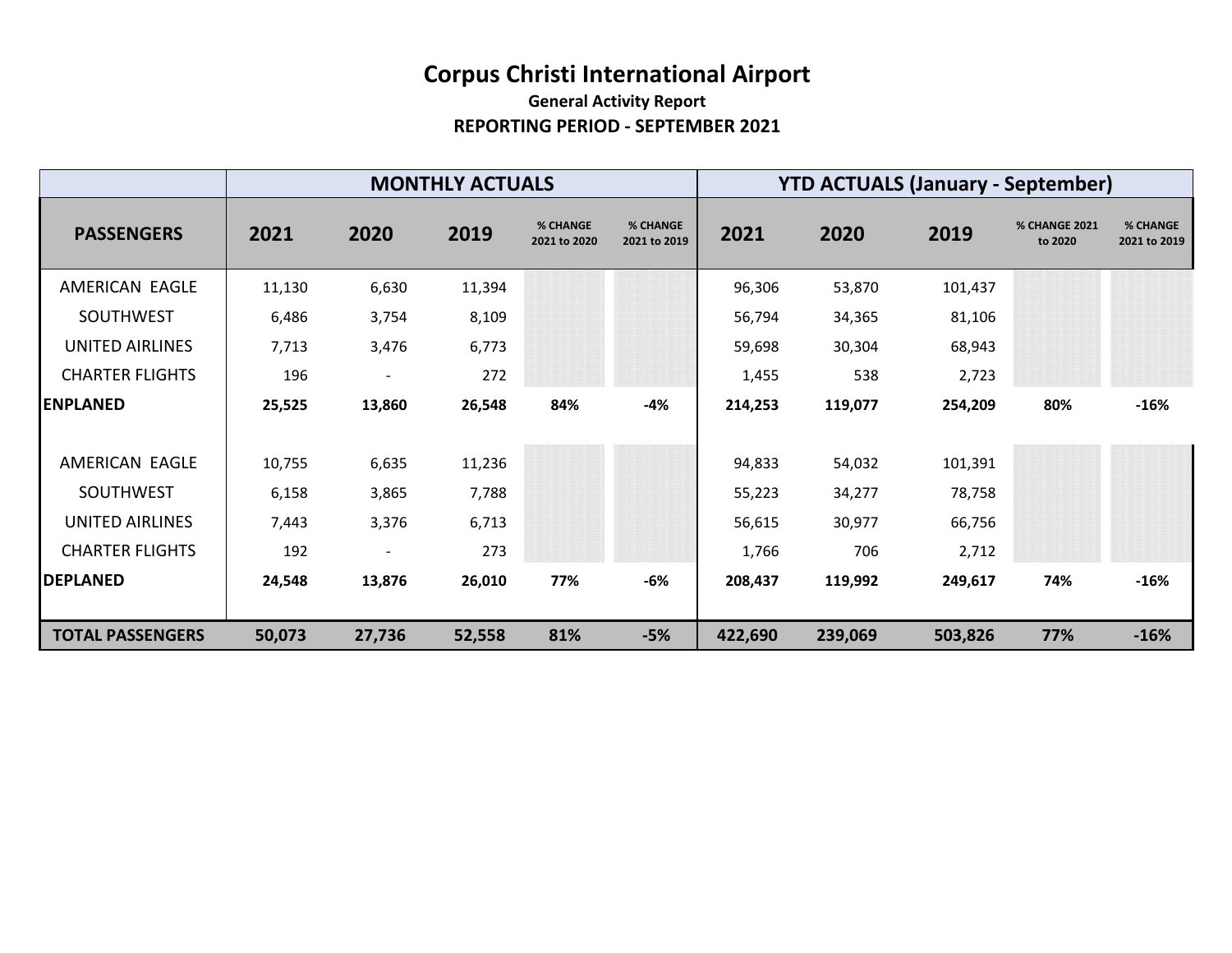|                        |       |       | <b>MONTHLY ACTUALS</b> | <b>YTD ACTUALS (January - September)</b> |       |       |  |
|------------------------|-------|-------|------------------------|------------------------------------------|-------|-------|--|
| <b>LOAD FACTOR</b>     | 2021  | 2020  | 2019                   | 2021                                     | 2020  | 2019  |  |
| AMERICAN EAGLE         | 79.3% | 87.1% | 72.4%                  | 81.0%                                    | 67.6% | 79.6% |  |
| <b>SOUTHWEST</b>       | 73.7% | 42.0% | 49.4%                  | 70.5%                                    | 35.5% | 58.0% |  |
| <b>UNITED AIRLINES</b> | 73.0% | 81.7% | 64.7%                  | 77.7%                                    | 59.0% | 76.1% |  |

| <b>SEATS AVAILABLE</b>                 | 2021   | 2020   | 2019   | % CHANGE<br>2021 to 2020 | % CHANGE<br>2021 to 2019 | 2021    | 2020    | 2019    | <b>% CHANGE 2021</b><br>to 2020 | % CHANGE<br>2021 to 2019 |
|----------------------------------------|--------|--------|--------|--------------------------|--------------------------|---------|---------|---------|---------------------------------|--------------------------|
| AMERICAN                               | 14,035 | 7,608  | 15,744 | 84%                      | $-11%$                   | 118,939 | 79,638  | 127,456 | 49%                             | $-7%$                    |
| <b>SOUTHWEST</b>                       | 8,804  | 8,930  | 16,430 | $-1%$                    | $-46%$                   | 80,525  | 96,911  | 139,953 | $-17%$                          | $-42%$                   |
| <b>UNITED</b>                          | 10,570 | 4,252  | 10,464 | 149%                     | 1%                       | 76,812  | 51,346  | 90,646  | 50%                             | $-15%$                   |
|                                        |        |        |        |                          |                          |         |         |         |                                 |                          |
| <b>TOTAL SEATS</b><br><b>AVAILABLE</b> | 33,409 | 20,790 | 42,638 | 61%                      | $-22%$                   | 276,276 | 227,895 | 358,055 | 21%                             | $-23%$                   |

| <b>AIRCRAFT</b><br><b>OPERATIONS</b> | 2021  | 2020  | 2019  | % CHANGE<br>2021 to 2020 | <b>% CHANGE</b><br>2021 to 2019 | 2021   | 2020   | 2019   | <b>% CHANGE 2021</b><br>to 2020 | % CHANGE<br>2021 to 2019 |
|--------------------------------------|-------|-------|-------|--------------------------|---------------------------------|--------|--------|--------|---------------------------------|--------------------------|
| <b>AIR TAXI</b>                      | 1,394 | 833   | 1,411 | 67%                      | $-1%$                           | 11,652 | 8,200  | 12,183 | 42%                             | $-4%$                    |
| <b>GENERAL AVIATION</b>              | 1,149 | 1,063 | 1,288 | 8%                       | $-11%$                          | 10,589 | 8,910  | 13,233 | 19%                             | $-20%$                   |
| <b>MILITARY</b>                      | 4,492 | 5,245 | 5,307 | $-14%$                   | $-15%$                          | 40,222 | 48,566 | 51,780 | $-17%$                          | $-22%$                   |
|                                      |       |       |       |                          |                                 |        |        |        |                                 |                          |
| <b>TOTAL AIRCRAFT</b>                | 7,035 | 7,141 | 8,006 | $-1%$                    | $-12%$                          | 62,463 | 65,676 | 77,196 | $-5%$                           | $-19%$                   |
|                                      |       |       |       |                          |                                 |        |        |        |                                 |                          |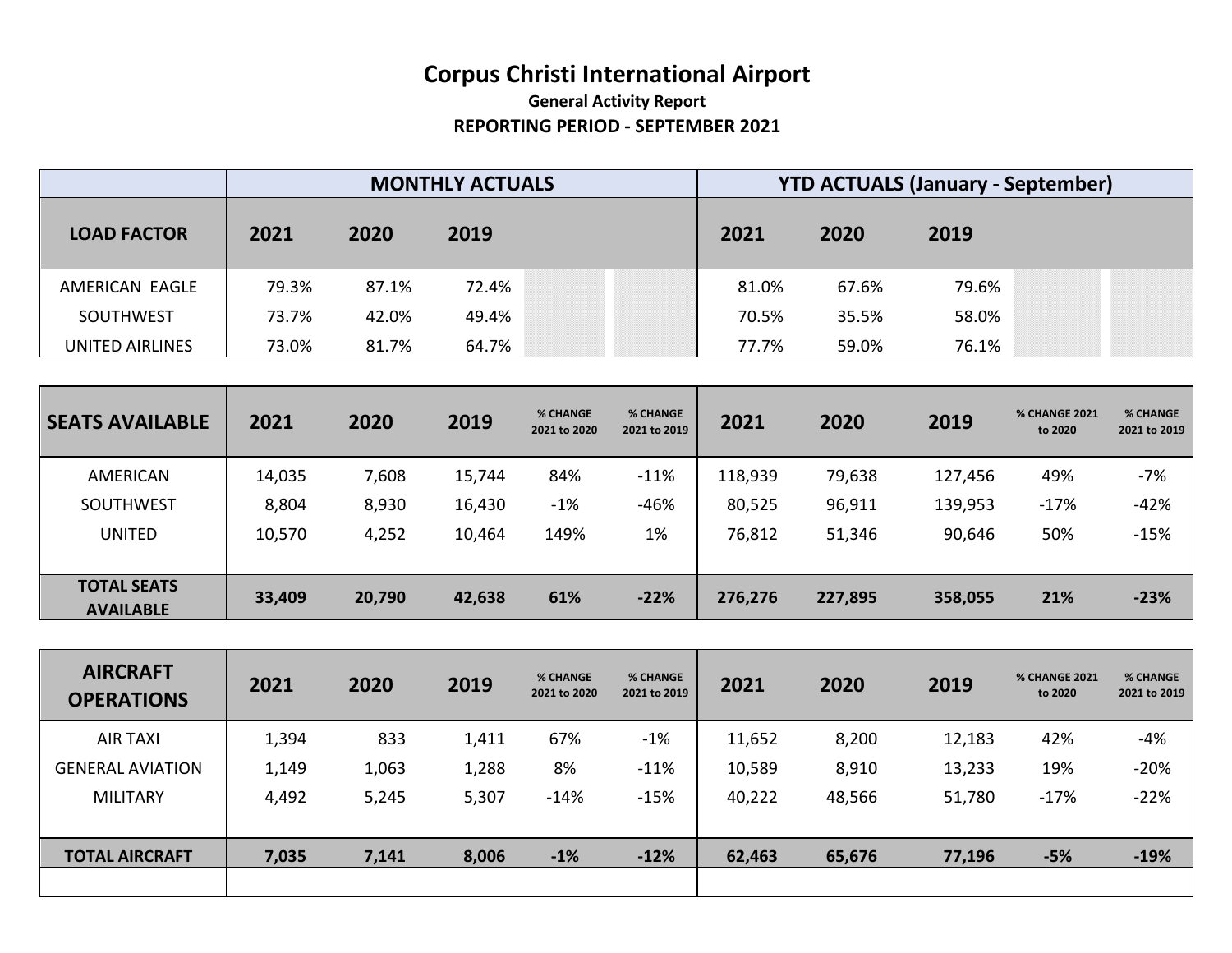|                        | <b>YTD ACTUALS (January - September)</b><br><b>MONTHLY ACTUALS</b><br>% CHANGE<br>% CHANGE<br>% CHANGE 2021<br>2021<br>2020<br>2021<br>2020<br>2019<br>2019<br>2021 to 2020<br>2021 to 2019<br>to 2020<br>1,301<br>1,221<br>3,268<br>7,813<br>1<br>3,971<br>26,498<br>74,831<br>9,245<br>1,434<br>41,451<br>257<br>19<br>2,031<br>3,072<br>3,288<br>1<br>12,929<br>20,263<br>27,381<br>133,537<br>170,385<br>225,104 |                |         |     |        |         |         |           |     |                          |
|------------------------|----------------------------------------------------------------------------------------------------------------------------------------------------------------------------------------------------------------------------------------------------------------------------------------------------------------------------------------------------------------------------------------------------------------------|----------------|---------|-----|--------|---------|---------|-----------|-----|--------------------------|
| <b>FREIGHT IN TONS</b> |                                                                                                                                                                                                                                                                                                                                                                                                                      |                |         |     |        |         |         |           |     | % CHANGE<br>2021 to 2019 |
| AMERICAN EAGLE         |                                                                                                                                                                                                                                                                                                                                                                                                                      |                |         |     |        |         |         |           |     |                          |
| SOUTHWEST              |                                                                                                                                                                                                                                                                                                                                                                                                                      |                |         |     |        |         |         |           |     |                          |
| <b>UNITED AIRLINES</b> |                                                                                                                                                                                                                                                                                                                                                                                                                      |                |         |     |        |         |         |           |     |                          |
| AMERIFLIGHT            |                                                                                                                                                                                                                                                                                                                                                                                                                      |                |         |     |        |         |         |           |     |                          |
| <b>MARTINAIRE</b>      | $\blacksquare$                                                                                                                                                                                                                                                                                                                                                                                                       | $\blacksquare$ |         |     |        |         |         |           |     |                          |
| <b>ENPLANED</b>        | 22,193                                                                                                                                                                                                                                                                                                                                                                                                               | 21,699         | 32,910  | 2%  | $-33%$ | 215,088 | 166,375 | 311,036   | 29% | $-31%$                   |
| AMERICAN EAGLE         |                                                                                                                                                                                                                                                                                                                                                                                                                      | 760            | 294     |     |        | 2,947   | 4,971   | 2,420     |     |                          |
| SOUTHWEST              | 8,556                                                                                                                                                                                                                                                                                                                                                                                                                | 9,469          | 15,050  |     |        | 93,067  | 82,097  | 164,881   |     |                          |
| <b>UNITED AIRLINES</b> | 59                                                                                                                                                                                                                                                                                                                                                                                                                   | 99             | 222     |     |        | 1,246   | 1,533   | 1,836     |     |                          |
| AMERIFLIGHT            | 56,980                                                                                                                                                                                                                                                                                                                                                                                                               | 48,025         | 64,089  |     |        | 594,085 | 430,553 | 668,978   |     |                          |
| <b>MARTINAIRE</b>      | 1,391                                                                                                                                                                                                                                                                                                                                                                                                                |                | 515     |     |        | 6,111   |         | 515       |     |                          |
| <b>DEPLANED</b>        | 66,986                                                                                                                                                                                                                                                                                                                                                                                                               | 58,353         | 80,170  | 15% | $-16%$ | 697,456 | 519,154 | 838,630   | 34% | $-17%$                   |
| <b>TOTAL TONAGE</b>    | 89,179                                                                                                                                                                                                                                                                                                                                                                                                               | 80,052         | 113,080 | 11% | $-21%$ | 912,544 | 685,529 | 1,149,666 | 33% | $-21%$                   |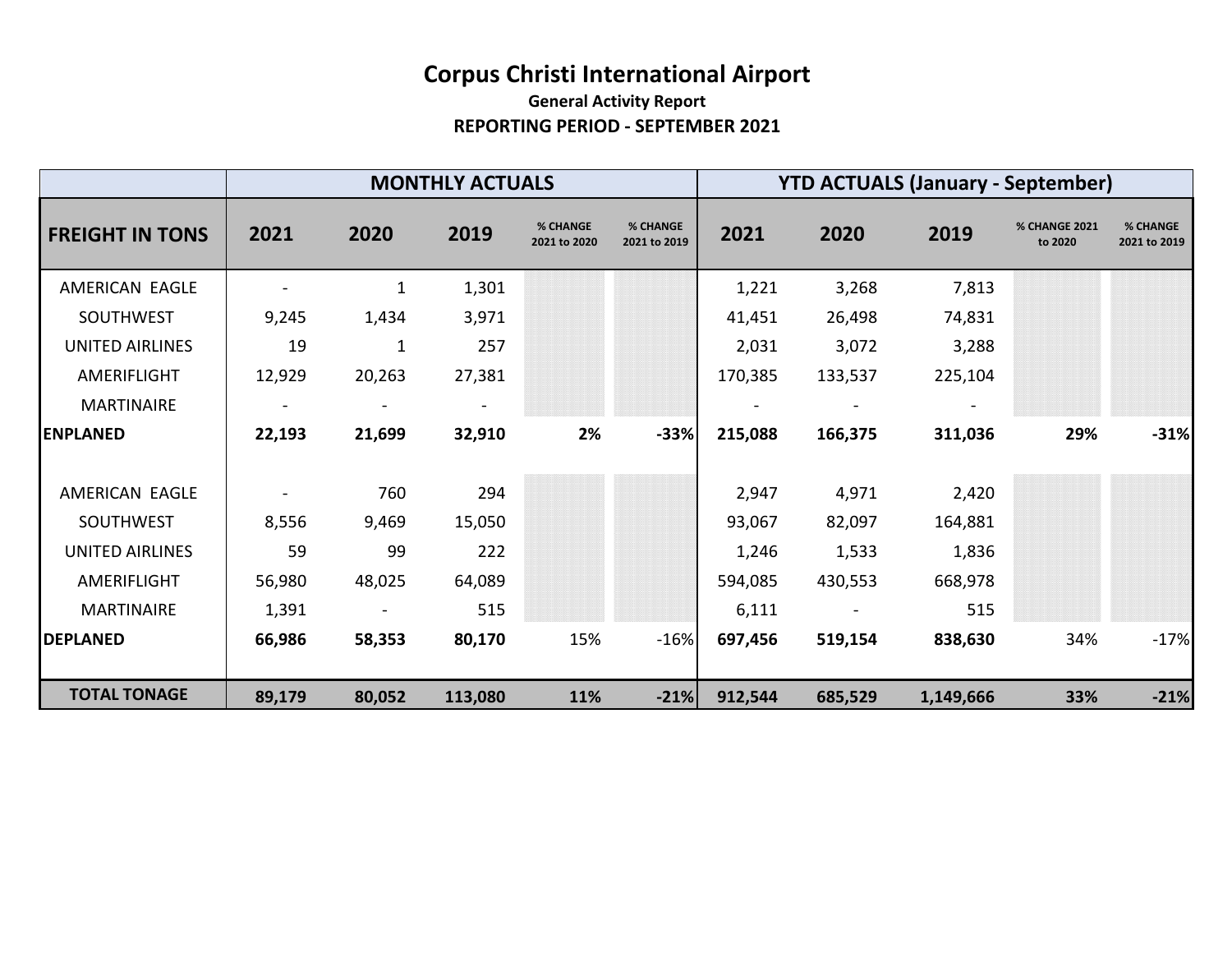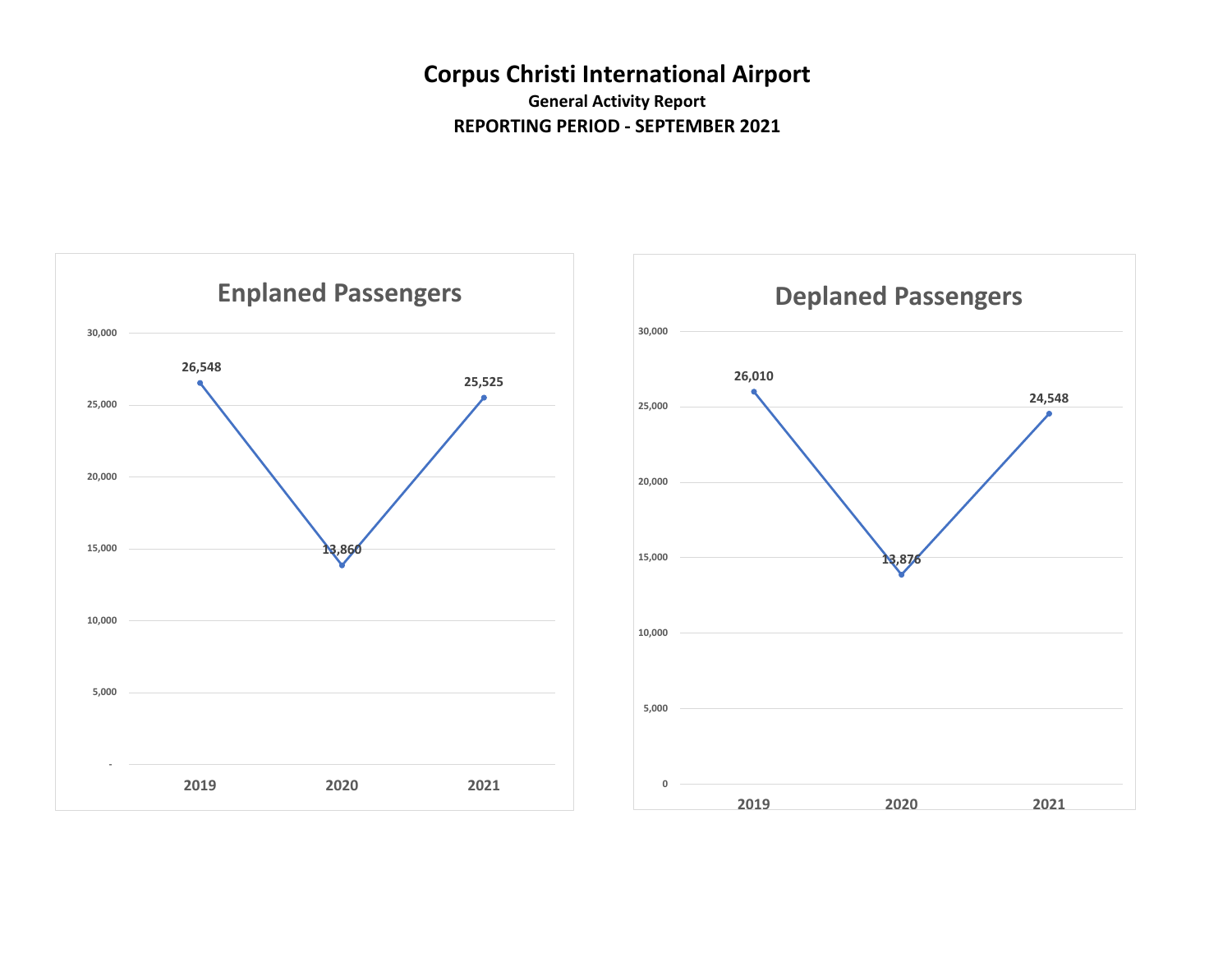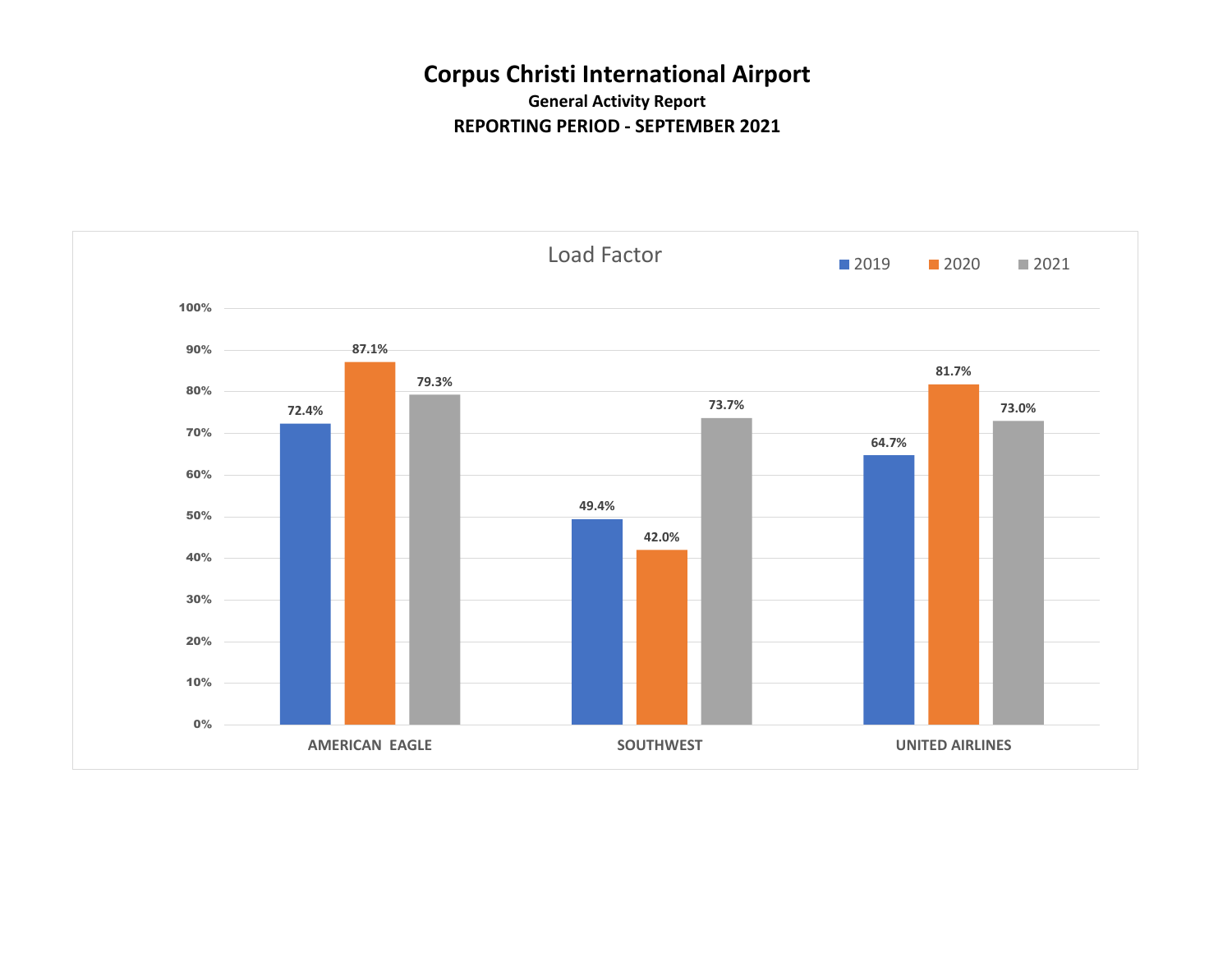

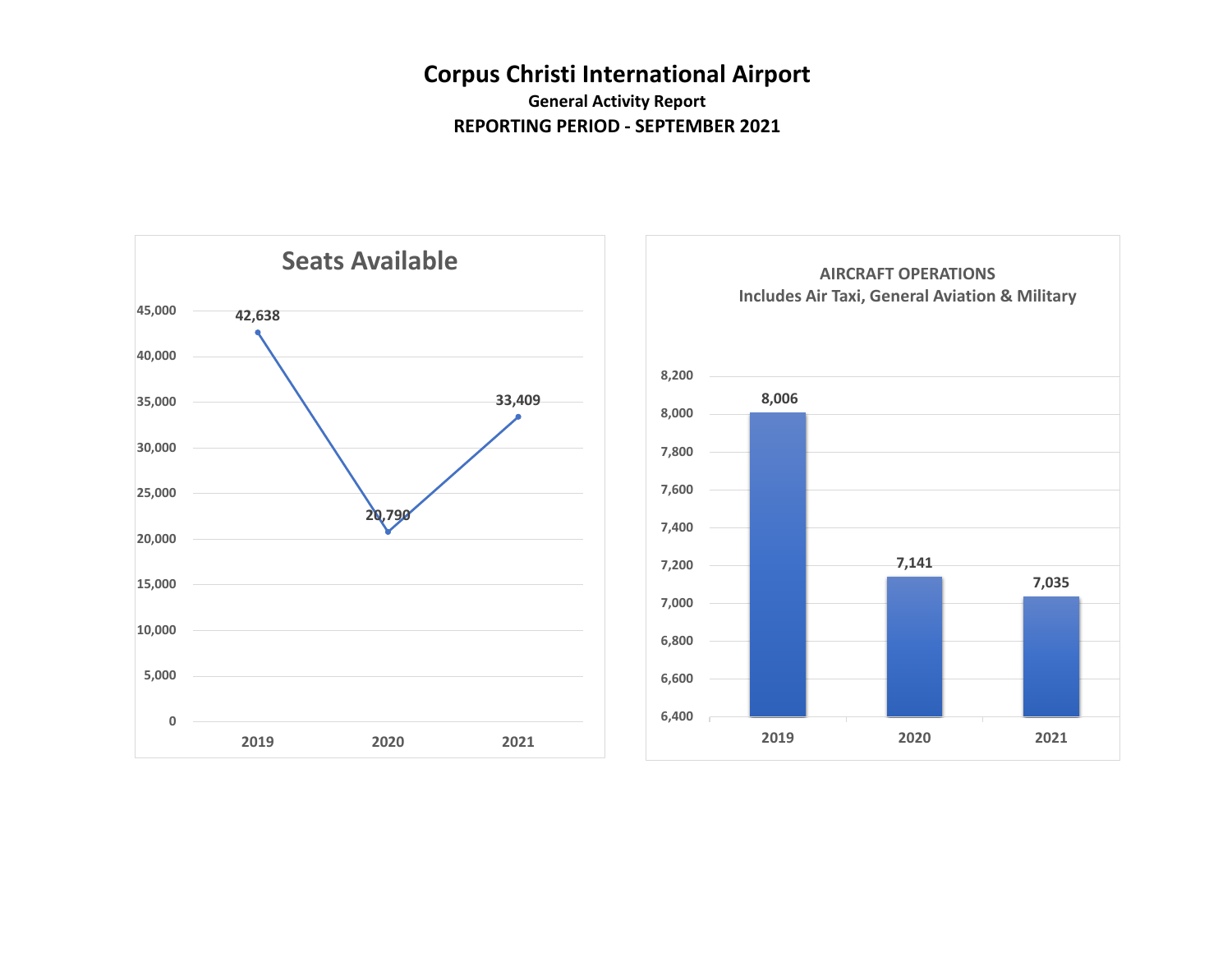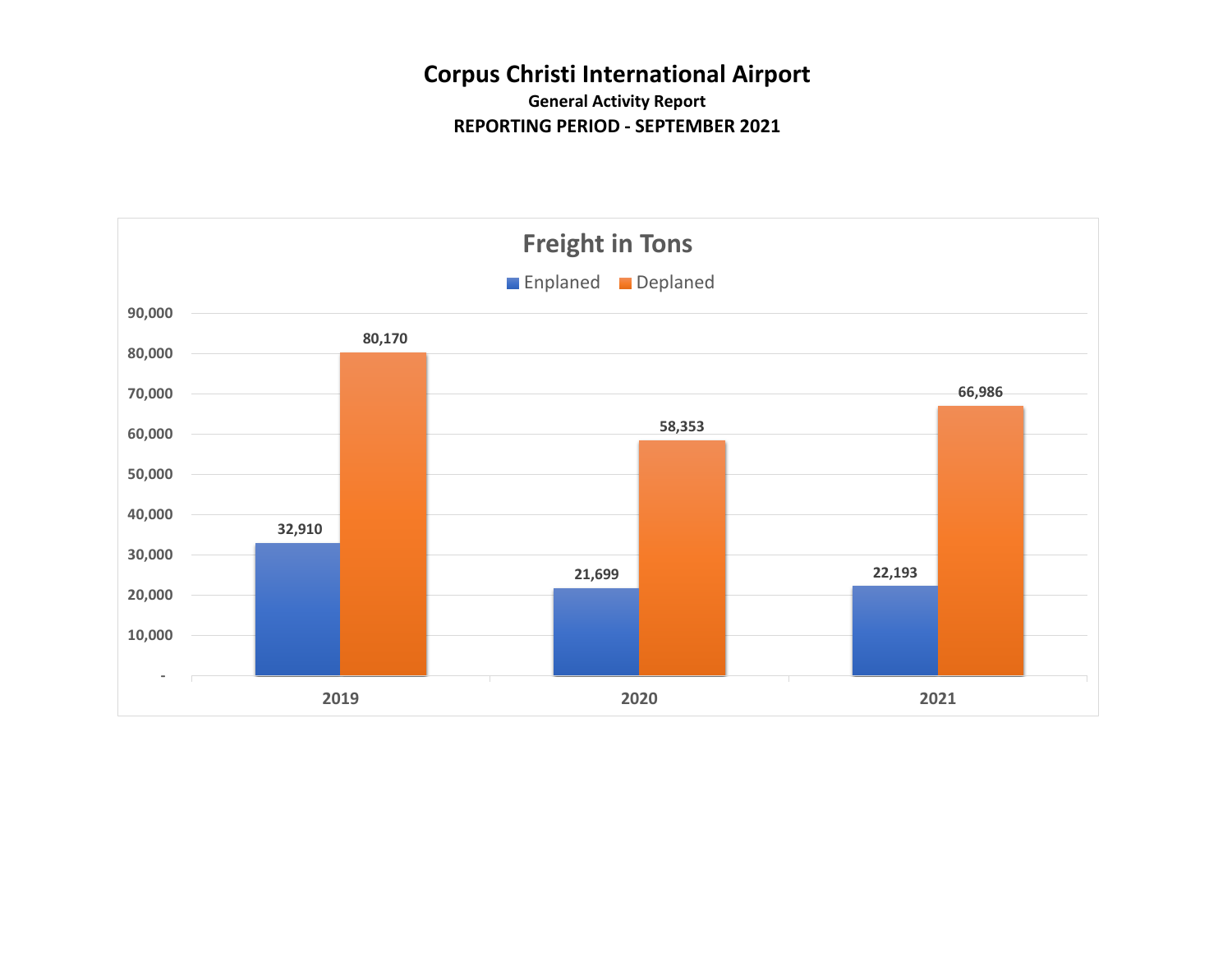|                         |        |                          | <b>MONTHLY ACTUALS</b> |                                 |                                 |         |         | <b>YTD ACTUALS (January - October)</b> |                                 |                          |
|-------------------------|--------|--------------------------|------------------------|---------------------------------|---------------------------------|---------|---------|----------------------------------------|---------------------------------|--------------------------|
| <b>PASSENGERS</b>       | 2021   | 2020                     | 2019                   | <b>% CHANGE</b><br>2021 to 2020 | <b>% CHANGE</b><br>2021 to 2019 | 2021    | 2020    | 2019                                   | <b>% CHANGE 2021</b><br>to 2020 | % CHANGE<br>2021 to 2019 |
| <b>AMERICAN EAGLE</b>   | 11,138 | 8,376                    | 11,988                 |                                 |                                 | 107,444 | 62,246  | 113,425                                |                                 |                          |
| <b>SOUTHWEST</b>        | 8,231  | 3,915                    | 9,785                  |                                 |                                 | 65,025  | 38,280  | 90,891                                 |                                 |                          |
| UNITED AIRLINES         | 9,072  | 3,900                    | 8,000                  |                                 |                                 | 68,770  | 34,204  | 76,943                                 |                                 |                          |
| <b>CHARTER FLIGHTS</b>  | 165    | $\overline{\phantom{a}}$ | 410                    |                                 |                                 | 1,620   | 538     | 3,133                                  |                                 |                          |
| <b>TOTAL ENPLANED</b>   | 28,606 | 16,191                   | 30,183                 | 77%                             | -5%                             | 242,859 | 135,268 | 284,392                                | 80%                             | $-15%$                   |
|                         |        |                          |                        |                                 |                                 |         |         |                                        |                                 |                          |
| <b>AMERICAN EAGLE</b>   | 11,043 | 8,317                    | 11,910                 |                                 |                                 | 105,876 | 62,349  | 113,301                                |                                 |                          |
| <b>SOUTHWEST</b>        | 7,936  | 4,040                    | 9,488                  |                                 |                                 | 63,159  | 38,317  | 88,246                                 |                                 |                          |
| UNITED AIRLINES         | 8,995  | 3,776                    | 8,056                  |                                 |                                 | 65,610  | 34,753  | 74,812                                 |                                 |                          |
| CHARTER FLIGHTS         | 246    |                          | 329                    |                                 |                                 | 2,012   | 706     | 3,041                                  |                                 |                          |
| <b>TOTAL DEPLANED</b>   | 28,220 | 16,133                   | 29,783                 | 75%                             | -5%                             | 236,657 | 136,125 | 279,400                                | 74%                             | $-15%$                   |
|                         |        |                          |                        |                                 |                                 |         |         |                                        |                                 |                          |
| <b>TOTAL PASSENGERS</b> | 56,826 | 32,324                   | 59,966                 | 76%                             | $-5%$                           | 479,516 | 271,393 | 563,792                                | 77%                             | $-15%$                   |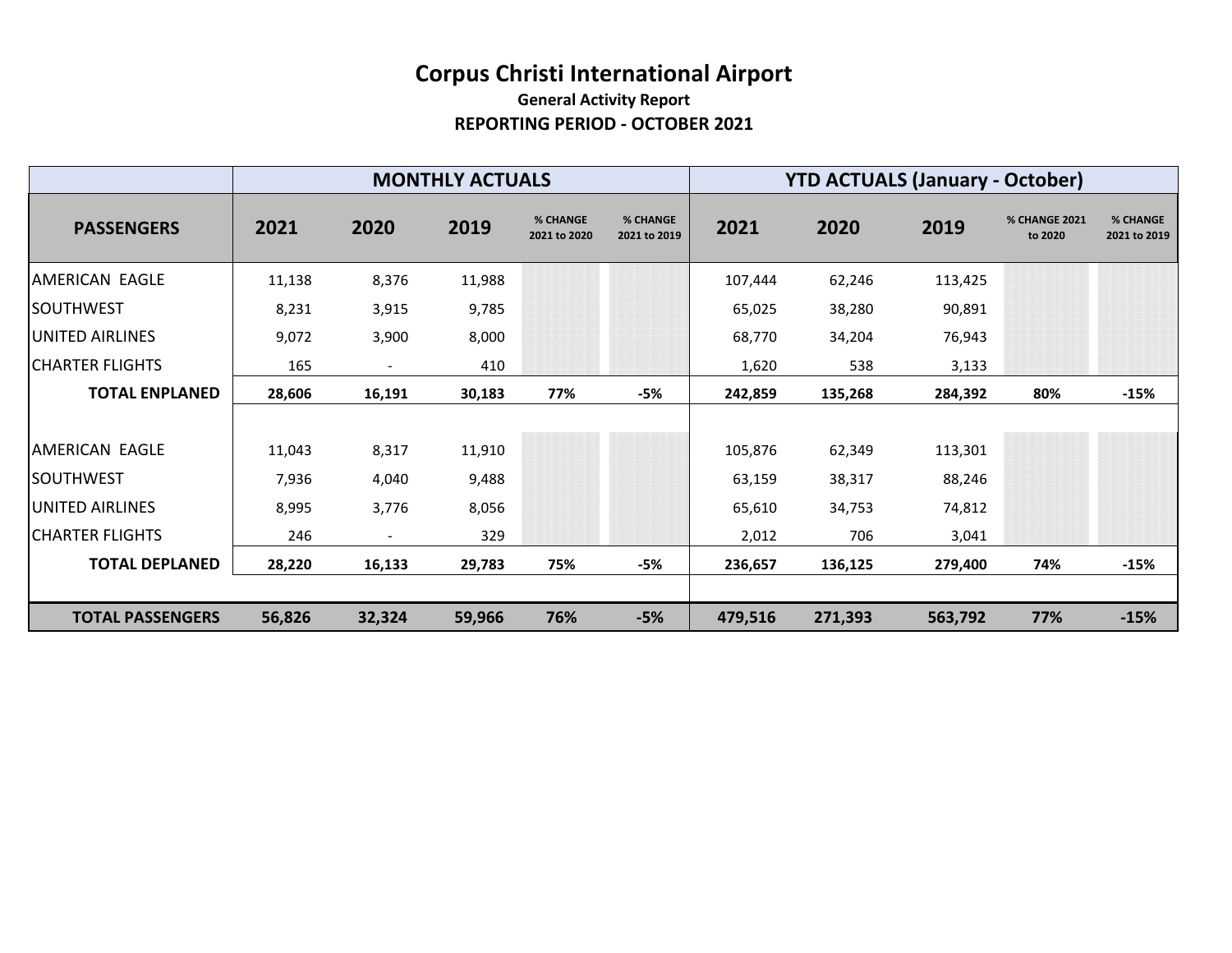## **Corpus Christi International Airport General Activity Report**

## **REPORTING PERIOD - OCTOBER 2021**

|                    |       |       | <b>MONTHLY ACTUALS</b> | <b>YTD ACTUALS (January - October)</b> |       |       |  |  |
|--------------------|-------|-------|------------------------|----------------------------------------|-------|-------|--|--|
| <b>LOAD FACTOR</b> | 2021  | 2020  | 2019                   | 2021                                   | 2020  | 2019  |  |  |
| AMERICAN EAGLE     | 79.4% | 83.4% | 77.3%                  | 80.8%                                  | 69.4% | 79.3% |  |  |
| SOUTHWEST          | 70.1% | 44.2% | 57.8%                  | 70.5%                                  | 36.2% | 57.9% |  |  |
| UNITED AIRLINES    | 85.8% | 87.6% | 73.3%                  | 78.7%                                  | 61.3% | 75.8% |  |  |

| <b>SEATS AVAILABLE</b>       | 2021   | 2020   | 2019   | <b>% CHANGE</b><br>2021 to 2020 | % CHANGE<br>2021 to 2019 | 2021    | 2020    | 2019    | <b>% CHANGE 2021</b><br>to 2020 | <b>% CHANGE</b><br>2021 to 2019 |
|------------------------------|--------|--------|--------|---------------------------------|--------------------------|---------|---------|---------|---------------------------------|---------------------------------|
| AMERICAN                     | 14,035 | 10,042 | 15,505 | 40%                             | -9%                      | 132,974 | 89,680  | 142,961 | 48%                             | -7%                             |
| SOUTHWEST                    | 11,743 | 8,866  | 16,938 | 32%                             | $-31%$                   | 92,268  | 105,777 | 156,891 | $-13%$                          | $-41%$                          |
| <b>UNITED</b>                | 10,570 | 4,450  | 10,910 | 138%                            | $-3%$                    | 87,382  | 55,796  | 101,556 | 57%                             | $-14%$                          |
|                              |        |        |        |                                 |                          |         |         |         |                                 |                                 |
| <b>TOTAL SEATS AVAILABLE</b> | 36,348 | 23,358 | 43,353 | 56%                             | $-16%$                   | 312,624 | 251,253 | 401,408 | 24%                             | $-22%$                          |

| <b>AIRCRAFT</b><br><b>OPERATIONS</b> | 2021  | 2020  | 2019  | % CHANGE<br>2021 to 2020 | % CHANGE<br>2021 to 2019 | 2021   | 2020   | 2019   | <b>% CHANGE 2021</b><br>to 2020 | % CHANGE<br>2021 to 2019 |
|--------------------------------------|-------|-------|-------|--------------------------|--------------------------|--------|--------|--------|---------------------------------|--------------------------|
| <b>AIR TAXI</b>                      | 1,451 | 911   | 1,440 | 59%                      | 1%                       | 13,103 | 9,111  | 13,623 | 44%                             | $-4%$                    |
| <b>GENERAL AVIATION</b>              | 1,428 | 1,207 | 1,403 | 18%                      | 2%                       | 12,017 | 10,117 | 14,636 | 19%                             | $-18%$                   |
| <b>MILITARY</b>                      | 4,895 | 6,273 | 5,513 | $-22%$                   | $-11%$                   | 45,117 | 54,839 | 57,293 | $-18%$                          | $-21%$                   |
|                                      |       |       |       |                          |                          |        |        |        |                                 |                          |
| <b>TOTAL AIRCRAFT</b>                | 7,774 | 8,391 | 8,356 | $-7%$                    | $-7%$                    | 70,237 | 74,067 | 85,552 | $-5%$                           | $-18%$                   |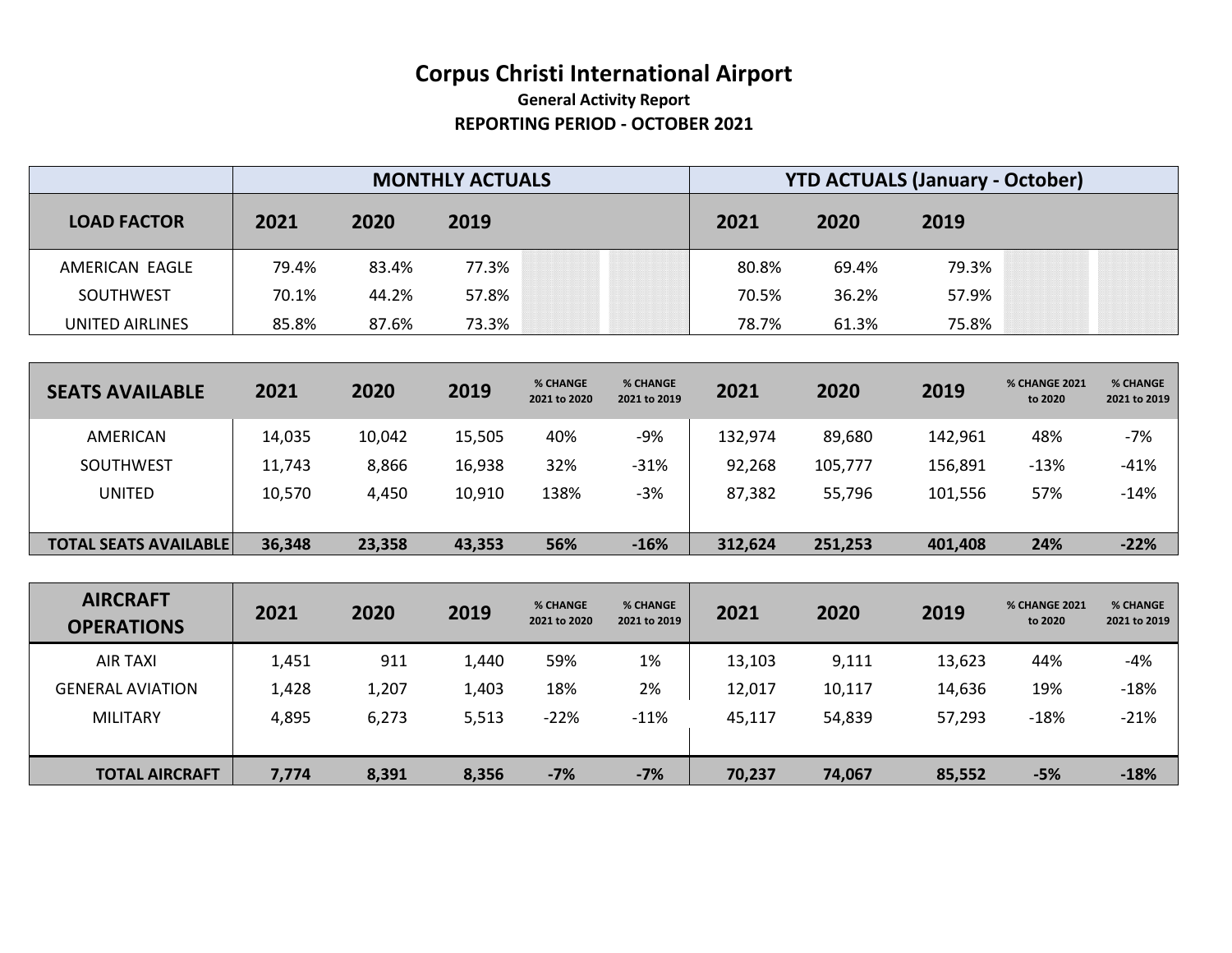|                            |         |                          | <b>MONTHLY ACTUALS</b>   |                                 |                          | <b>YTD ACTUALS (January - October)</b> |         |           |                          |                          |  |
|----------------------------|---------|--------------------------|--------------------------|---------------------------------|--------------------------|----------------------------------------|---------|-----------|--------------------------|--------------------------|--|
| <b>FREIGHT IN TONS</b>     | 2021    | 2020                     | 2019                     | <b>% CHANGE</b><br>2021 to 2020 | % CHANGE<br>2021 to 2019 | 2021                                   | 2020    | 2019      | % CHANGE 2021<br>to 2020 | % CHANGE<br>2021 to 2019 |  |
| AMERICAN EAGLE             |         | 79                       | 805                      |                                 |                          | 1,221                                  | 3,347   | 8,618     |                          |                          |  |
| <b>SOUTHWEST</b>           | 7,661   | 3,265                    | 4,703                    |                                 |                          | 49,112                                 | 29,763  | 79,534    |                          |                          |  |
| <b>JUNITED AIRLINES</b>    | 83      | 51                       | 125                      |                                 |                          | 2,114                                  | 3,123   | 3,413     |                          |                          |  |
| <b>AMERIFLIGHT</b>         | 19,830  | 21,137                   | 29,418                   |                                 |                          | 190,215                                | 154,674 | 254,522   |                          |                          |  |
| <b>MARTINAIRE</b>          |         |                          |                          |                                 |                          |                                        |         |           |                          |                          |  |
| <b>TOTAL ENPLANED TONS</b> | 27,574  | 24,532                   | 35,051                   | 12%                             | $-21%$                   | 242,662                                | 190,907 | 346,087   | 27%                      | $-30%$                   |  |
|                            |         |                          |                          |                                 |                          |                                        |         |           |                          |                          |  |
| <b>AMERICAN EAGLE</b>      |         | 21                       | 299                      |                                 |                          | 2,947                                  | 4,992   | 2,719     |                          |                          |  |
| <b>SOUTHWEST</b>           | 10,067  | 8,826                    | 17,835                   |                                 |                          | 103,134                                | 90,923  | 182,716   |                          |                          |  |
| <b>UNITED AIRLINES</b>     | 81      | 50                       | 26                       |                                 |                          | 1,327                                  | 1,583   | 1,862     |                          |                          |  |
| <b>IAMERIFLIGHT</b>        | 66,509  | 41,490                   | 72,401                   |                                 |                          | 660,594                                | 472,043 | 741,379   |                          |                          |  |
| <b>IMARTINAIRE</b>         |         | $\overline{\phantom{a}}$ | $\overline{\phantom{a}}$ |                                 |                          | 6,111                                  |         | 515       |                          |                          |  |
| <b>TOTAL DEPLANED TONS</b> | 76,657  | 50,387                   | 90,561                   | 52%                             | $-15%$                   | 774,113                                | 569,541 | 929,191   | 36%                      | $-17%$                   |  |
|                            |         |                          |                          |                                 |                          |                                        |         |           |                          |                          |  |
| <b>TOTAL TONAGE</b>        | 104,231 | 74,919                   | 125,612                  | 39%                             | $-17%$                   | 1,016,775                              | 760,448 | 1,275,278 | 34%                      | $-20%$                   |  |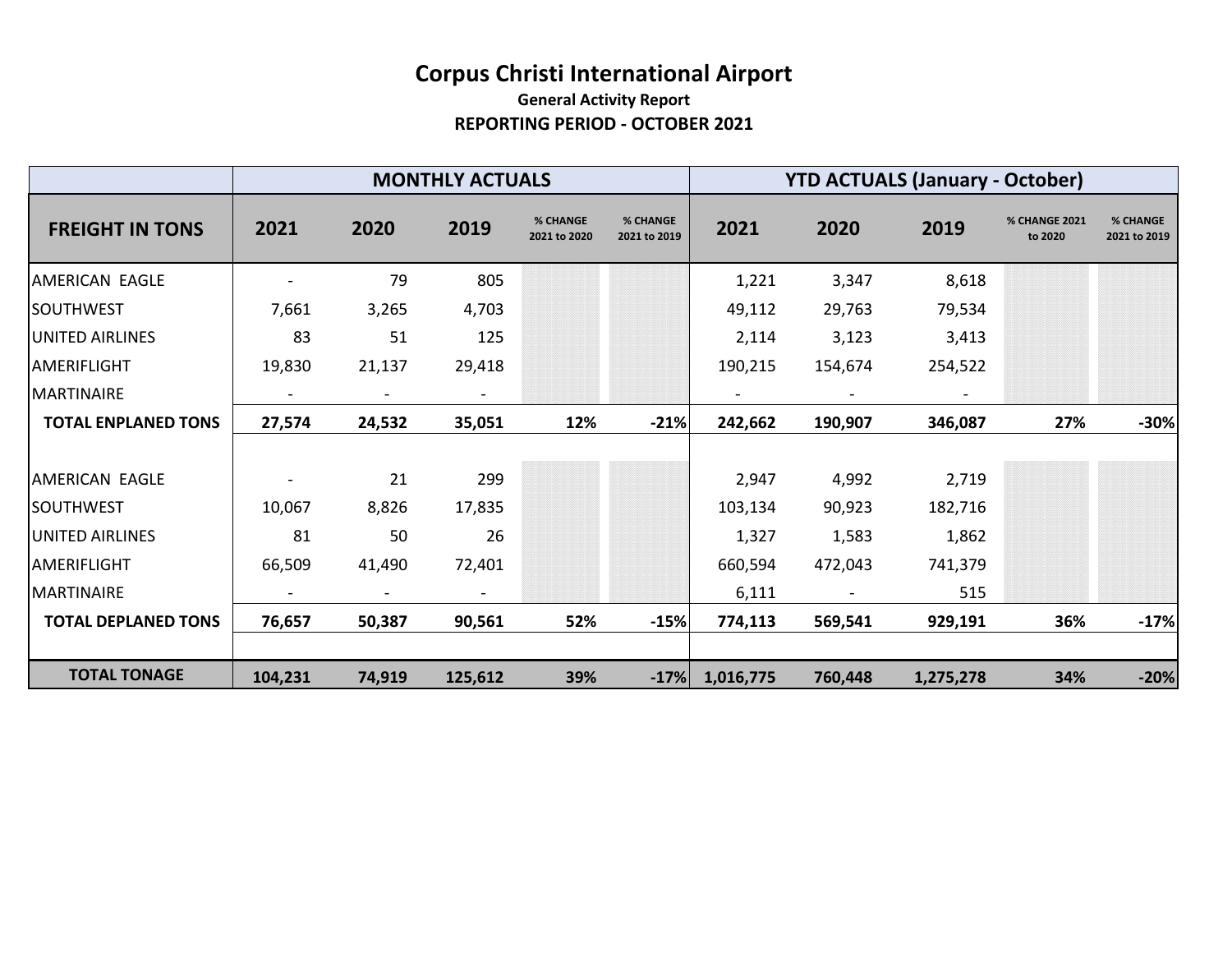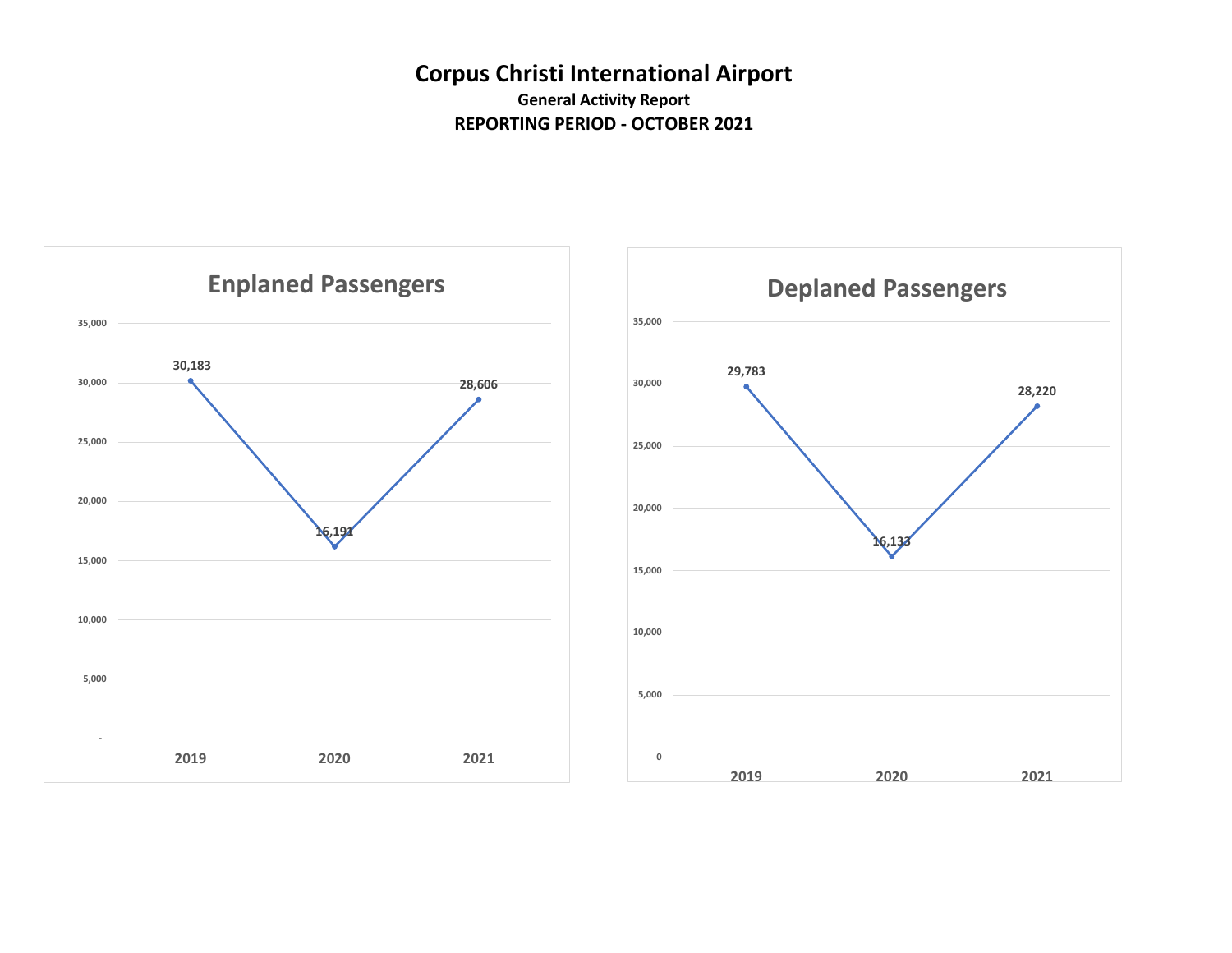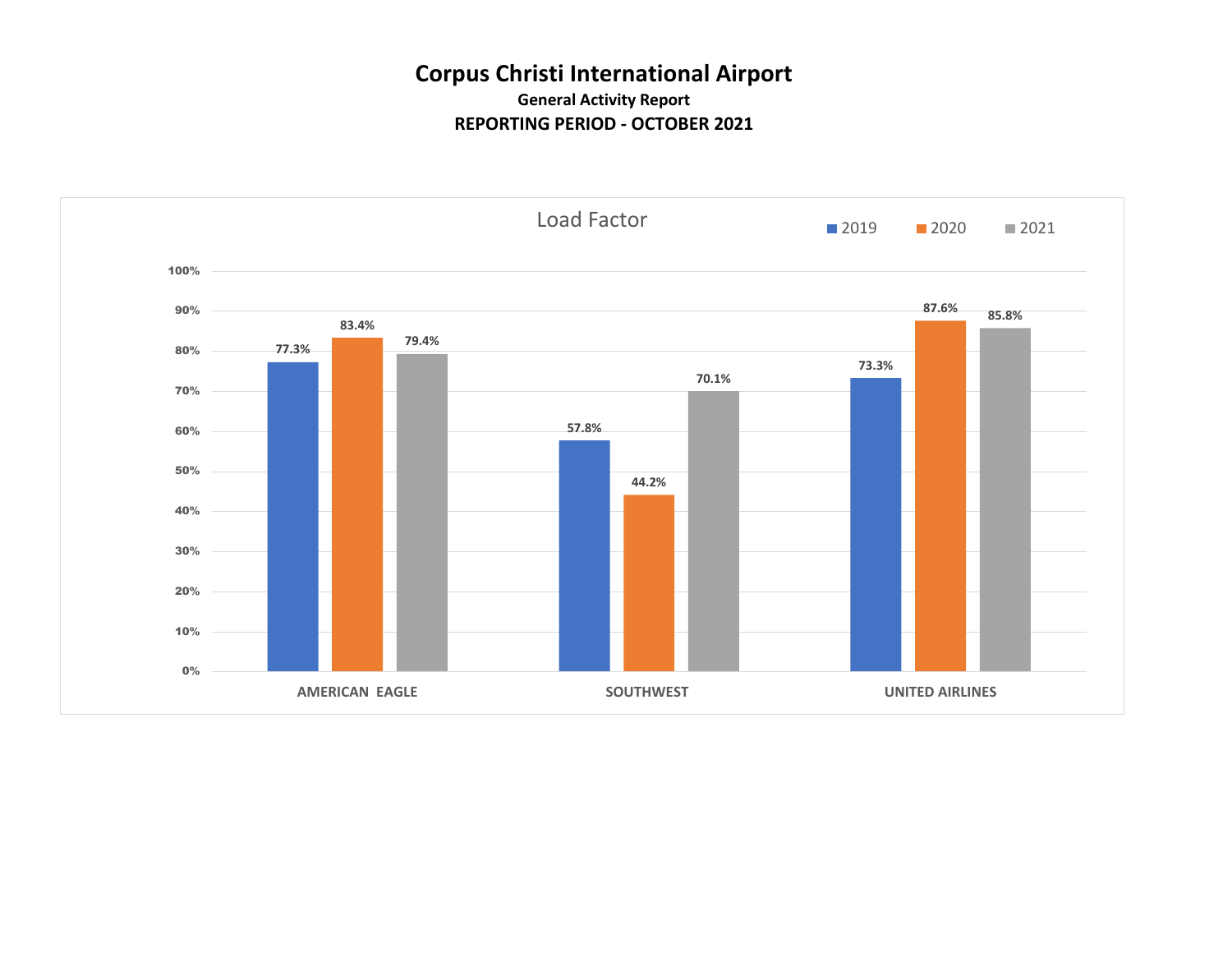**7,774** 

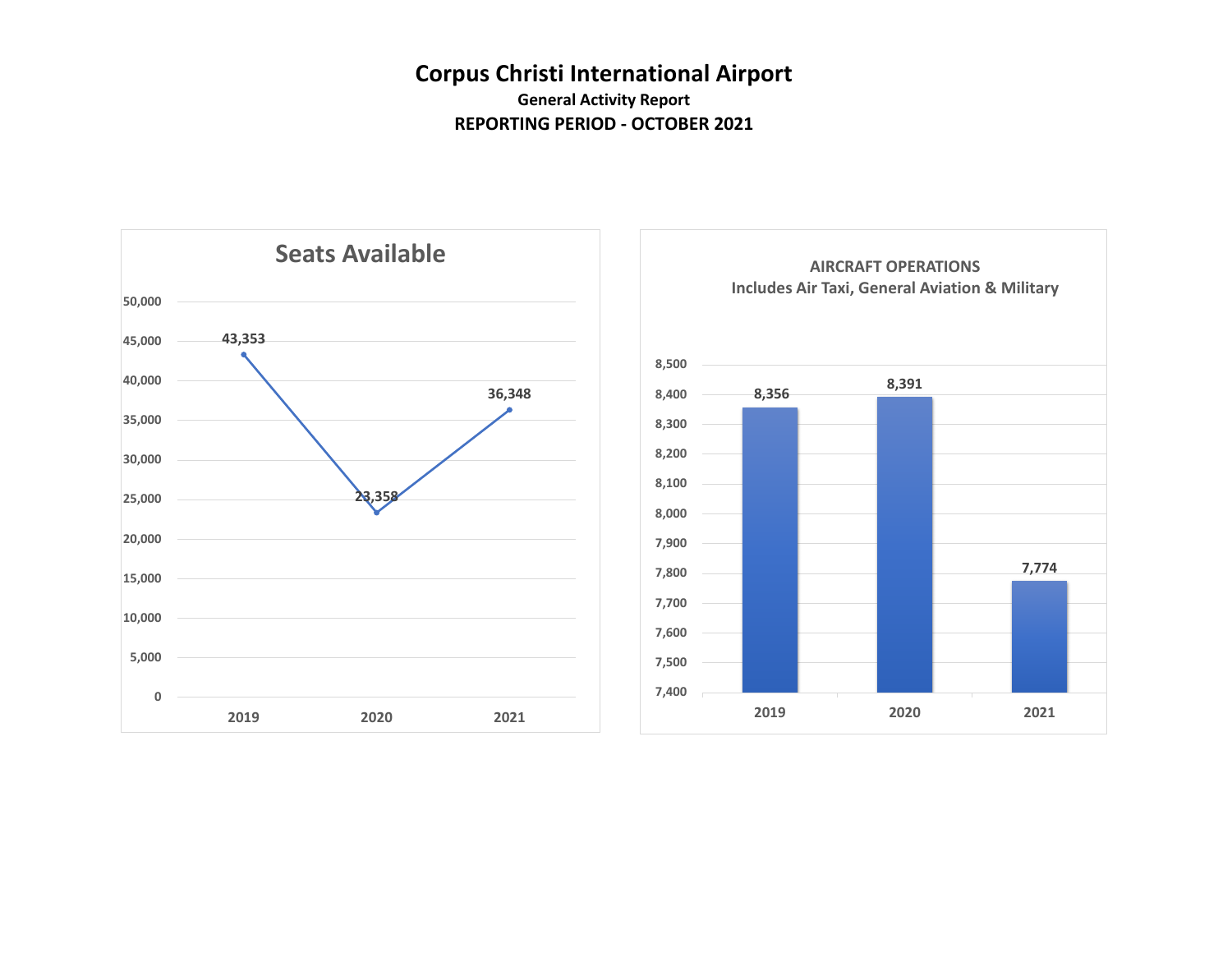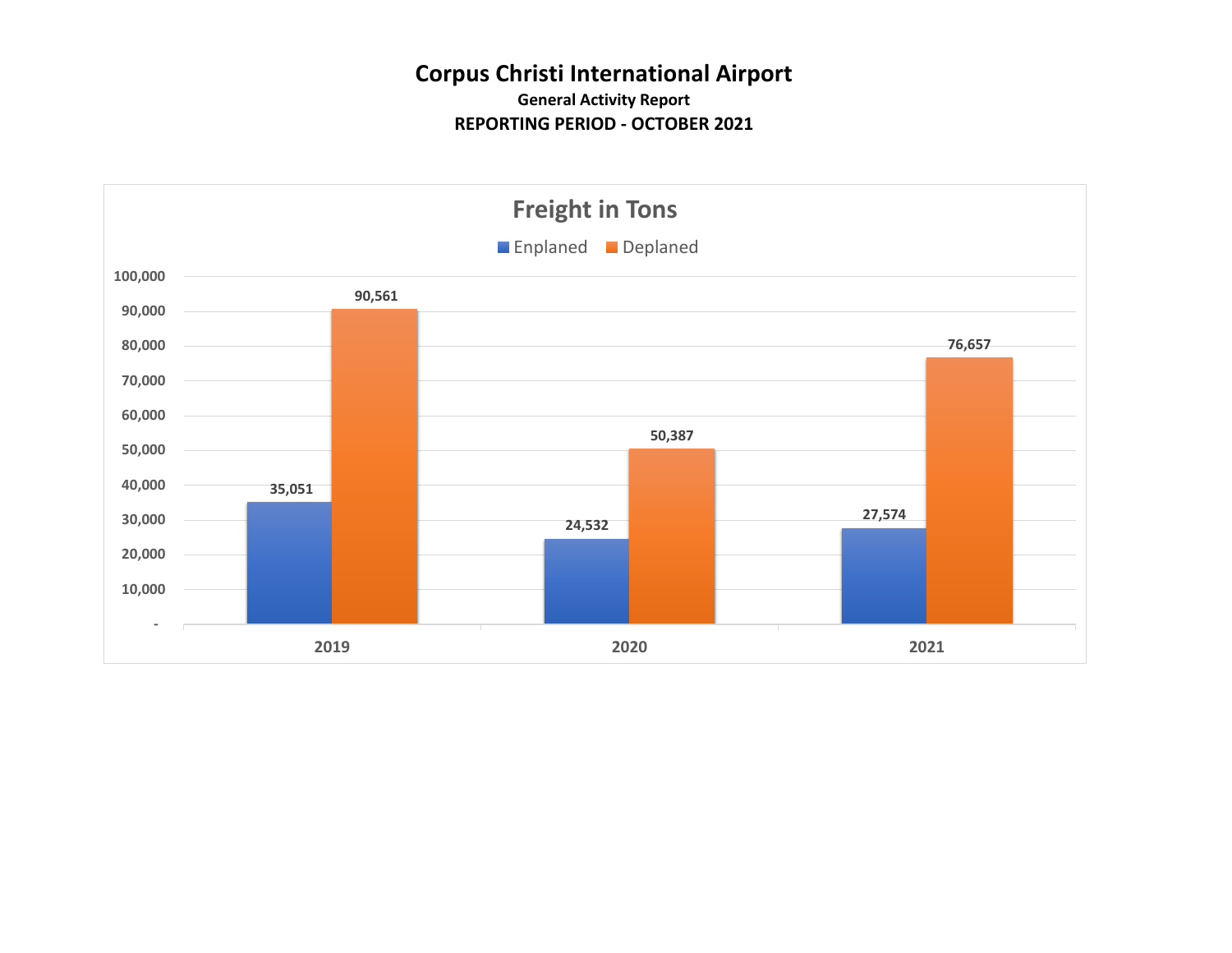|                         |        |                          | <b>MONTHLY ACTUALS</b> |                                 |                                 | <b>YTD ACTUALS (January - November)</b> |         |         |                                 |                                 |
|-------------------------|--------|--------------------------|------------------------|---------------------------------|---------------------------------|-----------------------------------------|---------|---------|---------------------------------|---------------------------------|
| <b>PASSENGERS</b>       | 2021   | 2020                     | 2019                   | <b>% CHANGE</b><br>2021 to 2020 | <b>% CHANGE</b><br>2021 to 2019 | 2021                                    | 2020    | 2019    | <b>% CHANGE 2021</b><br>to 2020 | <b>% CHANGE</b><br>2021 to 2019 |
| <b>AMERICAN EAGLE</b>   | 9,362  | 8,440                    | 11,225                 |                                 |                                 | 116,806                                 | 70,686  | 124,650 |                                 |                                 |
| <b>SOUTHWEST</b>        | 9,165  | 6,130                    | 8,463                  |                                 |                                 | 74,190                                  | 44,410  | 99,354  |                                 |                                 |
| UNITED AIRLINES         | 7,700  | 3,900                    | 7,610                  |                                 |                                 | 76,470                                  | 38,104  | 84,553  |                                 |                                 |
| <b>CHARTER FLIGHTS</b>  | 158    | $\overline{\phantom{a}}$ | 190                    |                                 |                                 | 1,778                                   | 538     | 3,323   |                                 |                                 |
| <b>TOTAL ENPLANED</b>   | 26,385 | 18,470                   | 27,488                 | 43%                             | -4%                             | 269,244                                 | 153,738 | 311,880 | 75%                             | $-14%$                          |
|                         |        |                          |                        |                                 |                                 |                                         |         |         |                                 |                                 |
| <b>AMERICAN EAGLE</b>   | 9,076  | 8,614                    | 11,399                 |                                 |                                 | 114,952                                 | 70,963  | 124,700 |                                 |                                 |
| <b>SOUTHWEST</b>        | 9,014  | 4,195                    | 8,219                  |                                 |                                 | 72,173                                  | 42,512  | 96,465  |                                 |                                 |
| UNITED AIRLINES         | 7,469  | 4,107                    | 7,761                  |                                 |                                 | 73,079                                  | 38,860  | 82,573  |                                 |                                 |
| <b>CHARTER FLIGHTS</b>  | 157    | $\blacksquare$           | 319                    |                                 |                                 | 2,169                                   | 706     | 3,360   |                                 |                                 |
| <b>TOTAL DEPLANED</b>   | 25,716 | 16,916                   | 27,698                 | 52%                             | -7%                             | 262,373                                 | 153,041 | 307,098 | 71%                             | $-15%$                          |
|                         |        |                          |                        |                                 |                                 |                                         |         |         |                                 |                                 |
| <b>TOTAL PASSENGERS</b> | 52,101 | 35,386                   | 55,186                 | 47%                             | $-6%$                           | 531,617                                 | 306,779 | 618,978 | 73%                             | $-14%$                          |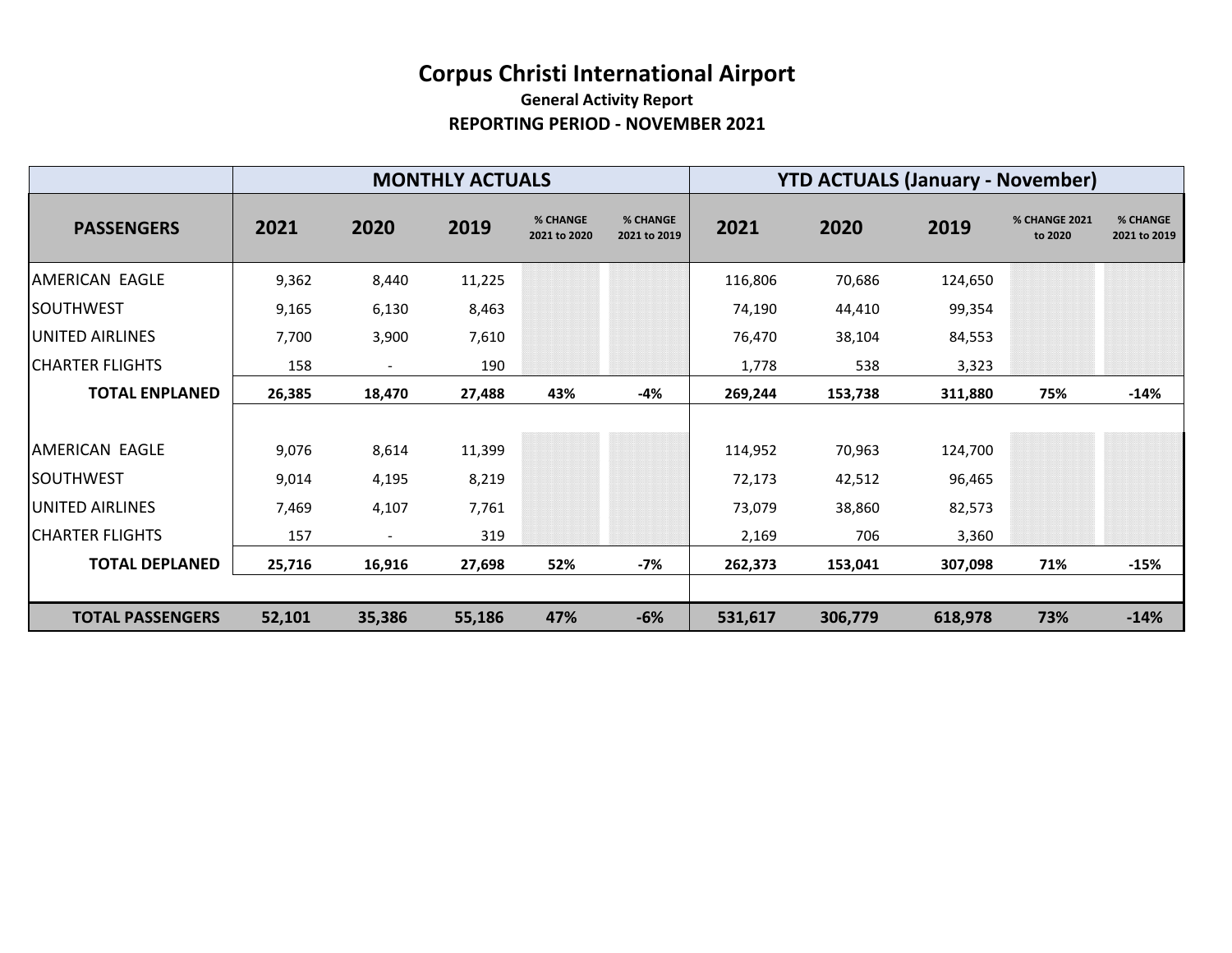|                    |       |       | <b>MONTHLY ACTUALS</b> | <b>YTD ACTUALS (January - November)</b> |       |       |  |
|--------------------|-------|-------|------------------------|-----------------------------------------|-------|-------|--|
| <b>LOAD FACTOR</b> | 2021  | 2020  | 2019                   | 2021                                    | 2020  | 2019  |  |
| AMERICAN EAGLE     | 92.9% | 64.4% | 72.4%                  | 81.7%                                   | 68.8% | 78.7% |  |
| SOUTHWEST          | 79.0% | 62.3% | 61.6%                  | 71.4%                                   | 38.4% | 58.2% |  |
| UNITED AIRLINES    | 72.8% | 73.6% | 79.3%                  | 78.1%                                   | 62.4% | 76.1% |  |

| <b>SEATS AVAILABLE</b>       | 2021   | 2020   | 2019   | <b>% CHANGE</b><br>2021 to 2020 | % CHANGE<br>2021 to 2019 | 2021    | 2020    | 2019    | <b>% CHANGE 2021</b><br>to 2020 | <b>% CHANGE</b><br>2021 to 2019 |
|------------------------------|--------|--------|--------|---------------------------------|--------------------------|---------|---------|---------|---------------------------------|---------------------------------|
| AMERICAN                     | 10,080 | 13,114 | 15,505 | $-23%$                          | $-35%$                   | 143,054 | 102,794 | 158,466 | 39%                             | $-10%$                          |
| SOUTHWEST                    | 11,600 | 9,839  | 13,728 | 18%                             | $-16%$                   | 103,868 | 115,616 | 170,619 | $-10%$                          | $-39%$                          |
| <b>UNITED</b>                | 10,570 | 5,300  | 9,596  | 99%                             | 10%                      | 97,952  | 61,096  | 111,152 | 60%                             | $-12%$                          |
|                              |        |        |        |                                 |                          |         |         |         |                                 |                                 |
| <b>TOTAL SEATS AVAILABLE</b> | 32,250 | 28,253 | 38,829 | 14%                             | $-17%$                   | 344,874 | 279,506 | 440,237 | 23%                             | $-22%$                          |

| <b>AIRCRAFT</b><br><b>OPERATIONS</b> | 2021  | 2020  | 2019  | % CHANGE<br>2021 to 2020 | % CHANGE<br>2021 to 2019 | 2021   | 2020   | 2019   | <b>% CHANGE 2021</b><br>to 2020 | <b>% CHANGE</b><br>2021 to 2019 |
|--------------------------------------|-------|-------|-------|--------------------------|--------------------------|--------|--------|--------|---------------------------------|---------------------------------|
| <b>AIR TAXI</b>                      | 1,353 | 1,027 | 1,308 | 32%                      | 3%                       | 14,456 | 10,138 | 14,931 | 43%                             | $-3%$                           |
| <b>GENERAL AVIATION</b>              | 1,245 | 917   | 1,356 | 36%                      | -8%                      | 13,262 | 11,034 | 15,992 | 20%                             | $-17%$                          |
| <b>MILITARY</b>                      | 4,811 | 5,969 | 5,504 | $-19%$                   | $-13%$                   | 49,928 | 60,808 | 62,797 | $-18%$                          | $-20%$                          |
|                                      |       |       |       |                          |                          |        |        |        |                                 |                                 |
| <b>TOTAL AIRCRAFT</b>                | 7,409 | 7,913 | 8,168 | $-6%$                    | $-9%$                    | 77,646 | 81,980 | 93,720 | $-5%$                           | $-17%$                          |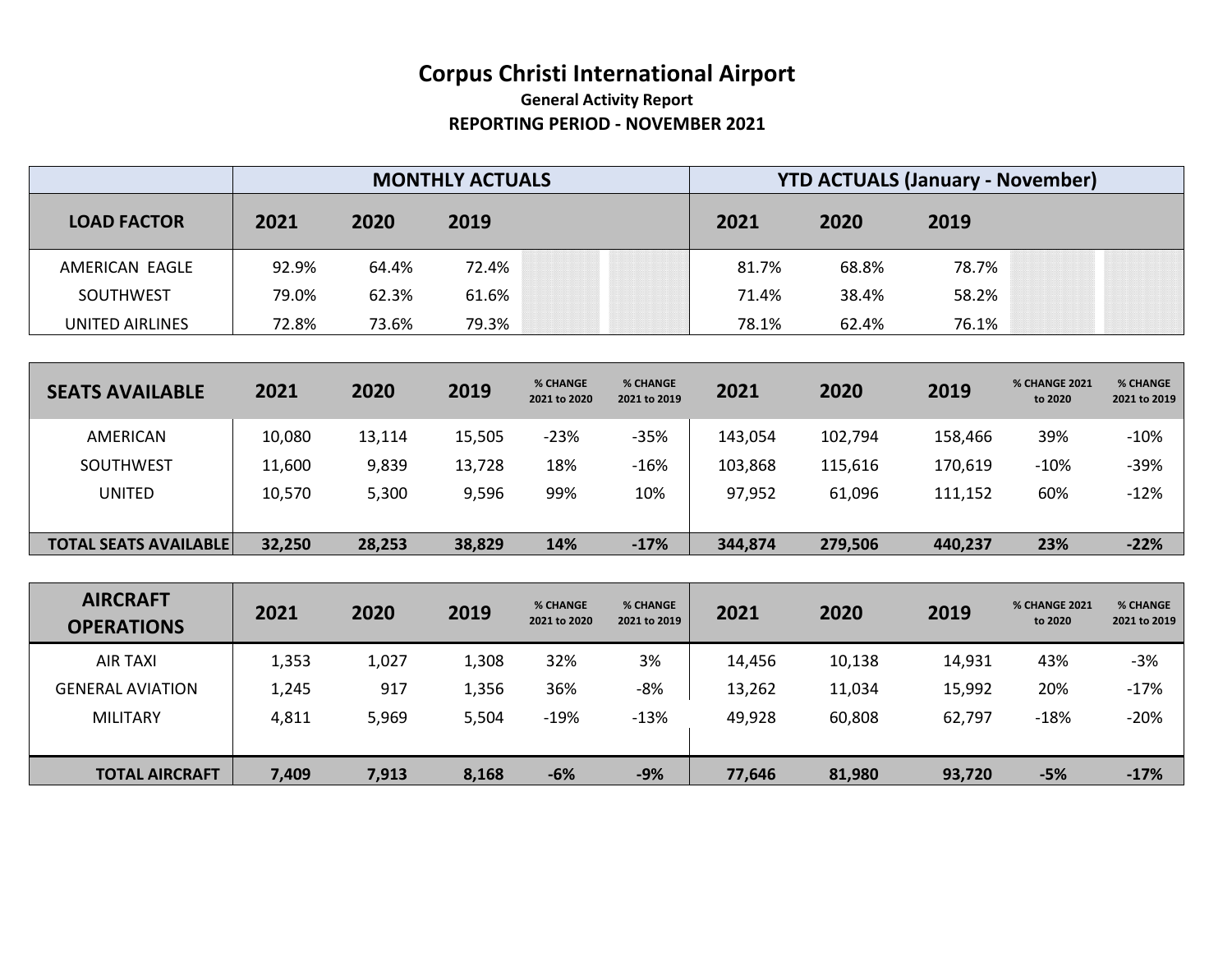|                            |        |              | <b>MONTHLY ACTUALS</b> |                                 |                          | <b>YTD ACTUALS (January - November)</b> |           |           |                                 |                                 |  |
|----------------------------|--------|--------------|------------------------|---------------------------------|--------------------------|-----------------------------------------|-----------|-----------|---------------------------------|---------------------------------|--|
| <b>FREIGHT IN TONS</b>     | 2021   | 2020         | 2019                   | <b>% CHANGE</b><br>2021 to 2020 | % CHANGE<br>2021 to 2019 | 2021                                    | 2020      | 2019      | <b>% CHANGE 2021</b><br>to 2020 | <b>% CHANGE</b><br>2021 to 2019 |  |
| AMERICAN EAGLE             |        | $\mathbf{1}$ | 980                    |                                 |                          | 49,112                                  | 29,764    | 80,514    |                                 |                                 |  |
| <b>SOUTHWEST</b>           | 9,280  | 2,791        | 5,348                  |                                 |                          | 11,394                                  | 5,914     | 8,761     |                                 |                                 |  |
| UNITED AIRLINES            | 34     | 1            | 93                     |                                 |                          | 190,249                                 | 154,675   | 254,615   |                                 |                                 |  |
| AMERIFLIGHT                | 19,969 | 20,058       | 9,282                  |                                 |                          | 210,184                                 | 174,732   | 9,282     |                                 |                                 |  |
| <b>MARTINAIRE</b>          |        |              | $\blacksquare$         |                                 |                          |                                         |           |           |                                 |                                 |  |
| <b>TOTAL ENPLANED TONS</b> | 29,283 | 22,851       | 15,703                 | 28%                             | 86%                      | 460,939                                 | 365,085   | 353,172   | 26%                             | 31%                             |  |
| <b>AMERICAN EAGLE</b>      |        | 1,137        | 11                     |                                 |                          | 103,134                                 | 92,060    | 182,727   |                                 |                                 |  |
| <b>SOUTHWEST</b>           | 8,763  | 9,075        | 15,809                 |                                 |                          | 10,090                                  | 10,658    | 17,671    |                                 |                                 |  |
| UNITED AIRLINES            | 98     | 94           | 100                    |                                 |                          | 660,692                                 | 472,137   | 741,479   |                                 |                                 |  |
| AMERIFLIGHT                | 57,757 | 54,426       | 46,349                 |                                 |                          | 63,868                                  | 526,469   | 46,864    |                                 |                                 |  |
| IMARTINAIRE                | 1,136  |              | 631                    |                                 |                          | 775,249                                 |           | 1,146     |                                 |                                 |  |
| <b>TOTAL DEPLANED TONS</b> | 67,754 | 64,732       | 62,900                 | 5%                              | 8%                       | 1,613,033                               | 1,101,324 | 989,887   | 46%                             | 63%                             |  |
| <b>TOTAL TONAGE</b>        | 97,037 | 87,583       | 78,603                 | 11%                             | 23%                      | 2,073,972                               | 1,466,409 | 1,343,059 | 41%                             | 54%                             |  |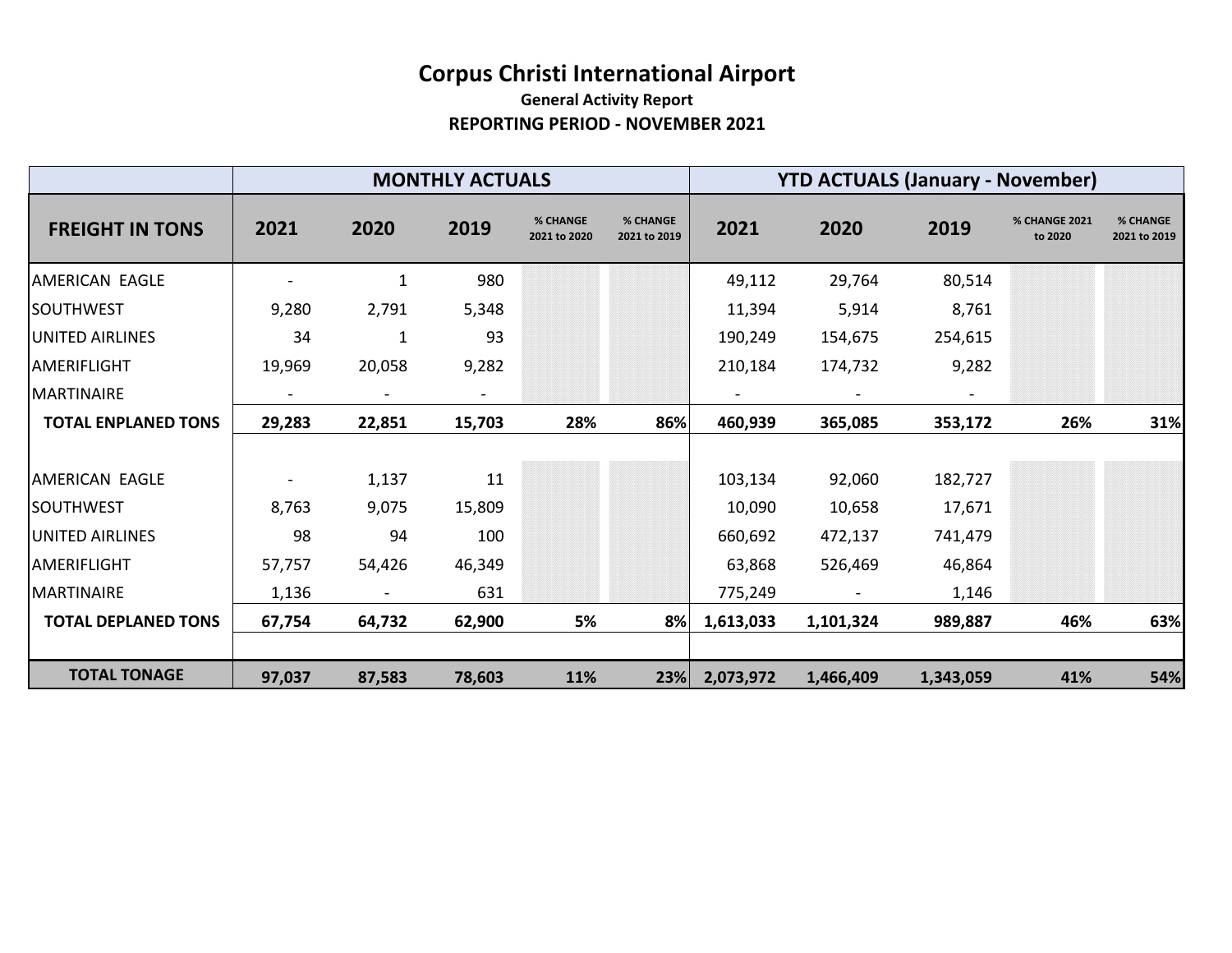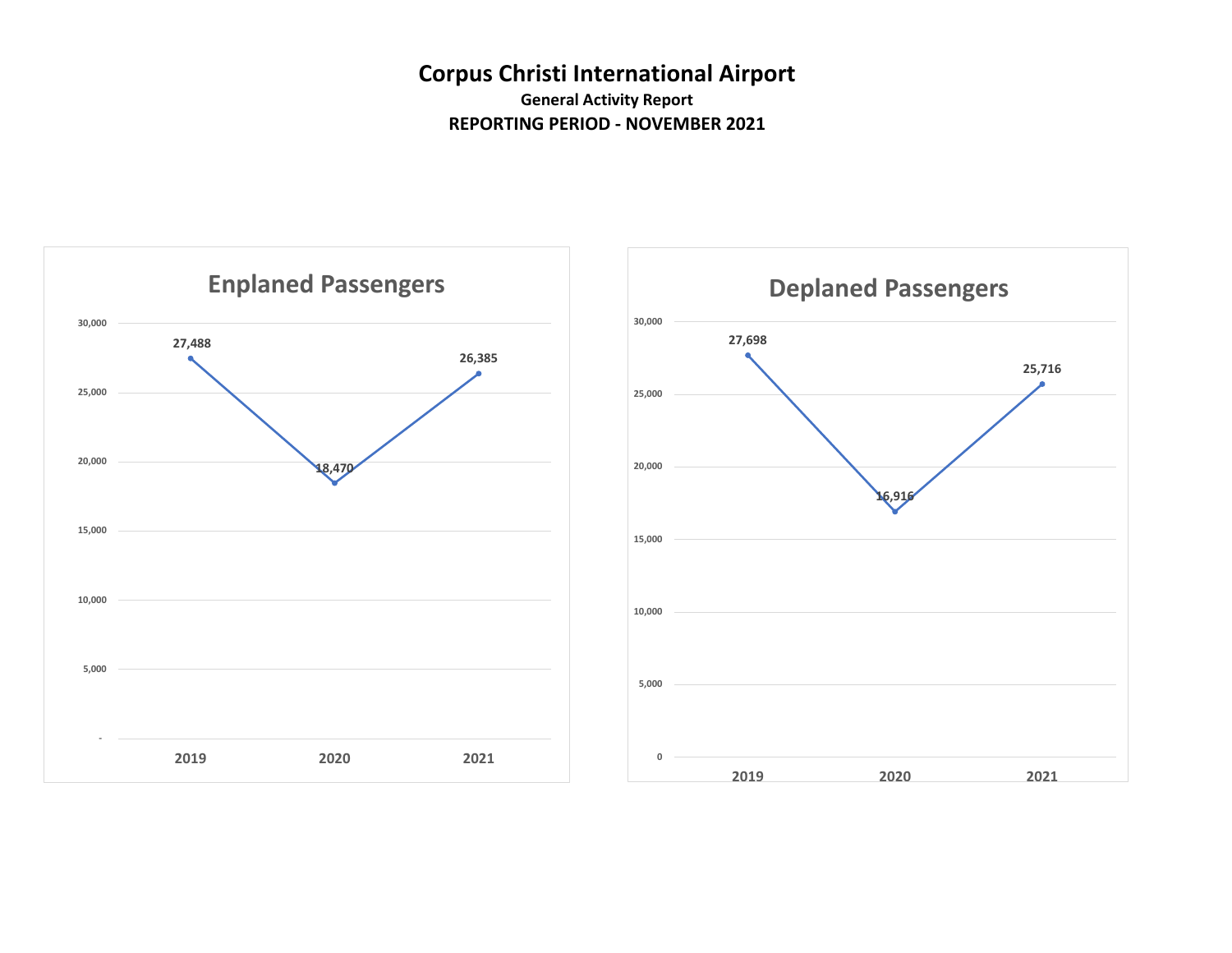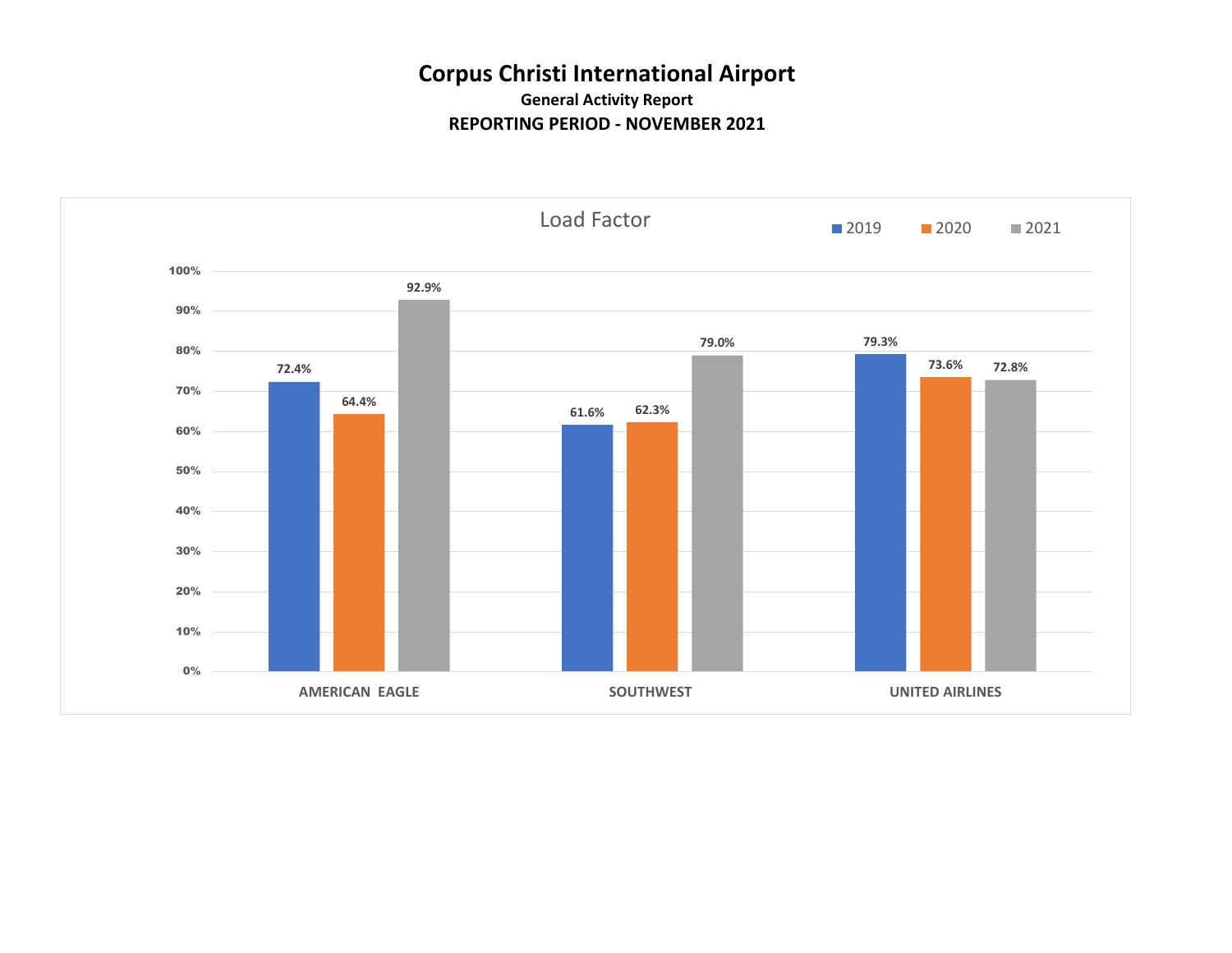

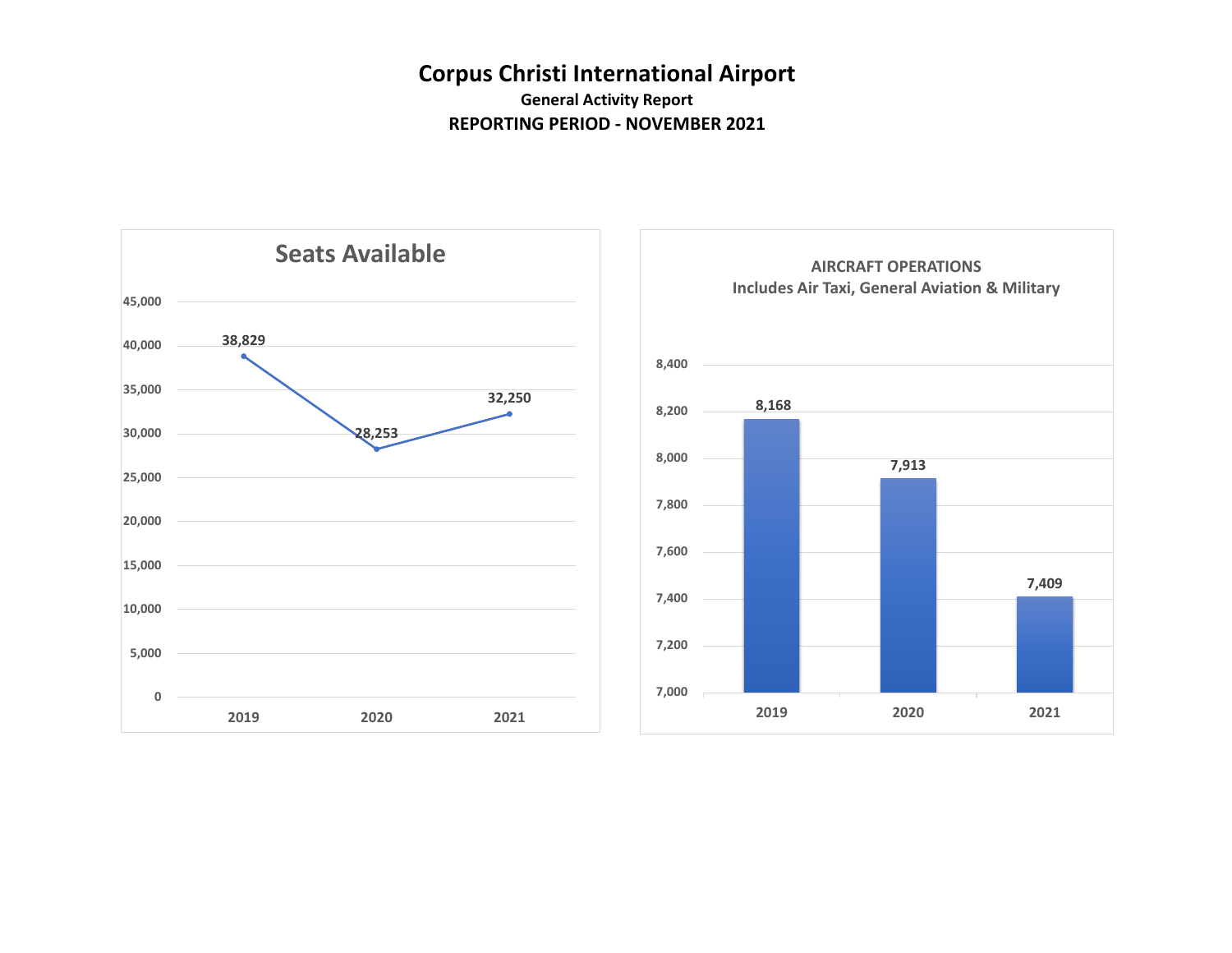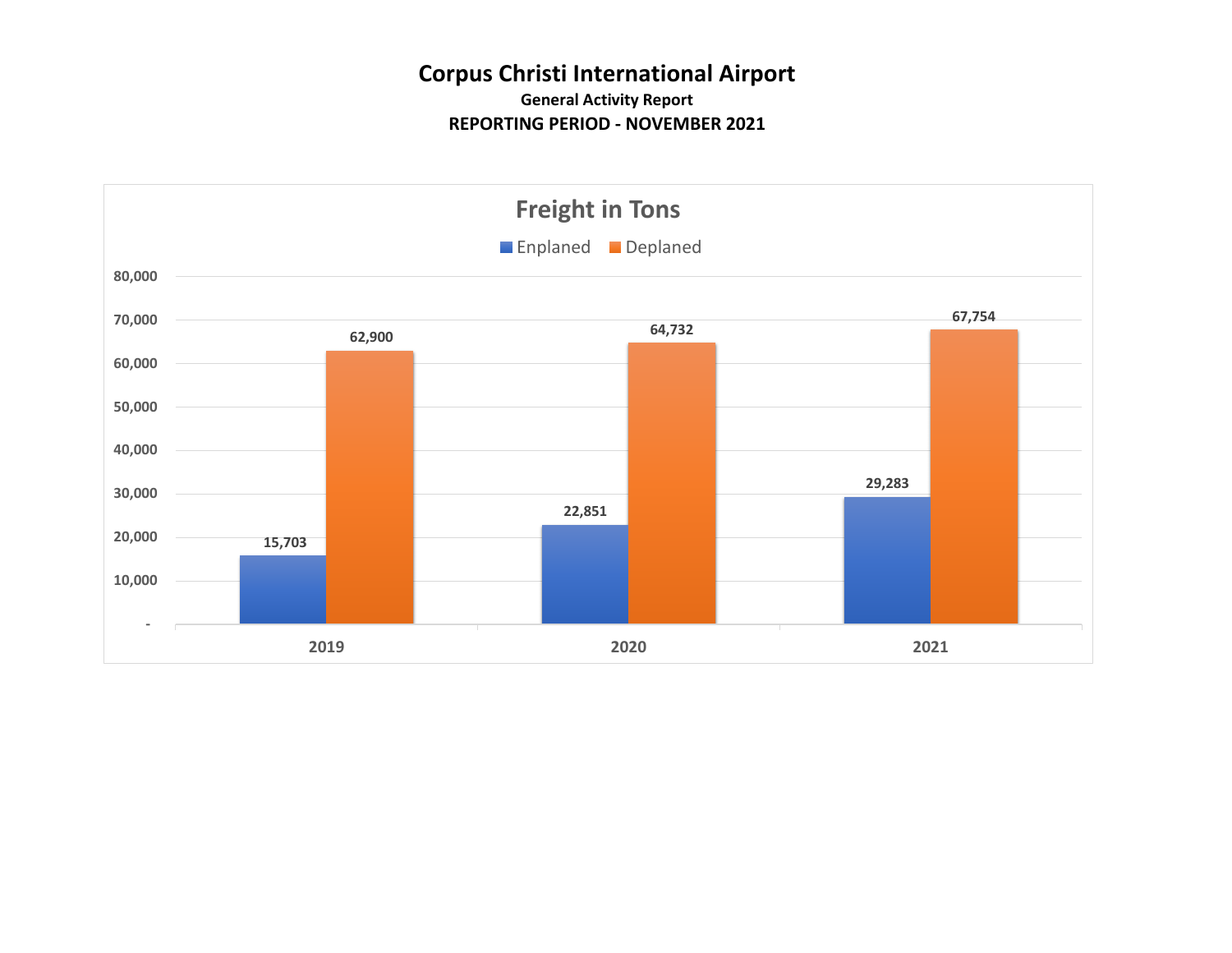|                         |        |                          | <b>MONTHLY ACTUALS</b> |                                 |                                 | <b>YTD ACTUALS (January - December)</b> |         |         |                                 |                                 |
|-------------------------|--------|--------------------------|------------------------|---------------------------------|---------------------------------|-----------------------------------------|---------|---------|---------------------------------|---------------------------------|
| <b>PASSENGERS</b>       | 2021   | 2020                     | 2019                   | <b>% CHANGE</b><br>2021 to 2020 | <b>% CHANGE</b><br>2021 to 2019 | 2021                                    | 2020    | 2019    | <b>% CHANGE 2021</b><br>to 2020 | <b>% CHANGE</b><br>2021 to 2019 |
| <b>AMERICAN EAGLE</b>   | 8,942  | 8,337                    | 12,049                 |                                 |                                 | 125,748                                 | 79,023  | 136,699 |                                 |                                 |
| <b>SOUTHWEST</b>        | 9,183  | 4,993                    | 9,319                  |                                 |                                 | 83,373                                  | 49,403  | 108,673 |                                 |                                 |
| UNITED AIRLINES         | 7,453  | 3,726                    | 9,348                  |                                 |                                 | 83,923                                  | 41,830  | 93,901  |                                 |                                 |
| <b>CHARTER FLIGHTS</b>  | 106    | $\overline{\phantom{a}}$ | 96                     |                                 |                                 | 1,884                                   | 538     | 3,419   |                                 |                                 |
| <b>TOTAL ENPLANED</b>   | 25,684 | 17,056                   | 30,812                 | 51%                             | $-17%$                          | 294,928                                 | 170,794 | 342,692 | 73%                             | $-14%$                          |
|                         |        |                          |                        |                                 |                                 |                                         |         |         |                                 |                                 |
| <b>AMERICAN EAGLE</b>   | 9,365  | 8,039                    | 11,813                 |                                 |                                 | 124,317                                 | 79,002  | 136,513 |                                 |                                 |
| <b>SOUTHWEST</b>        | 8,939  | 5,182                    | 9,151                  |                                 |                                 | 81,112                                  | 47,694  | 105,616 |                                 |                                 |
| UNITED AIRLINES         | 7,311  | 3,632                    | 9,092                  |                                 |                                 | 80,390                                  | 42,492  | 91,665  |                                 |                                 |
| <b>CHARTER FLIGHTS</b>  | ٠      | $\overline{\phantom{a}}$ | 39                     |                                 |                                 | 2,169                                   | 706     | 3,399   |                                 |                                 |
| <b>TOTAL DEPLANED</b>   | 25,615 | 16,853                   | 30,095                 | 52%                             | $-15%$                          | 287,988                                 | 169,894 | 337,193 | 70%                             | $-15%$                          |
|                         |        |                          |                        |                                 |                                 |                                         |         |         |                                 |                                 |
| <b>TOTAL PASSENGERS</b> | 51,299 | 33,909                   | 60,907                 | 51%                             | $-16%$                          | 582,916                                 | 340,688 | 679,885 | 71%                             | $-14%$                          |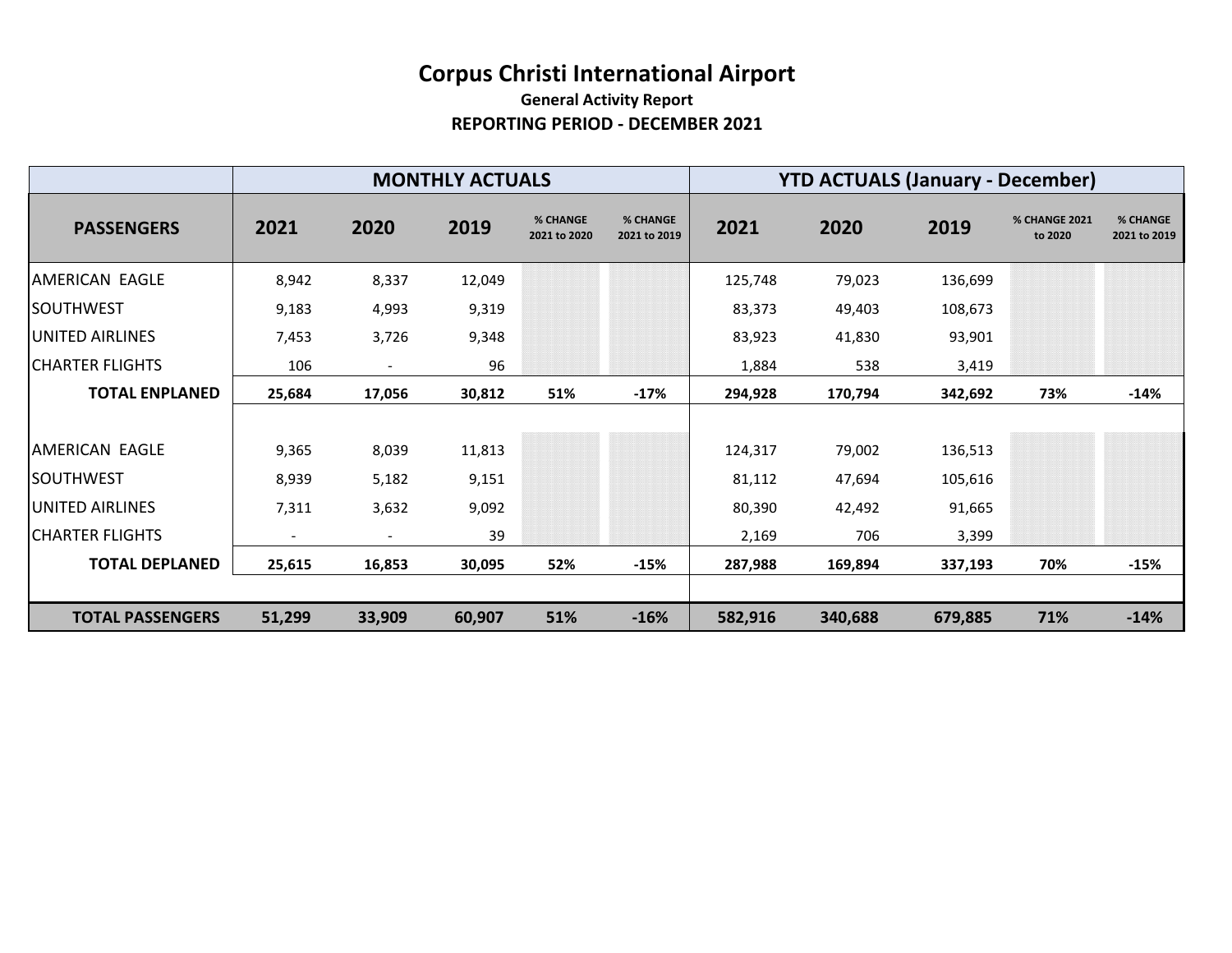|                    |       |       | <b>MONTHLY ACTUALS</b> | <b>YTD ACTUALS (January - December)</b> |       |       |  |
|--------------------|-------|-------|------------------------|-----------------------------------------|-------|-------|--|
| <b>LOAD FACTOR</b> | 2021  | 2020  | 2019                   | 2021                                    | 2020  | 2019  |  |
| AMERICAN EAGLE     | 86.8% | 68.0% | 77.0%                  | 82.0%                                   | 68.7% | 78.5% |  |
| SOUTHWEST          | 82.6% | 51.2% | 65.8%                  | 72.5%                                   | 39.4% | 58.8% |  |
| UNITED AIRLINES    | 70.5% | 70.3% | 77.9%                  | 77.3%                                   | 63.0% | 76.2% |  |

| <b>SEATS AVAILABLE</b>       | 2021   | 2020   | 2019   | % CHANGE<br>2021 to 2020 | % CHANGE<br>2021 to 2019 | 2021    | 2020    | 2019    | <b>% CHANGE 2021</b><br>to 2020 | <b>% CHANGE</b><br>2021 to 2019 |
|------------------------------|--------|--------|--------|--------------------------|--------------------------|---------|---------|---------|---------------------------------|---------------------------------|
| AMERICAN                     | 10,302 | 12,252 | 15,646 | $-16%$                   | -34%                     | 153,356 | 115,046 | 174,112 | 33%                             | $-12%$                          |
| SOUTHWEST                    | 11,124 | 9,758  | 14,157 | 14%                      | $-21%$                   | 114,992 | 125,374 | 184,776 | -8%                             | $-38%$                          |
| <b>UNITED</b>                | 10,570 | 5,300  | 12,002 | 99%                      | $-12%$                   | 108,522 | 66,396  | 123,154 | 63%                             | $-12%$                          |
|                              |        |        |        |                          |                          |         |         |         |                                 |                                 |
| <b>TOTAL SEATS AVAILABLE</b> | 31,996 | 27,310 | 41,805 | 17%                      | $-23%$                   | 376,870 | 306,816 | 482,042 | 23%                             | $-22%$                          |

| <b>AIRCRAFT</b><br><b>OPERATIONS</b> | 2021  | 2020  | 2019  | <b>% CHANGE</b><br>2021 to 2020 | % CHANGE<br>2021 to 2019 | 2021   | 2020   | 2019    | <b>% CHANGE 2021</b><br>to 2020 | <b>% CHANGE</b><br>2021 to 2019 |
|--------------------------------------|-------|-------|-------|---------------------------------|--------------------------|--------|--------|---------|---------------------------------|---------------------------------|
| <b>AIR TAXI</b>                      | 1,390 | 993   | 1,418 | 40%                             | $-2%$                    | 15,846 | 11,131 | 16,349  | 42%                             | $-3%$                           |
| <b>GENERAL AVIATION</b>              | 1,052 | 1,013 | 1,115 | 4%                              | -6%                      | 14,314 | 12,047 | 17,107  | 19%                             | $-16%$                          |
| <b>MILITARY</b>                      | 2,426 | 4,903 | 3,876 | $-51%$                          | $-37%$                   | 52,354 | 65,711 | 66,673  | $-20%$                          | $-21%$                          |
|                                      |       |       |       |                                 |                          |        |        |         |                                 |                                 |
| <b>TOTAL AIRCRAFT</b>                | 4,868 | 6,909 | 6,409 | $-30%$                          | $-24%$                   | 82,514 | 88,889 | 100,129 | $-7%$                           | $-18%$                          |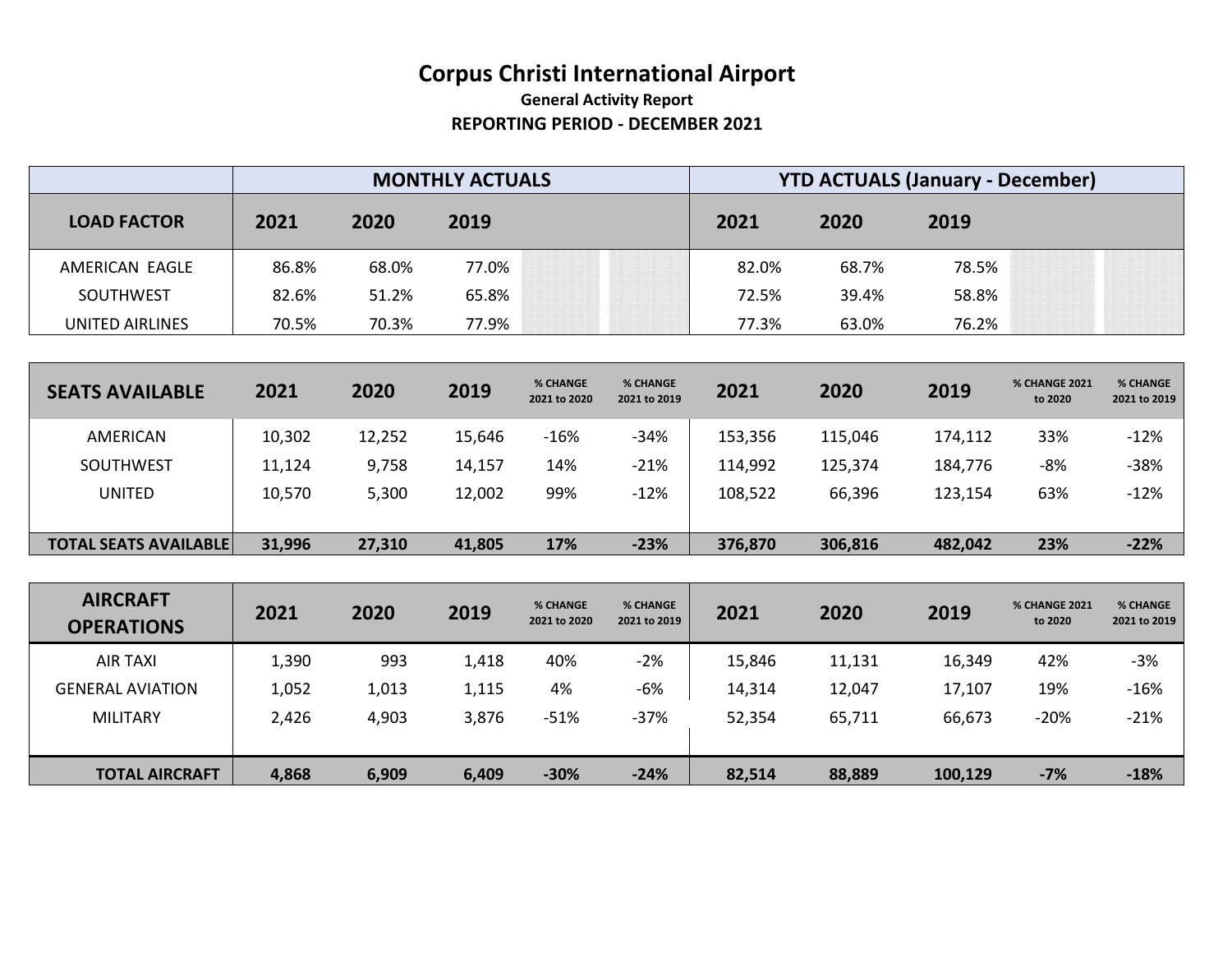|                            |         |         | <b>MONTHLY ACTUALS</b> |                          |                          | <b>YTD ACTUALS (January - December)</b> |           |           |                                 |                          |  |
|----------------------------|---------|---------|------------------------|--------------------------|--------------------------|-----------------------------------------|-----------|-----------|---------------------------------|--------------------------|--|
| <b>FREIGHT IN TONS</b>     | 2021    | 2020    | 2019                   | % CHANGE<br>2021 to 2020 | % CHANGE<br>2021 to 2019 | 2021                                    | 2020      | 2019      | <b>% CHANGE 2021</b><br>to 2020 | % CHANGE<br>2021 to 2019 |  |
| AMERICAN EAGLE             | 695     | 416     | 955                    |                          |                          | 12,089                                  | 6,330     | 9,716     |                                 |                          |  |
| <b>SOUTHWEST</b>           | 6,948   | 3,522   | 3,035                  |                          |                          | 197,197                                 | 158,197   | 257,650   |                                 |                          |  |
| UNITED AIRLINES            | 38      | 1       | 308                    |                          |                          | 210,222                                 | 174,733   | 9,590     |                                 |                          |  |
| <b>AMERIFLIGHT</b>         | 21,241  | 21,747  | 14,524                 |                          |                          | 231,425                                 | 196,479   | 23,806    |                                 |                          |  |
| <b>MARTINAIRE</b>          |         |         |                        |                          |                          |                                         |           | 353,172   |                                 |                          |  |
| <b>TOTAL ENPLANED TONS</b> | 28,922  | 25,686  | 18,822                 | 13%                      | 54%                      | 650,933                                 | 535,739   | 653,934   | 22%                             | 0%                       |  |
|                            |         |         |                        |                          |                          |                                         |           |           |                                 |                          |  |
| <b>AMERICAN EAGLE</b>      | 1,484   | 451     | 221                    |                          |                          | 11,574                                  | 11,109    | 17,892    |                                 |                          |  |
| <b>SOUTHWEST</b>           | 8,511   | 9,815   | 12,391                 |                          |                          | 669,203                                 | 481,952   | 753,870   |                                 |                          |  |
| <b>JUNITED AIRLINES</b>    | 82      | 66      | 162                    |                          |                          | 63,950                                  | 526,535   | 47,026    |                                 |                          |  |
| AMERIFLIGHT                | 66,597  | 64,180  | 52,826                 |                          |                          | 841,846                                 | 590,649   | 53,972    |                                 |                          |  |
| <b>MARTINAIRE</b>          |         |         |                        |                          |                          | 1,613,033                               |           | 1,146     |                                 |                          |  |
| <b>TOTAL DEPLANED TONS</b> | 76,674  | 74,512  | 65,600                 | 3%                       | 17%                      | 3,199,606                               | 1,610,245 | 873,906   | 99%                             | 266%                     |  |
|                            |         |         |                        |                          |                          |                                         |           |           |                                 |                          |  |
| <b>TOTAL TONAGE</b>        | 105,596 | 100,198 | 84,422                 | 5%                       | 25%                      | 3,850,539                               | 2,145,984 | 1,527,840 | 79%                             | 152%                     |  |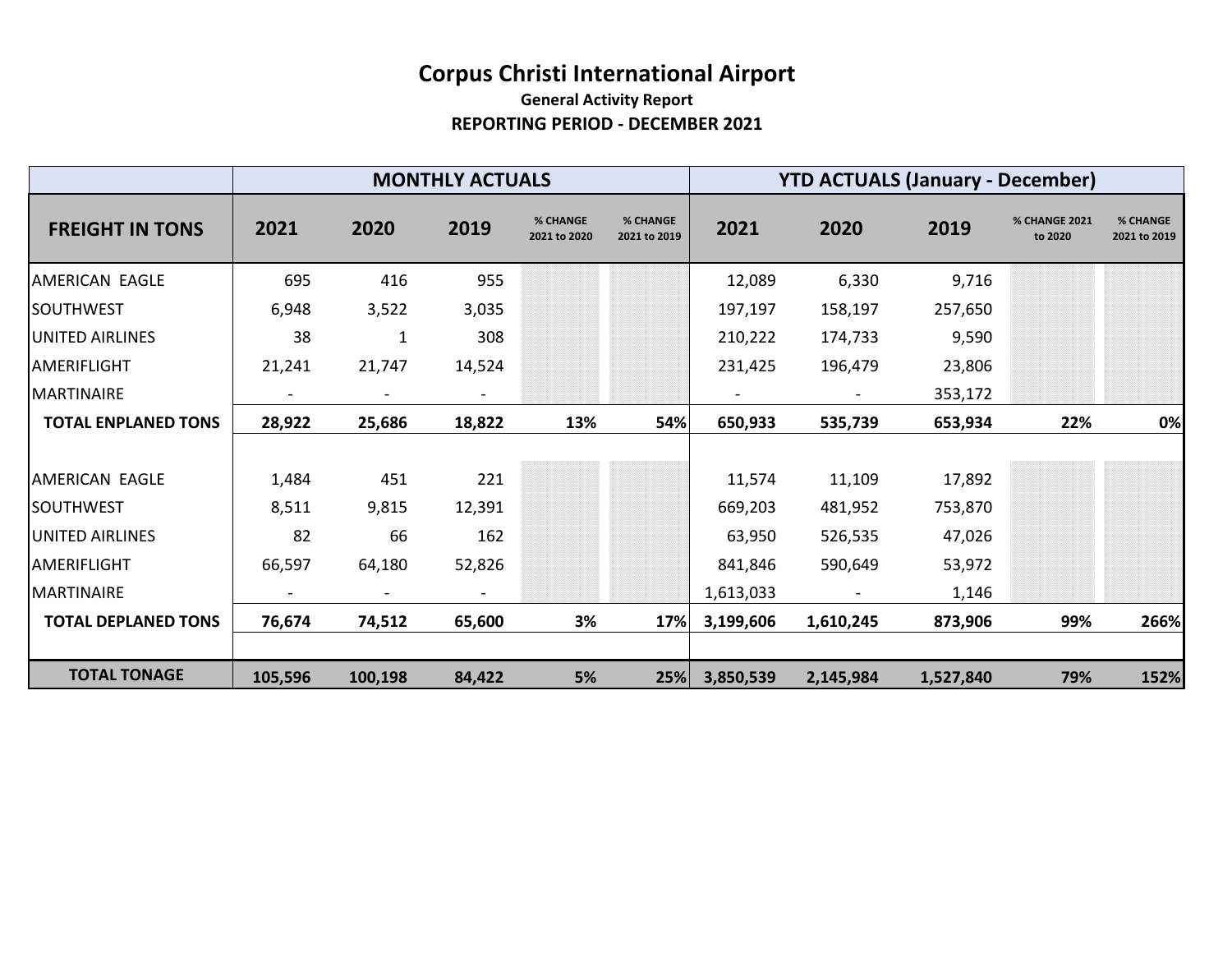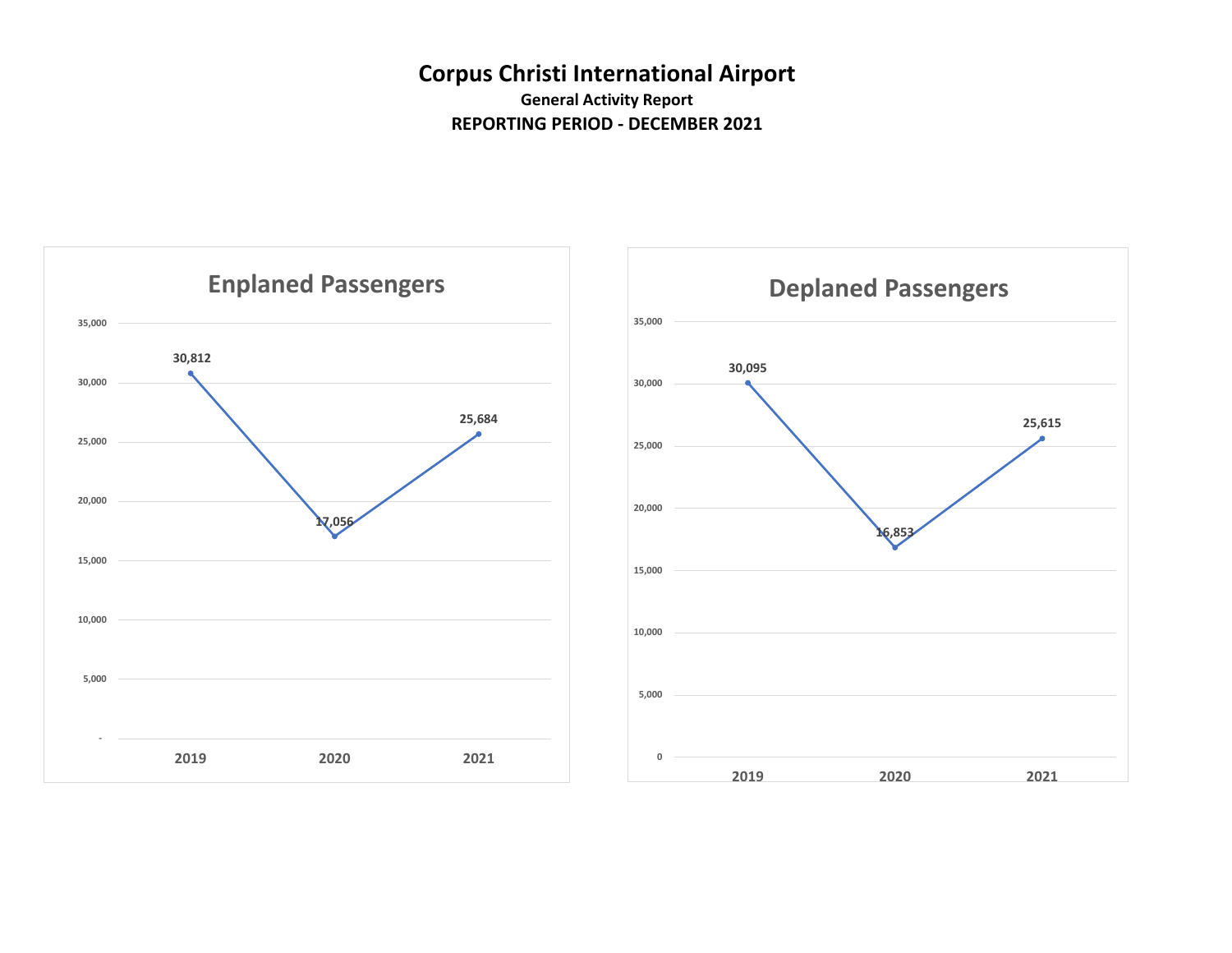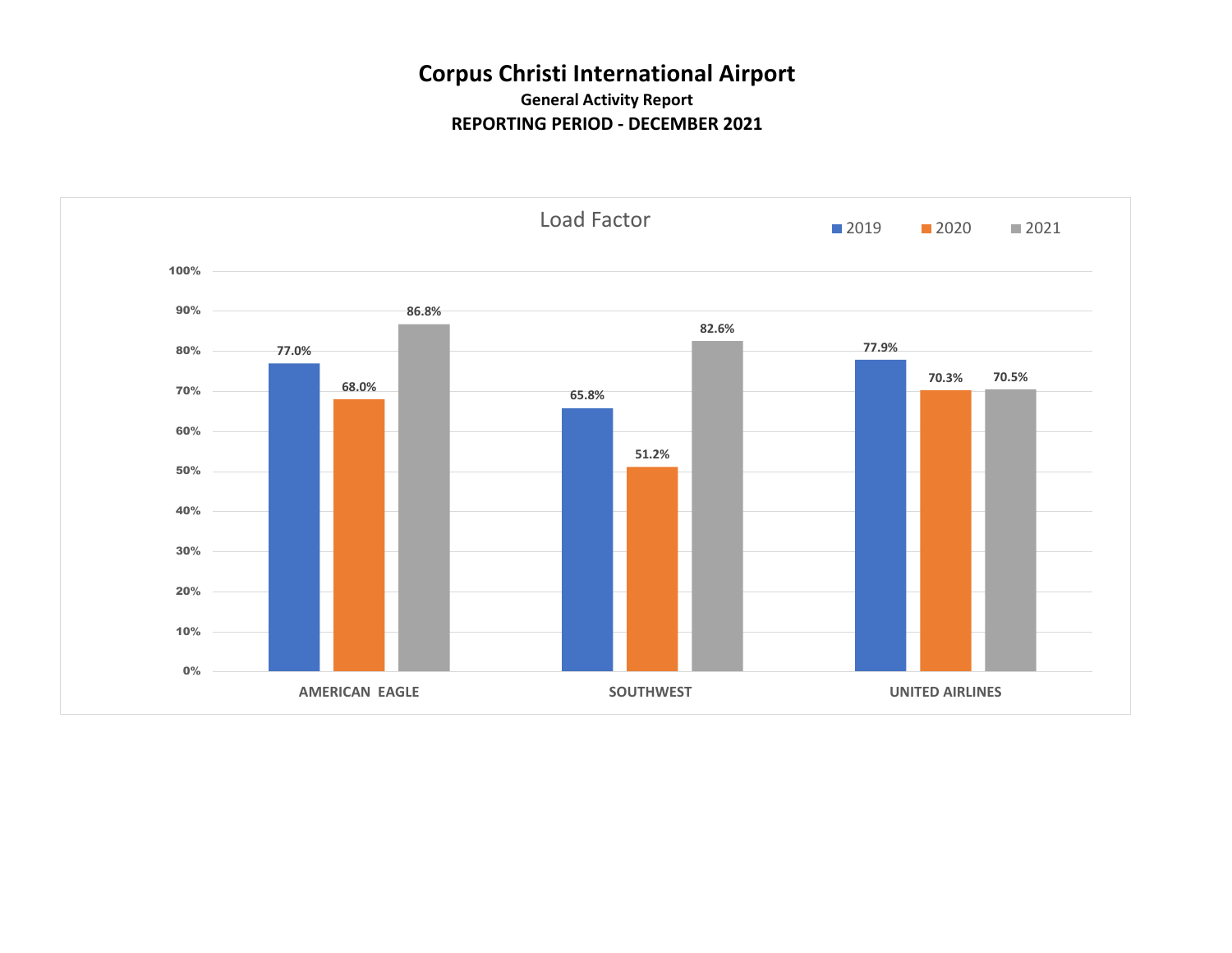